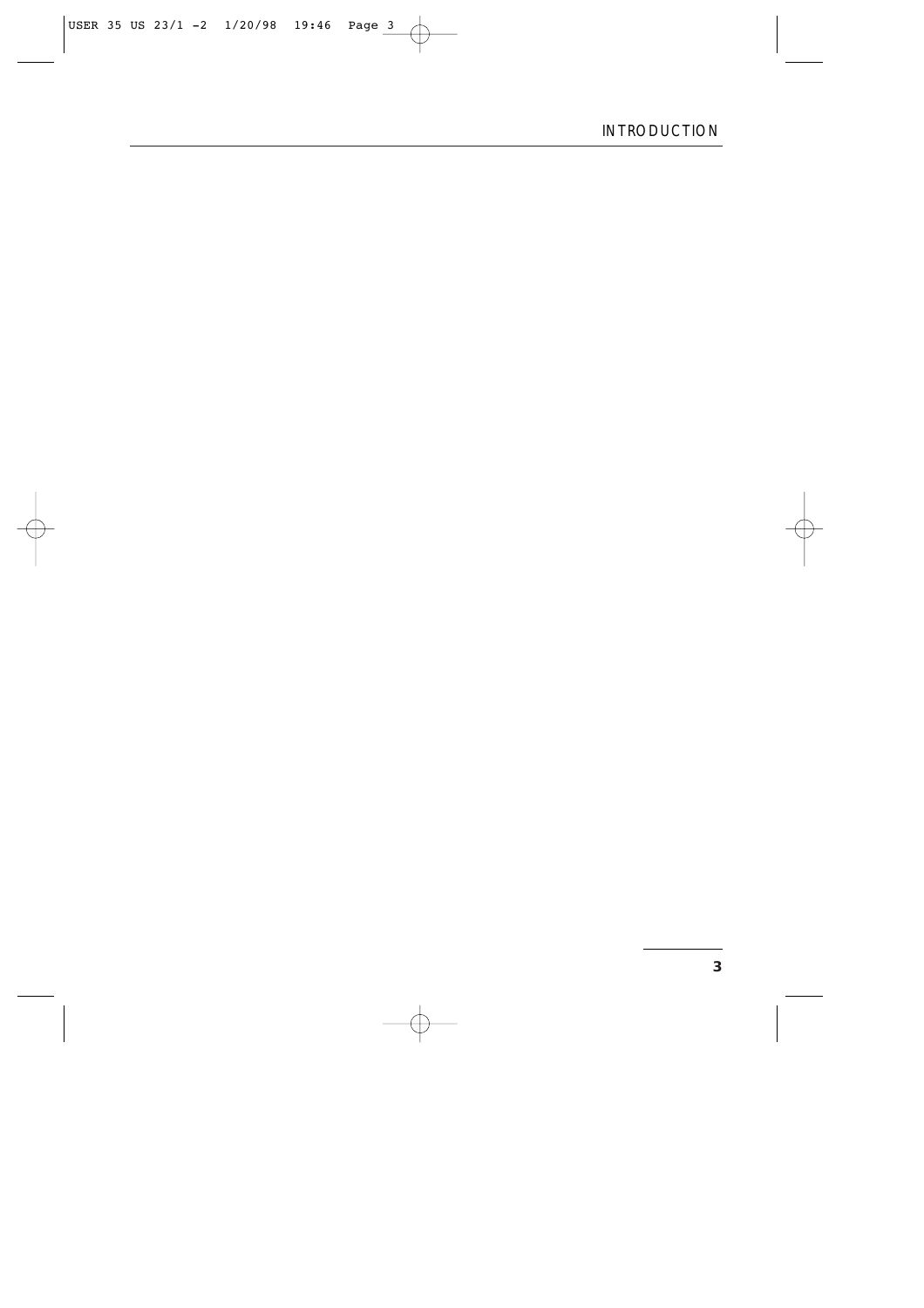#### **The AATON 35-III User Guide**

AATON 2 rue de la Paix BP 3002 38000 Grenoble FRANCE +33 4 7642 9550 +33 4 7651 3491 fax E-mail: support@aaton.com Web: http://www.aaton.com

(c) June 1997 Aaton / Grenoble , France.

#### **Limitation of Liability**

The information contained in this manual is distributed without warranty of any kind, express or implied. To the maximum extent permitted by law, Aaton and its licensors disclaim any and all warranties, express or implied, by statute or otherwise, regarding this manual, including the fitness for a particular purpose, quality, or merchantability. Under no circumstances shall Aaton or its licensors be liable to the user of this manual or any other person for any incidental, special, or consequential damages resulting from the use of this manual or the operation of the equipment described therein, whether arising out of breach of warranty, breach of contract, or otherwise. Under no circumstances shall Aaton or its licensors be liable for any damages arising out of the operation of the equipment described in this manual, whether operated in a manner which is consistent with or contrary to the instructions contained therein, for physical abuse or misuse of the equipment. No oral or written information or advice given by Aaton or its licensors, their respective employees, distributors, dealers, or agents, shall create any warranty. Aaton and its licensors further disclaim any and all warranties, express or implied, by statute or otherwise, regarding this manual, including the fitness for a particular purpose, quality, or merchantability, regarding the equipment described in this manual, and in no event shall Aaton or its licensors be liable for any damages, including but not limited to incidental, special, or consequential damages, arising out of the use of the equipment, or any exposure of motion picture film used in the equipment.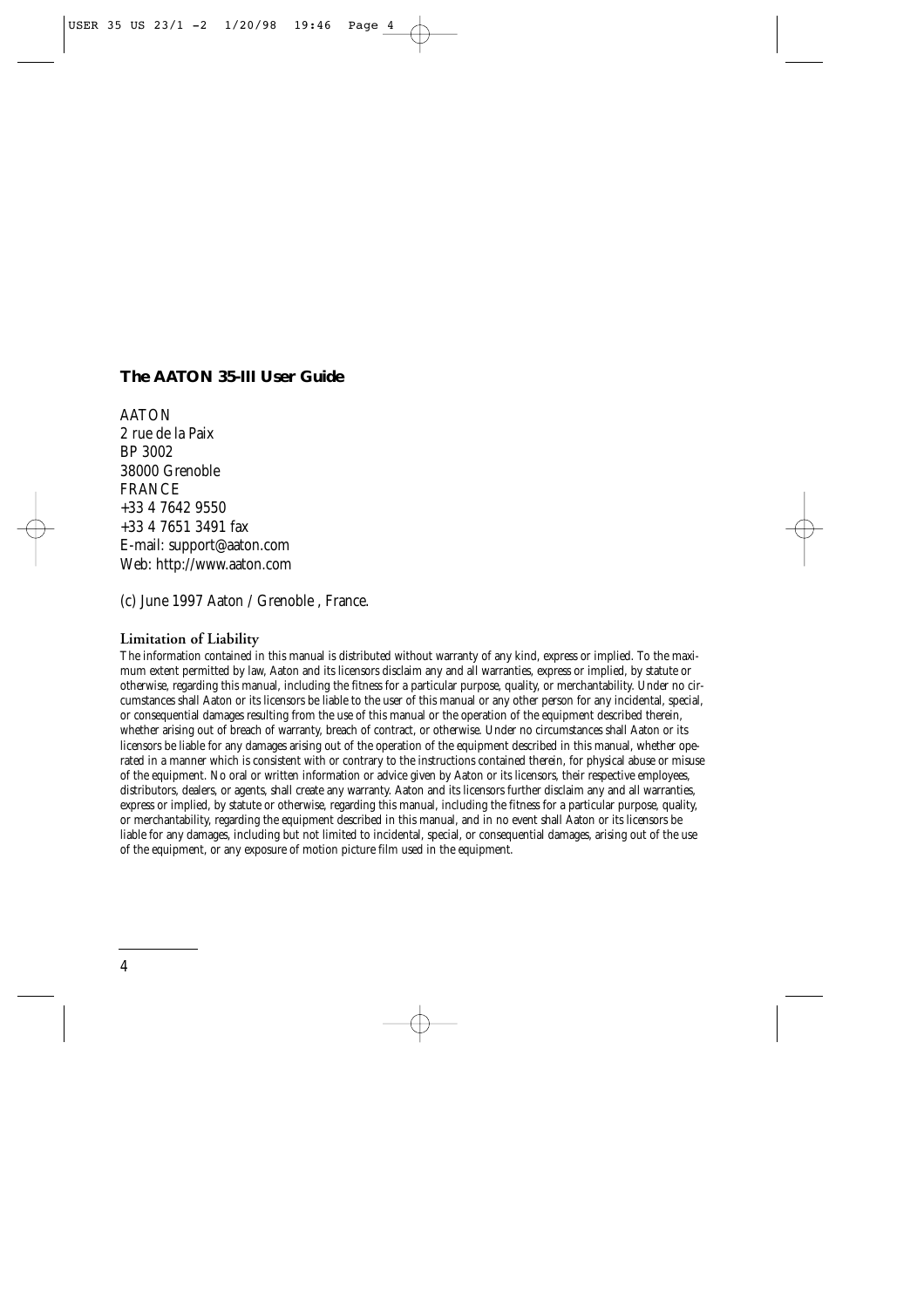#### **1 GENERAL OVE RVIEW**

| <b>Front View</b>                   | 12 |
|-------------------------------------|----|
| <b>Rear View</b>                    | 13 |
| <b>Battery Side</b>                 | 14 |
| Motor Side                          | 15 |
| LCD Control Panel - Quick Reference | 16 |

### **2 THE CAMERA BO D Y**

| 2.1 Lenses                             | 20 |
|----------------------------------------|----|
| Arri PL Lens Port                      | 20 |
| Installing the Lens                    | 20 |
| <b>2.2 Viewing System</b>              | 20 |
| <b>Viewfinder Options</b>              | 20 |
| <b>Installing the Extension Finder</b> | 21 |
| Viewfinder Tension Adjustments         | 22 |
| <b>Adjusting the Diopter</b>           | 22 |
| The Eyepiece Shutter                   | 23 |
| Adjusting the Viewing Horizon          | 23 |
| <b>Viewing Screen</b>                  | 23 |
| Changing the Viewing Screen            | 24 |
| <b>Adjusting the Viewing Screen</b>    | 25 |
| 2.3 Mirror Shutter                     | 25 |
| Concept                                | 25 |
| <b>Adjusting the Shutter</b>           | 26 |
| 2.4 Film Gate and Pulldown Claw        | 27 |
| Adjusting the Pitch                    | 27 |
| The Side Pressure Bar                  | 28 |
| 2.5 Flange Focal Distance Adjustment   | 28 |
| Concept                                | 28 |
| Polishing a Spacer                     | 28 |
| Changing a Spacer                      | 29 |
| <b>Adjusting the Viewing Screen</b>    | 29 |
| <b>Flange Focal Distances</b>          | 29 |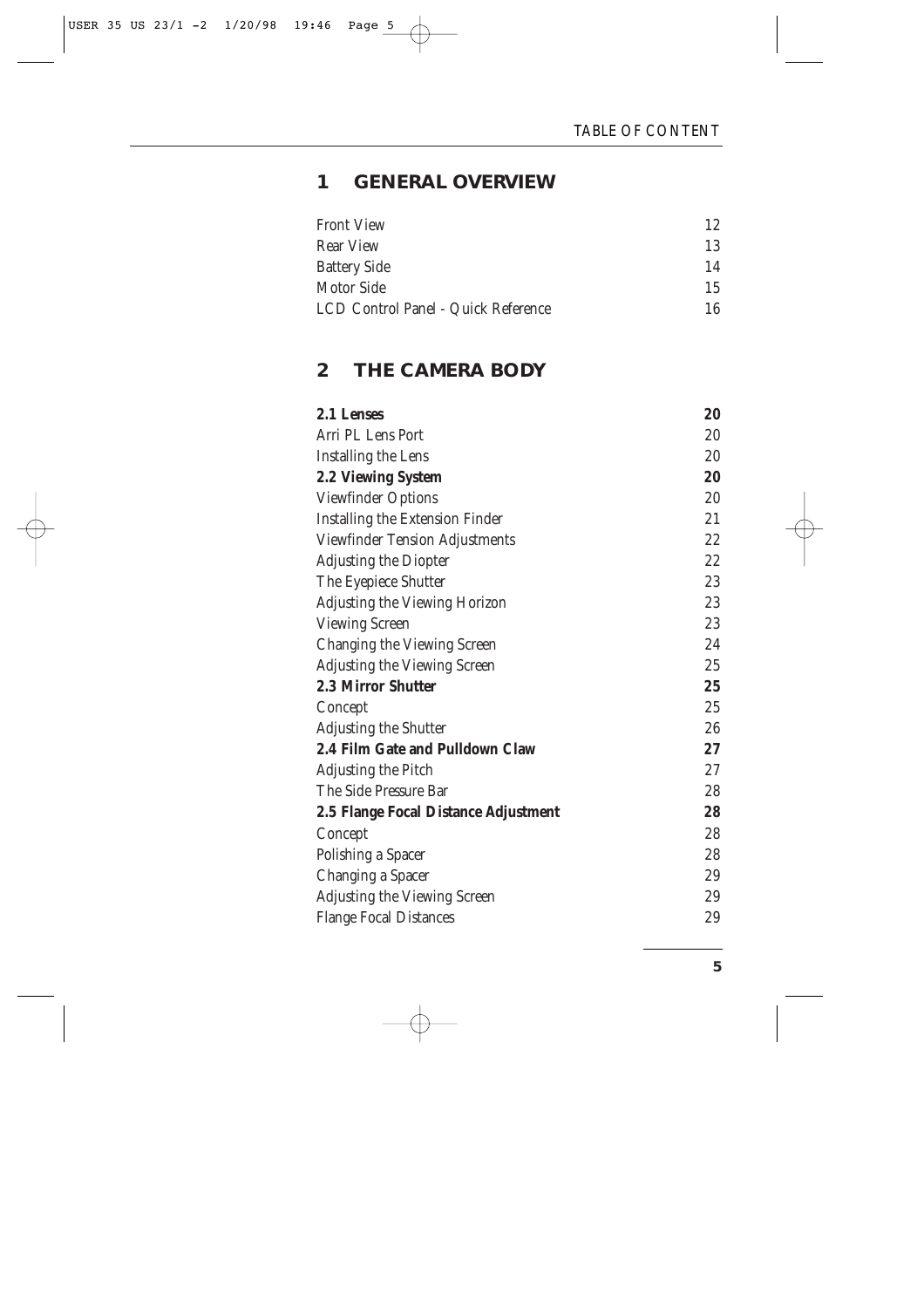| 2.6 Magazine                           | 30 |
|----------------------------------------|----|
| <b>Installing the Magazine</b>         | 30 |
| Removing the Magazine                  | 31 |
| 2.7 Power                              | 31 |
| Installing the Battery on the Camera   | 31 |
| <b>Battery Charging</b>                | 32 |
| <b>Other Power Options</b>             | 32 |
| 2.8 Motor                              | 33 |
| Camera Speeds                          | 33 |
| <b>Using External Speed Devices</b>    | 34 |
| <b>Electronic Inching</b>              | 34 |
| <b>Single Frame Operation</b>          | 35 |
| 2.9 LCD Control Panel and Jog          | 34 |
| The Aaton Jog                          | 35 |
| <b>Understanding the Control Panel</b> | 35 |
| AatonCode                              | 36 |
| <b>ASA Setting</b>                     | 36 |
| <b>Battery Voltage</b>                 | 37 |
| <b>Magazine Number</b>                 | 37 |
| <b>Camera Preset Speed</b>             | 37 |
| Camera Specific Speed                  | 37 |
| <b>Speed Phasing</b>                   | 38 |
| <b>Remaining Footage</b>               | 38 |
| <b>Elapsed Footage</b>                 | 38 |
| Camera Software Version Number         | 38 |
| <b>Footage Total Recall</b>            | 39 |
| <b>Warning</b>                         | 39 |
| 2.10 LED Indicators                    | 39 |
| Position and Meaning of the Diodes     | 39 |
| Camera Test Indicator                  | 39 |
| Camera Run Indicator                   | 39 |
| Low Battery Indicator                  | 40 |
| Low Speed Indicator                    | 40 |
| 2.11 Video Assist                      | 40 |
| The CD56 Color CCD Assist              | 41 |
| <b>Installing the Control Unit</b>     | 41 |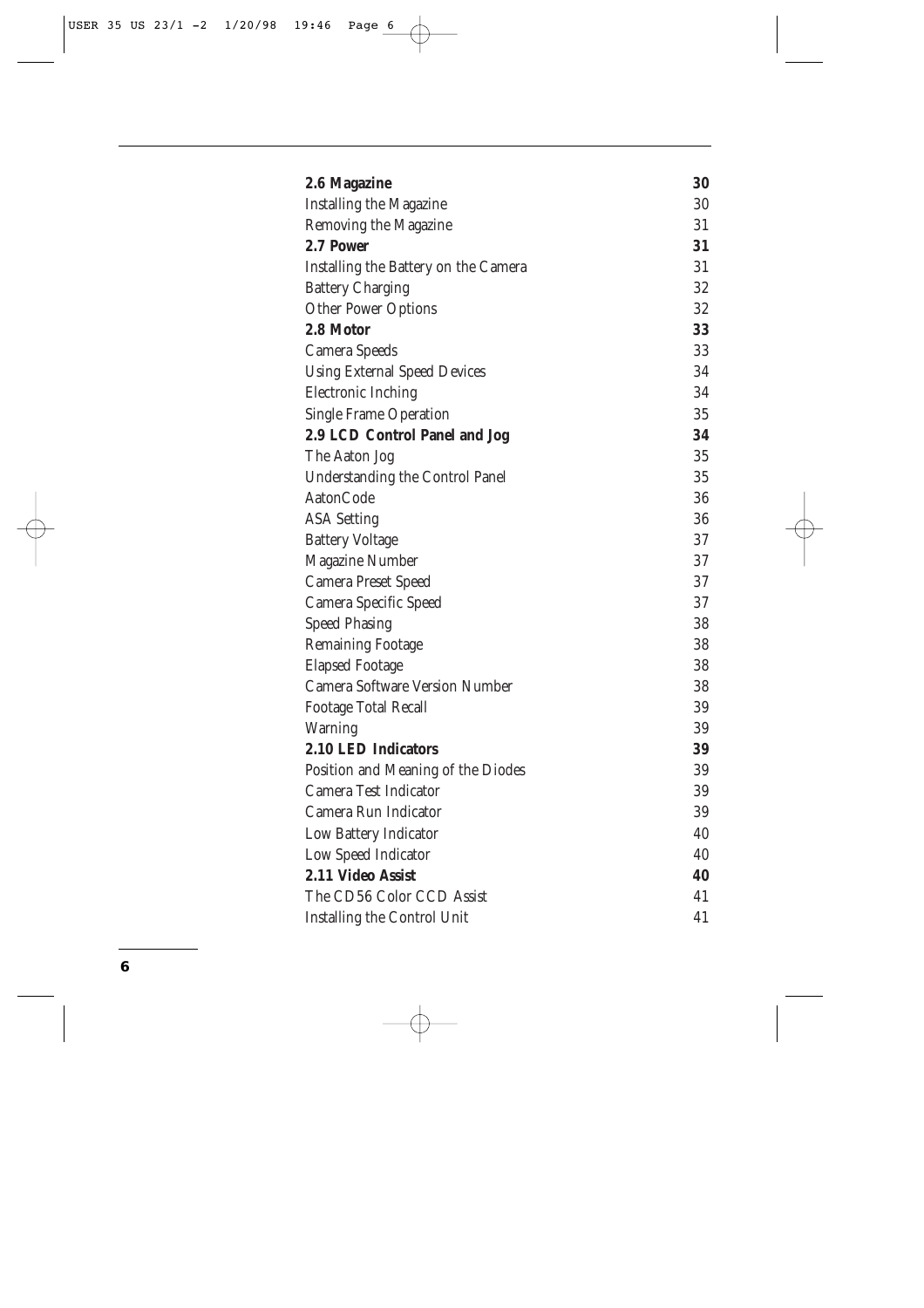| <b>Menu Operations</b> |  |
|------------------------|--|
|------------------------|--|

# **3 THE MAGAZINE**

| <b>Concept</b>               | 48 |
|------------------------------|----|
| <b>Pressure Plate System</b> | 48 |
| The Gate Plate               | 48 |
| The Picture Plate            | 48 |
| Loading                      | 49 |
| First Step, in Daylight      | 49 |
| Loading, in the Dark         | 50 |
| Adjusting the Loop           | 51 |

# **4 THE AATON SYSTEM**

| <b>Camera Configurations</b>      | 56 |
|-----------------------------------|----|
| 15mm Front Rods                   | 56 |
| <b>Sliding Bridgeplate</b>        | 56 |
| <b>Handgrip</b>                   | 57 |
| Mounting the Handgrip             | 57 |
| Handgrip On/Off Functions         | 57 |
| Handgrip Adjustment               | 58 |
| <b>Tripod Use</b>                 | 58 |
| <b>Shoulder Operation</b>         | 58 |
| <b>Carrying Handle</b>            | 59 |
| 3/8 Accessory Screw               | 59 |
| Mounting from the Carrying Handle | 59 |
| <b>Tape Measure Hook</b>          | 59 |
| <b>Transport</b>                  | 60 |
| <b>Extreme Conditions</b>         | 60 |
| Cold Weather                      | 61 |
| Warm Weather                      | 61 |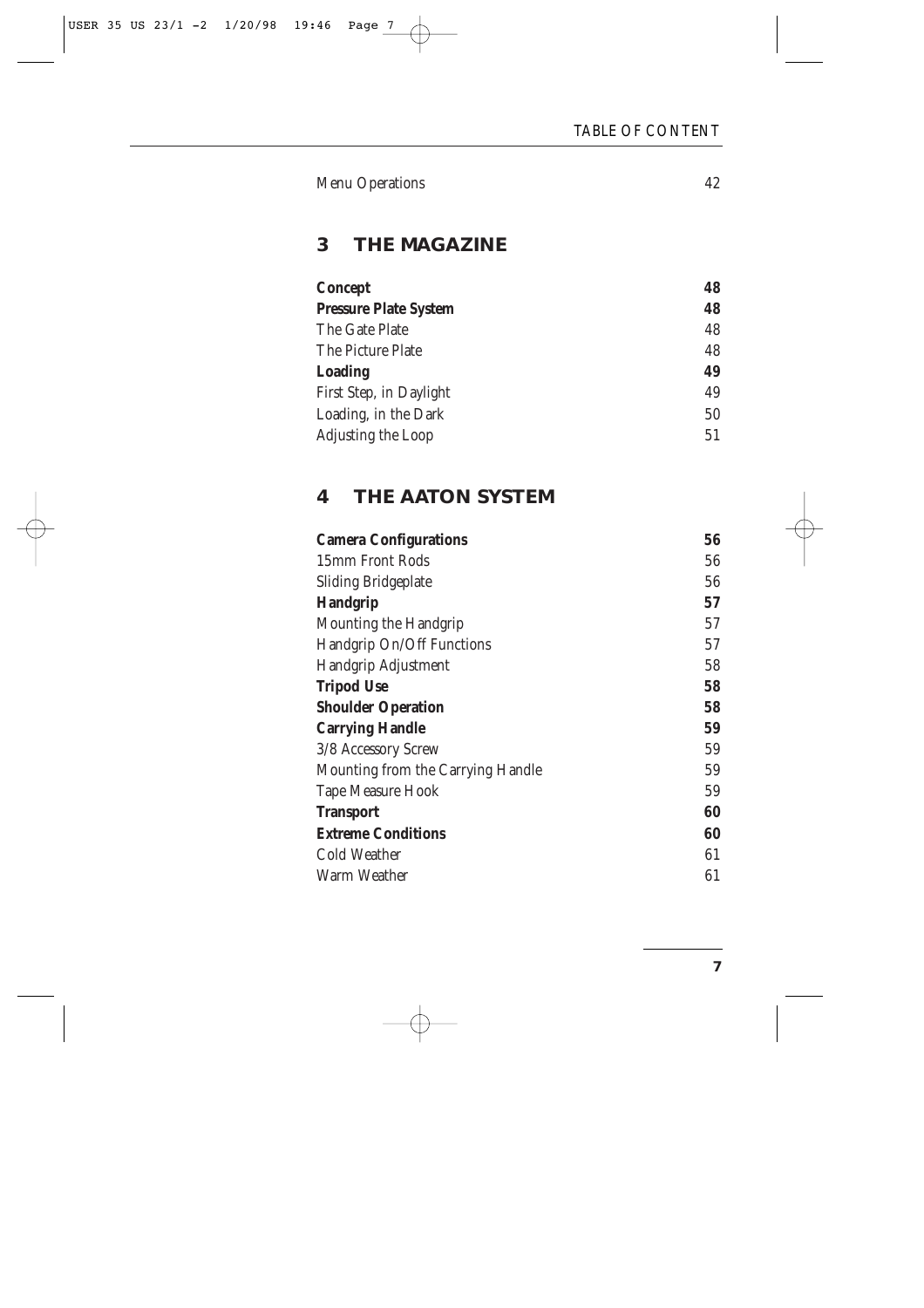# **5 CLEANING**

| 5.1 Lens                  | 64 |
|---------------------------|----|
| Lens Elements             | 64 |
| Lens Exterior             | 64 |
| <b>Mounting Surface</b>   | 64 |
| 5.2 Body                  | 64 |
| Exterior                  | 64 |
| <b>Mounting Surfaces</b>  | 65 |
| Camera Gate               | 65 |
| <b>5.3 Viewing System</b> | 65 |
| <b>Viewing Screen</b>     | 66 |
| Eyepiece                  | 66 |
| Viewfinder                | 66 |
| 5.4 Magazine              | 66 |
| <b>Exterior</b>           | 66 |
| <b>Pressure Plates</b>    | 66 |
| Interior / Film Path      | 67 |

# **6 SUPER35**

| <b>6.1 Super35</b>                   | 70 |
|--------------------------------------|----|
| The Format                           | 70 |
| When to Shoot Super35                | 70 |
| <b>6.2 Super35 Field Conversions</b> | 71 |
| Changing the Viewing Screen          | 71 |
| Shifting the Viewfinder              | 71 |
| Shifting the PL Lens Port            | 71 |
| Shifting the Video Assist            | 72 |

# **7 3-PERF FORMAT**

| 7.1 Concept                             | 76 |
|-----------------------------------------|----|
| 7.2 The AATON 35-III 3-Perf Camera Body | 76 |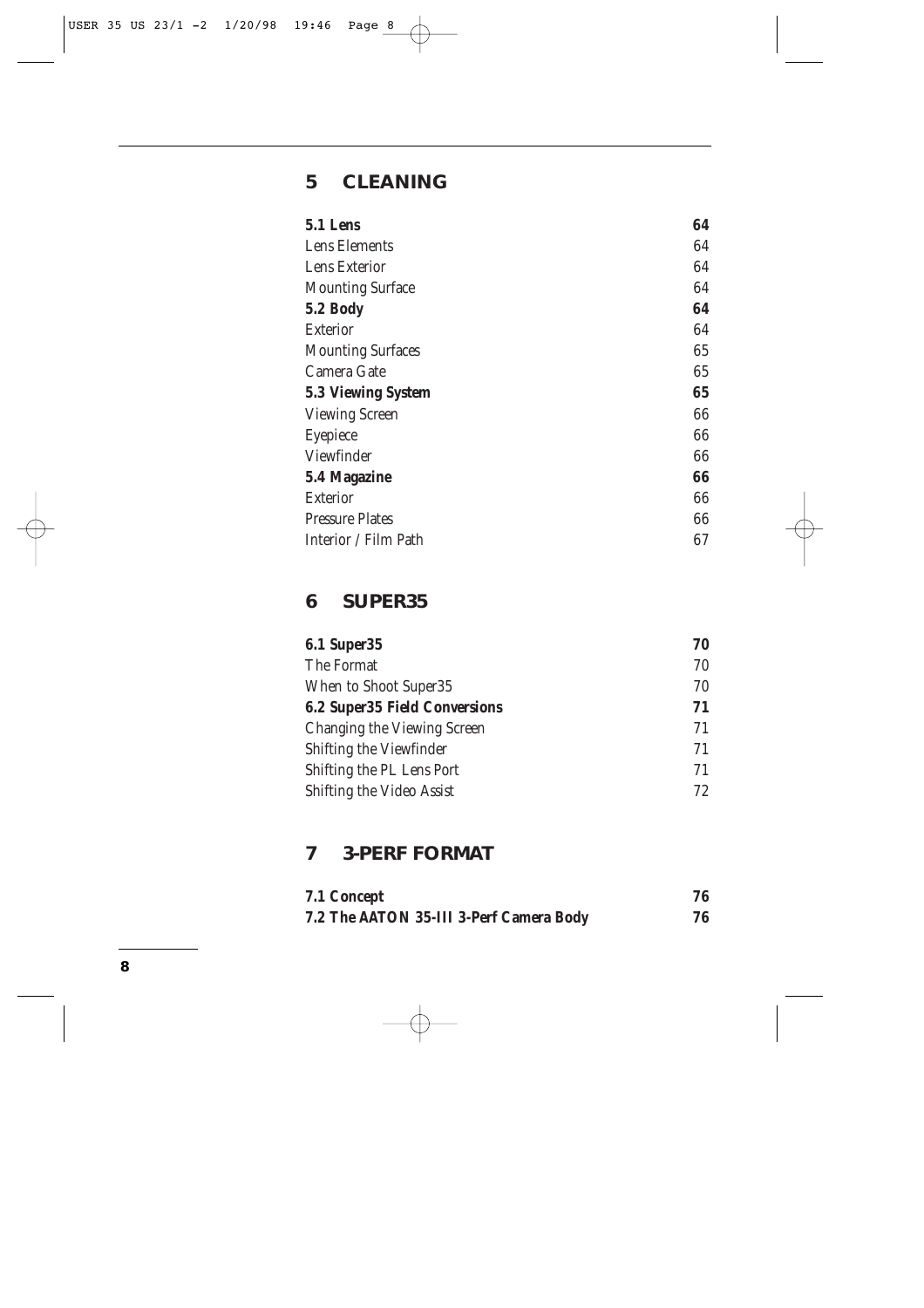# **8 AATONCODE**

| 8.1 Concept                                            | 80 |
|--------------------------------------------------------|----|
| <b>8.2 The Internal Clock</b>                          | 80 |
| 8.3 OriginC <sup>plus</sup> MasterClock                | 81 |
| 8.4 Initializing AatonCode in the Camera               | 81 |
| Using the OriginC <sup>plus</sup> - Recommended Method | 82 |
| Using an External SMPTE Device                         | 82 |
| 8.5 Monitoring and Maintaining AatonCode               | 83 |
| Monitoring AatonCode with OriginC <sup>plus</sup>      | 83 |
| Maintaining AatonCode without OriginC <sup>plus</sup>  | 83 |
| 8.6 GMT1 Smpte Generator                               | 84 |
| <b>8.7 The Camera's Assistant Duties</b>               | 84 |
| <b>Checking the Diodes</b>                             | 84 |
| Setting the ASA                                        | 85 |

# **9 TECHNICAL SPECIFICATIONS**

| List of Specifications              | 88 |
|-------------------------------------|----|
| <b>Connector - Pin Attributions</b> | 89 |
| <b>Viewing Screens</b>              | 90 |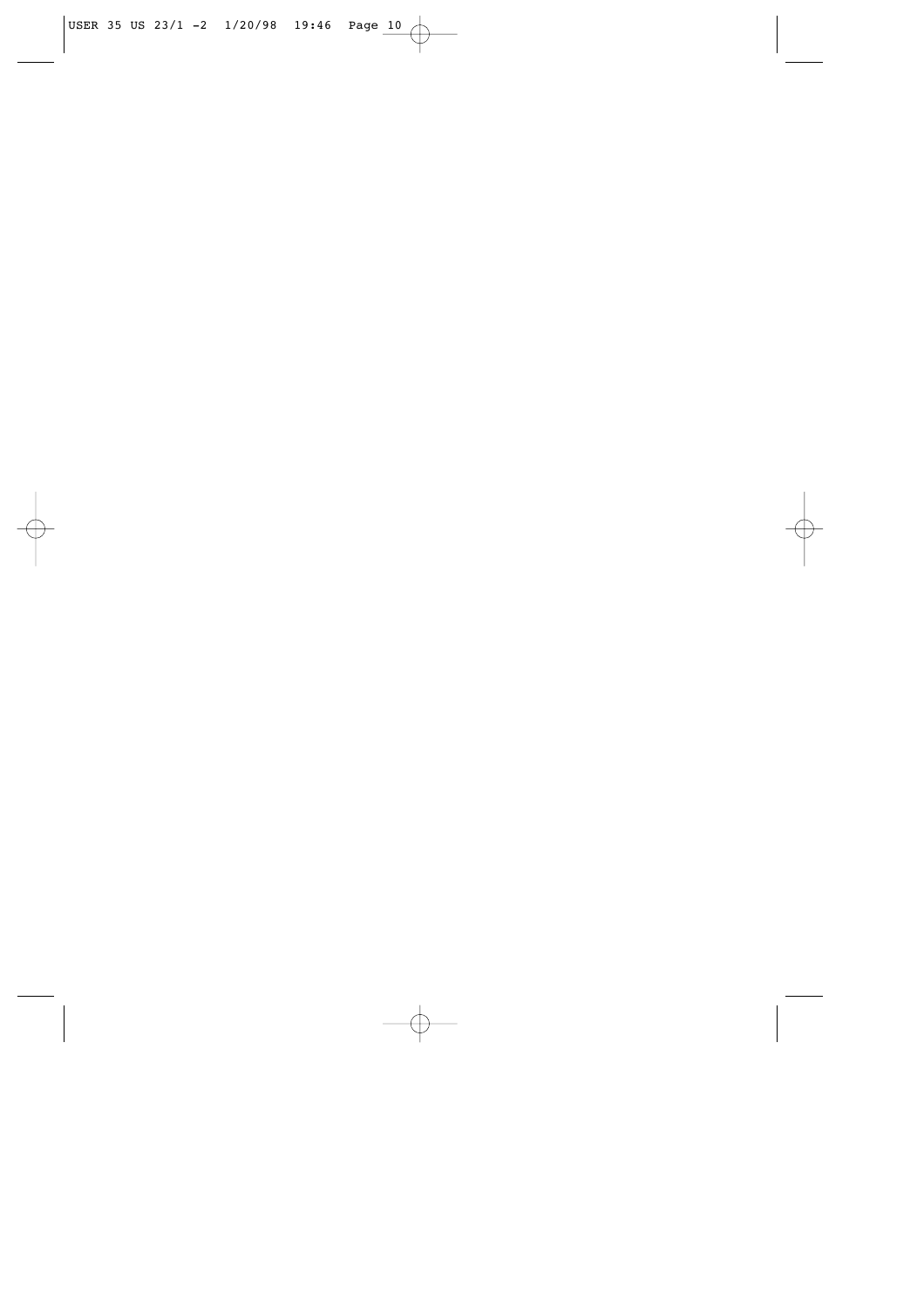# 

# GENERAL OVERVIEW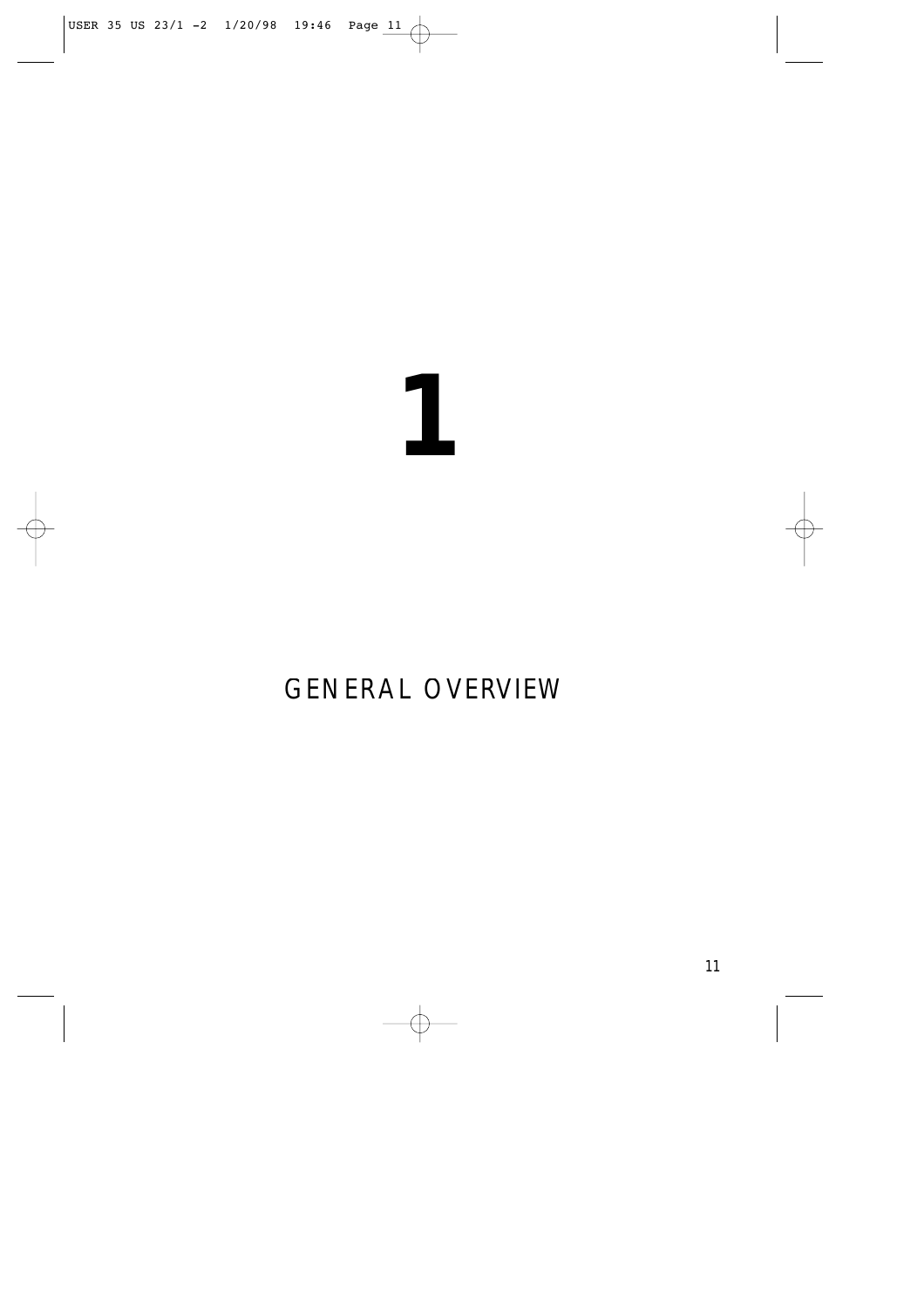

#### **1.1 FRONT**

| 1                | Eyepiece                                                                             |
|------------------|--------------------------------------------------------------------------------------|
| $\boldsymbol{2}$ | Friction Adjusting Ring adjusts the tension of the eyepiece swivel                   |
| 3                | Diopter Set Ring adjusts the diopter setting of the viewfinder to the operator's eye |
| 4                | Lateral Lock Knob locks the lateral position of the viewfinder                       |
| 5                | <b>PL Lens Port</b>                                                                  |
| 6                | <b>CCD Control Unit</b>                                                              |
| 7                | <b>CCD</b> Friction Ring                                                             |
| 8                | Lens Locking Ring                                                                    |
| 9                | Wooden Handgrip                                                                      |
| 10               | 15mm Front Rods                                                                      |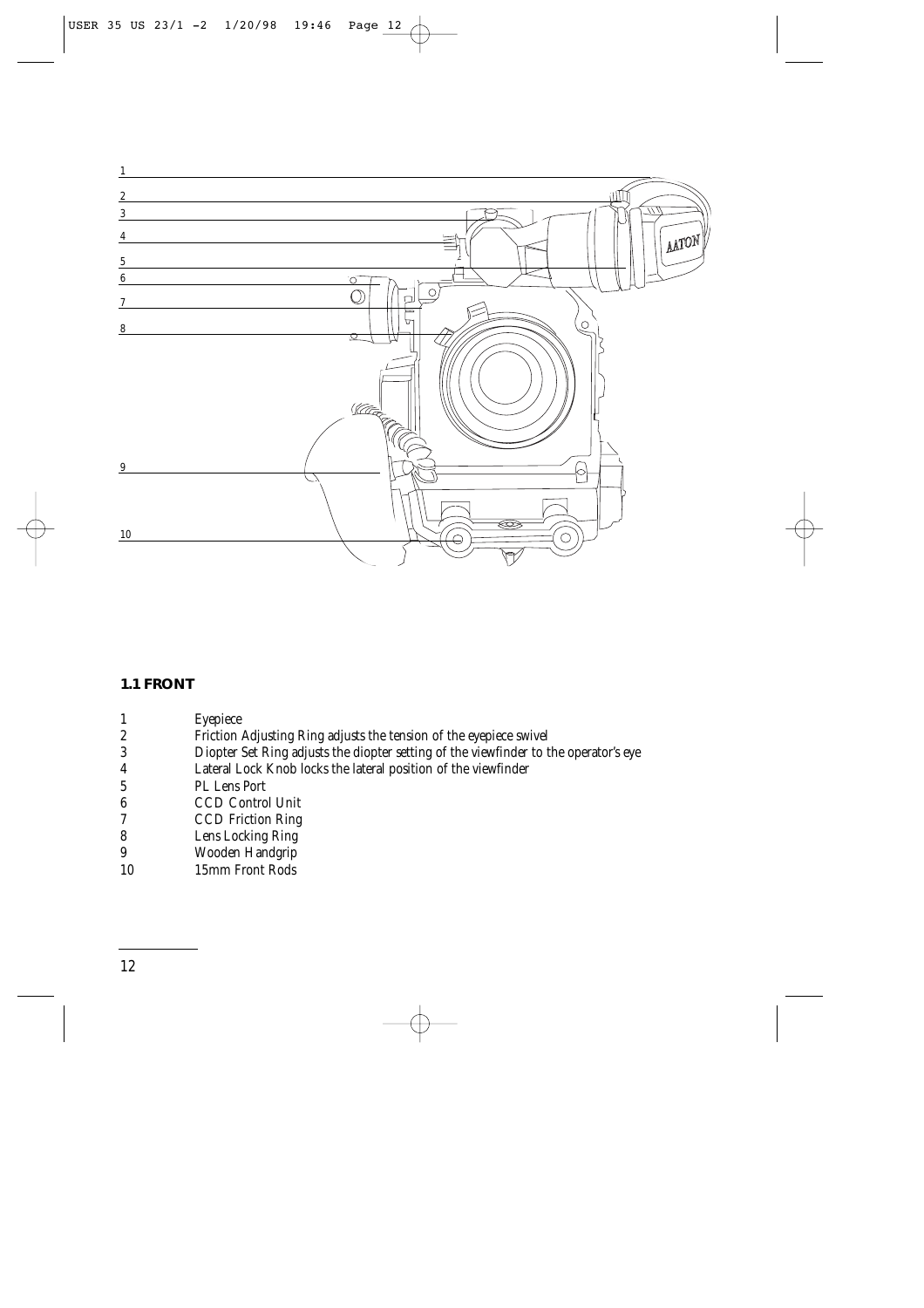

#### **1.2 REAR**

- 11 Pitch and Mirror Shutter Adjusting Tools
- 12 CCD Led On/Off indicator<br>13 Magnetic wheel for the magazi
- 13 Magnetic wheel for the magazine's sprockets
- 14 XLR4 Connector allows for the battery connection
- 15 Aperture Opening<br>16 Battery Locking Sc
- Battery Locking Screw
- 17 Magnetic Wheel for the magazine's take-up core<br>18 18 1.CD Control Panel displays AatonCode. ASA. st
- 18 LCD Control Panel displays AatonCode, ASA, speed, voltage, or remaining footage
- 19 Jog Wheel provides quick adjustment of ASA, speed, and phasing
- 20 Lemo5 Connector for AatonCode and SMPTE communication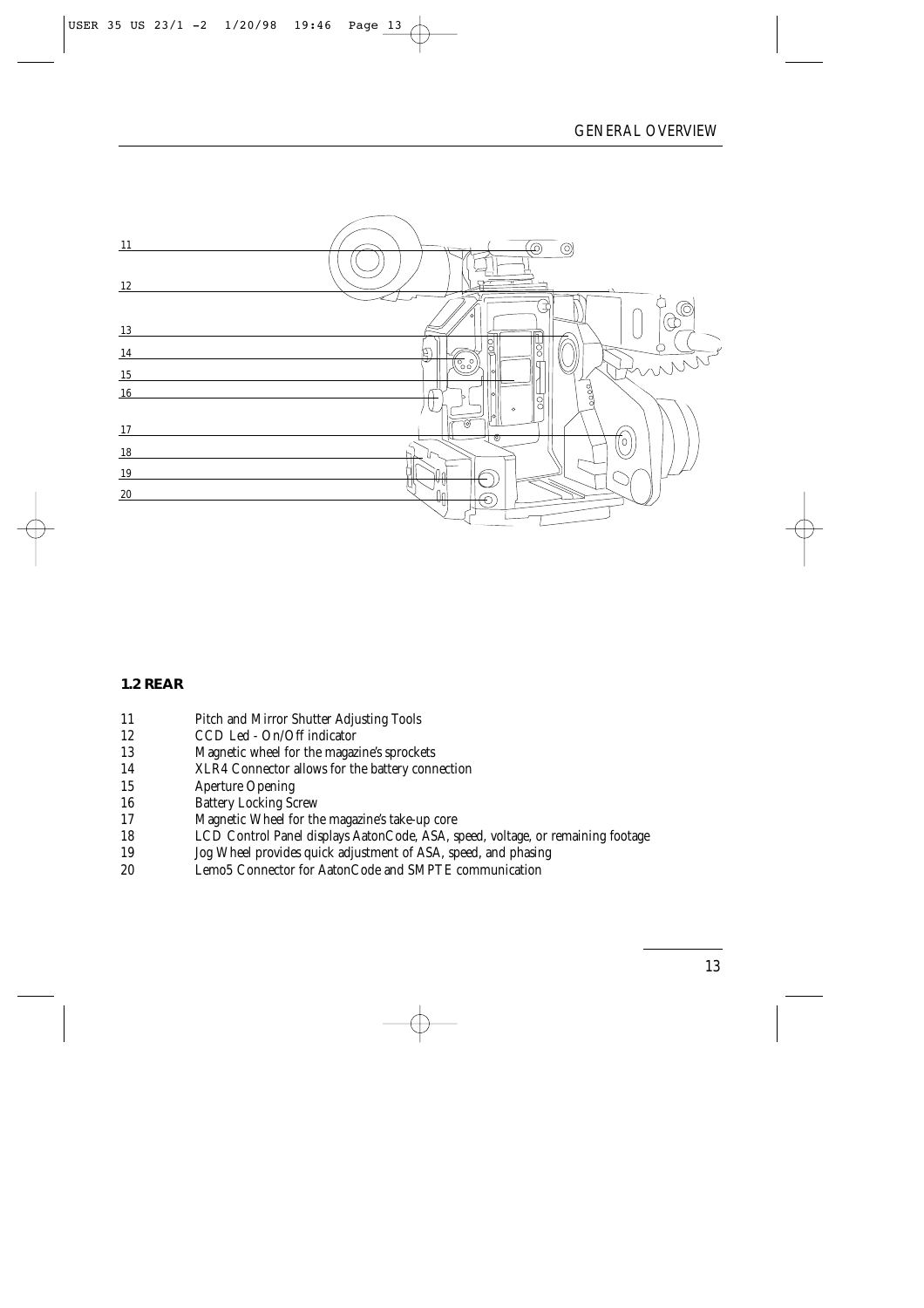

#### **1.3 BATTERY SIDE**

- 21 Carrying Handle<br>22 Base of the carryi
- 22 Base of the carrying handle and viewing system block<br>23 Guiding Pin for the magazine
- 23 Guiding Pin for the magazine<br>24 Amph9 Connector connects th
- Amph9 Connector connects the CCD unit to the camera body
- 25 Cap covering the viewing screen holder<br>26 Magazine Connector
- 26 Magazine Connector<br>27 Coupler allows for the
- 27 Coupler allows for the handgrip attachment<br>28 Guiding Grooves for the Magazine
- 28 Guiding Grooves for the Magazine<br>29 LED Indicators
- LED Indicators
- 30 Run/Test Switch provides camera Run and half frame inching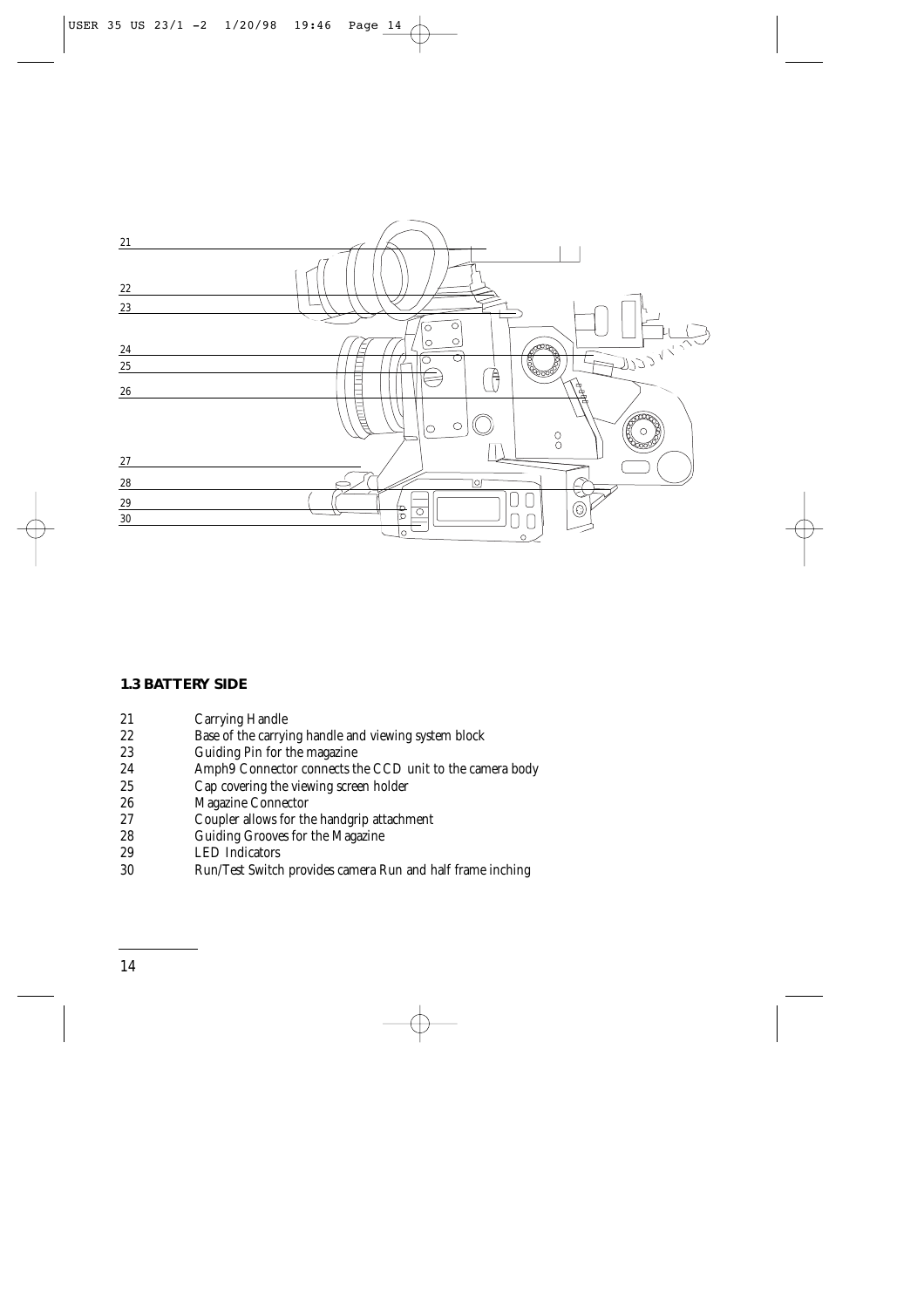

#### **1.4 MOTORS SIDE**

- 31 Eyepiece Shutter blocks light when operator's eye is away from the viewfinder
- 32 Lemo6 Connector<br>33 Lemo8 Connector
- Lemo<sub>8</sub> Connector
- 34 Led Indicators
- 35 Handgrip Run/Test Switch provides camera run and full frame inching
- 36 Lemo2 Connector<br>37 Magazine's Take-ur
- 37 Magazine's Take-up Core Motor
- 38 Handgrip T-Screw<br>39 Mag Release Lever
- Mag Release Lever
- 40 Magazine's Sprockets and Camera Pulldown Claw Motor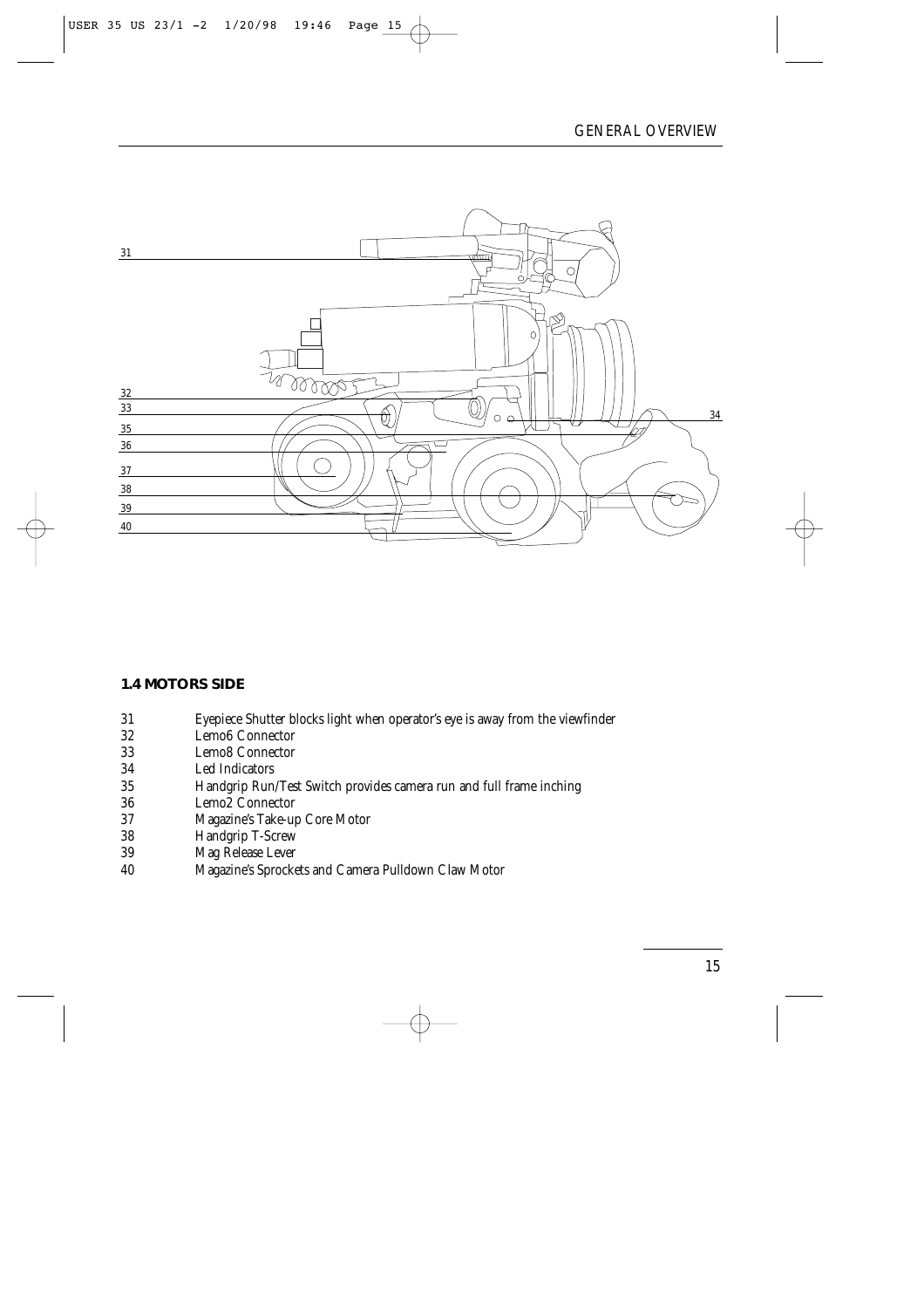# **1.5 LCD CONTROL PANEL - QUICK REFERENCE**



#### **IN SHOW MODE**

| $24' - 080$    | Camera speed and Remaining footage | (default mode)                      |
|----------------|------------------------------------|-------------------------------------|
| $ISO = 100$    | Film ASA                           | $(1 \times \text{Batt}/\text{Iso})$ |
| Batt = $1074$  | Battery voltage                    | $(2 \times \text{Batt}/\text{Iso})$ |
| $MAG = 0071$   | Magazine number                    | $(3 \times \text{Batt}/\text{Iso})$ |
| $Sp = 27'454$  | Camera Speed                       | (1 x Speed)                         |
| $Ela = 042$    | Elapsed footage during last take   | $(2 \times Speed)$                  |
| $22 = 32 = 54$ | Hours=minutes=seconds in AatonCode | (1 x Time)                          |
| 95-03-25       | Year-Month-Day in AatonCode        | $(2 \times Time)$                   |
| 123456         | Production ID in AatonCode         | $(3 \times Time)$                   |
| 2321           | Equipment number in AatonCode      | $(4 \times Time)$                   |

#### **IN SET MODE**

| $Sp = 24'$    | Adjusting a preset speed                 | (SET, 1 x SYNC, toggle SYNC or use Jog) |
|---------------|------------------------------------------|-----------------------------------------|
| $Sp = 27'454$ | Adjusting a specific speed               | (SET, 1 x VAR, use Jog)                 |
| Et            | Speed controled by external speed device | (SET, 2 x VAR)                          |
| Phase         | <b>Phase Adjusting</b>                   | (Camera running, SET, 2 x VAR, use Jog) |
| $ISO = 100$   | <b>ASA Setting</b>                       | (SET, 1 x ISO, toggle ISO or use Jog)   |

#### **WARNINGS**

| Lo Spd   | Camera has not yet reached the selected speed |
|----------|-----------------------------------------------|
| Lo Batt  | Battery is too low (below 10V)                |
| Loop     | Film loop is too small                        |
| Scratch  | Something is wrong in the magazine            |
| Empty    | No more film in the magazine                  |
| Unadjust | Please check page 39                          |
|          |                                               |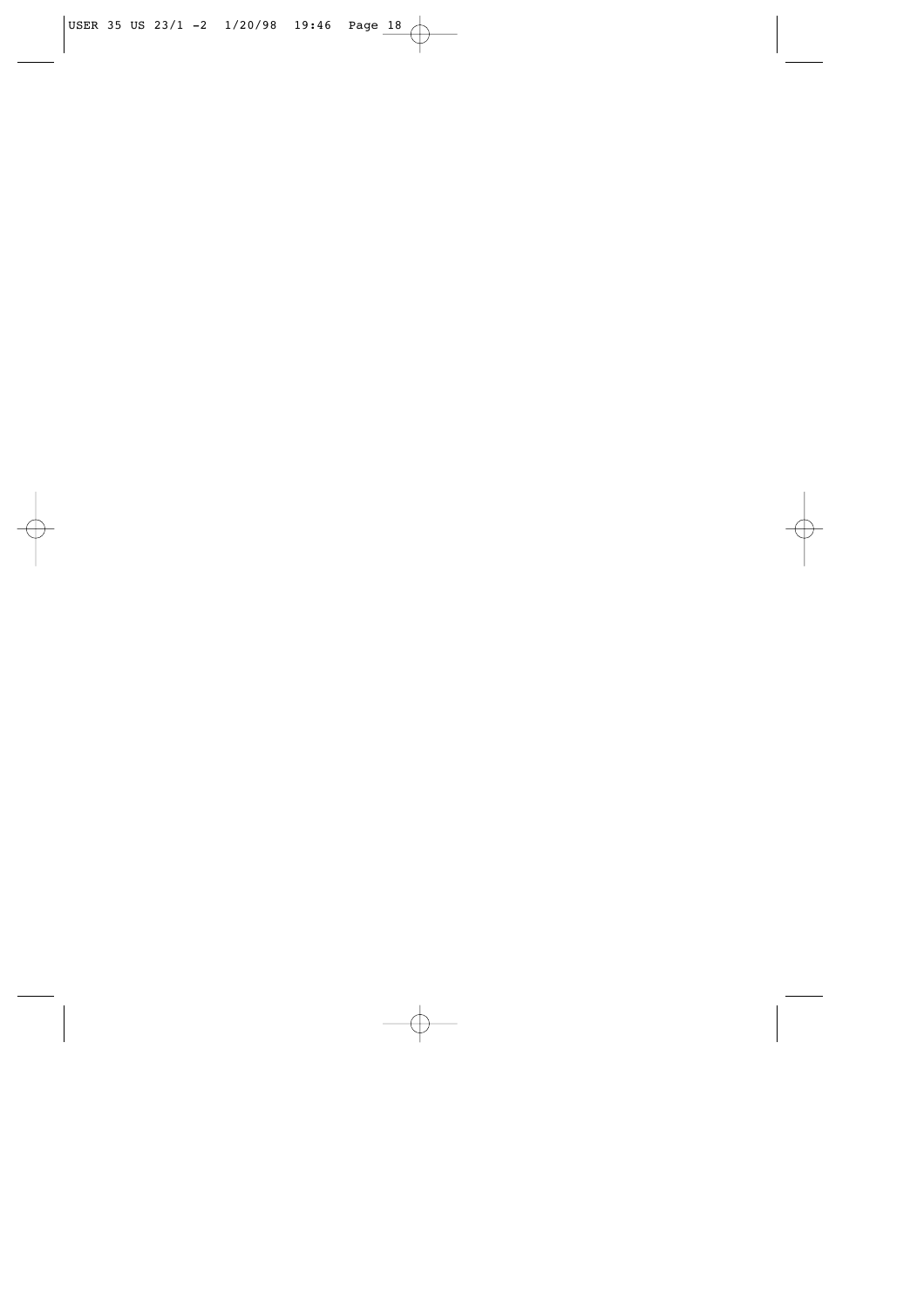# 

# THE CAMERA BODY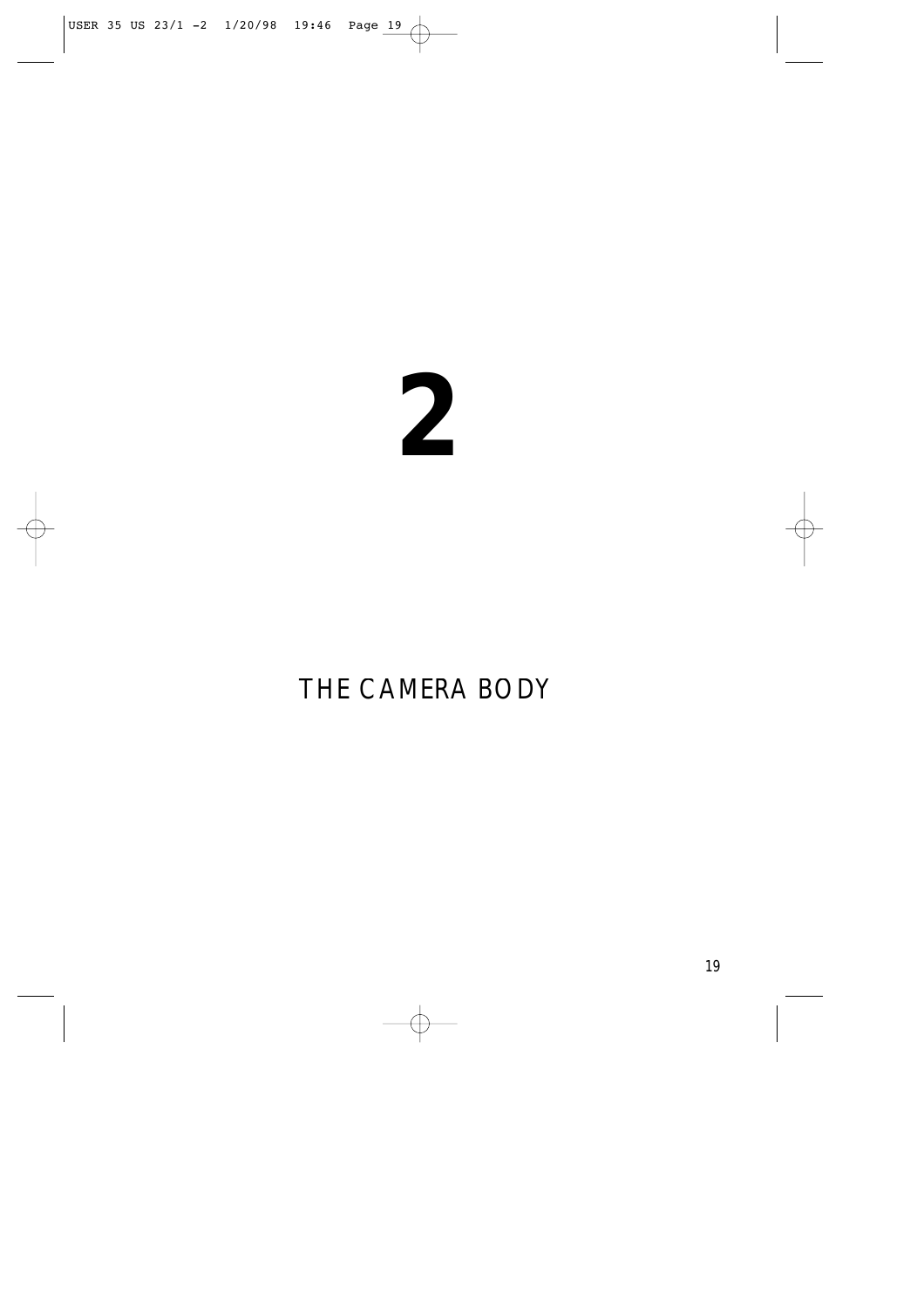# **2.1 LENSES**



**Flange focal distance.** Refers to the critical distance from the lens seat to the film plane. With the PL port, the precise FFD of the AATON 35-III is 52mm -40 to -50 microns as measured with a depth gauge in the lens port. With the PV port, the FFD is 57.15mm -60 to -70 microns It is recommended that these tolerances be checked and maintained by a qualified technician. The combination of FFD and back focus distance of a lens directly affects precise focus and overall image sharpness. Make sure these critical measurements are strictly upheld. When using an unfamiliar lens for the first time, check that the eye focus matches the tape-measured focus marks on the lens, and/or shoot a focus test.

*The AATON 35-III's flexible lens mounting system allows for the use of a wide variety of 35mm lenses.*

#### **2.1.1 ArriPL Lens Port**

The ArriPL lens port is the standard mounting system delivered with the AATON 35-III and allows the use of all 35mm ArriPL mounted motion picture lenses. PL lenses adaptors are available for Arri standard and Arri bayonet mounted lenses. This lens port is ideal for rental facilities, where a mounting system compatible with other manufacturer's 35mm cameras is often desired. If you need to get a Panavision or Nikon mount, please contact a certified Aaton technician.

#### **2.1.2 Installing the Lens**

To install the lens on the camera body, turn the outer locking ring counter-clockwise. If the port cap is on, remove it. Align the four protruding flanges on the lens with the four corresponding cutaways in the locking ring and insert the lens into the camera port so that its flanges rest evenly against the lens seat. Tighten the locking ring by turning clockwise until the lens is secured in place and the locking ring is firmly set. Make sure the locking ring is tight enough so that it cannot be inadvertantly unlocked.

### **VIEWING SYSTEM**

#### **2.2.1 Viewfinder Options**

The viewfinder is designed to be fully orientable, providing left or right side viewing and upright image in any position. The viewfinder comes equipped with a standard short eyepiece that can be used for handheld and tripod-mounted operation. For more comfortable tripod and studio applications, the standard extension finder(200 mm) can be fitted in place of the short eyepiece. With an Elemak or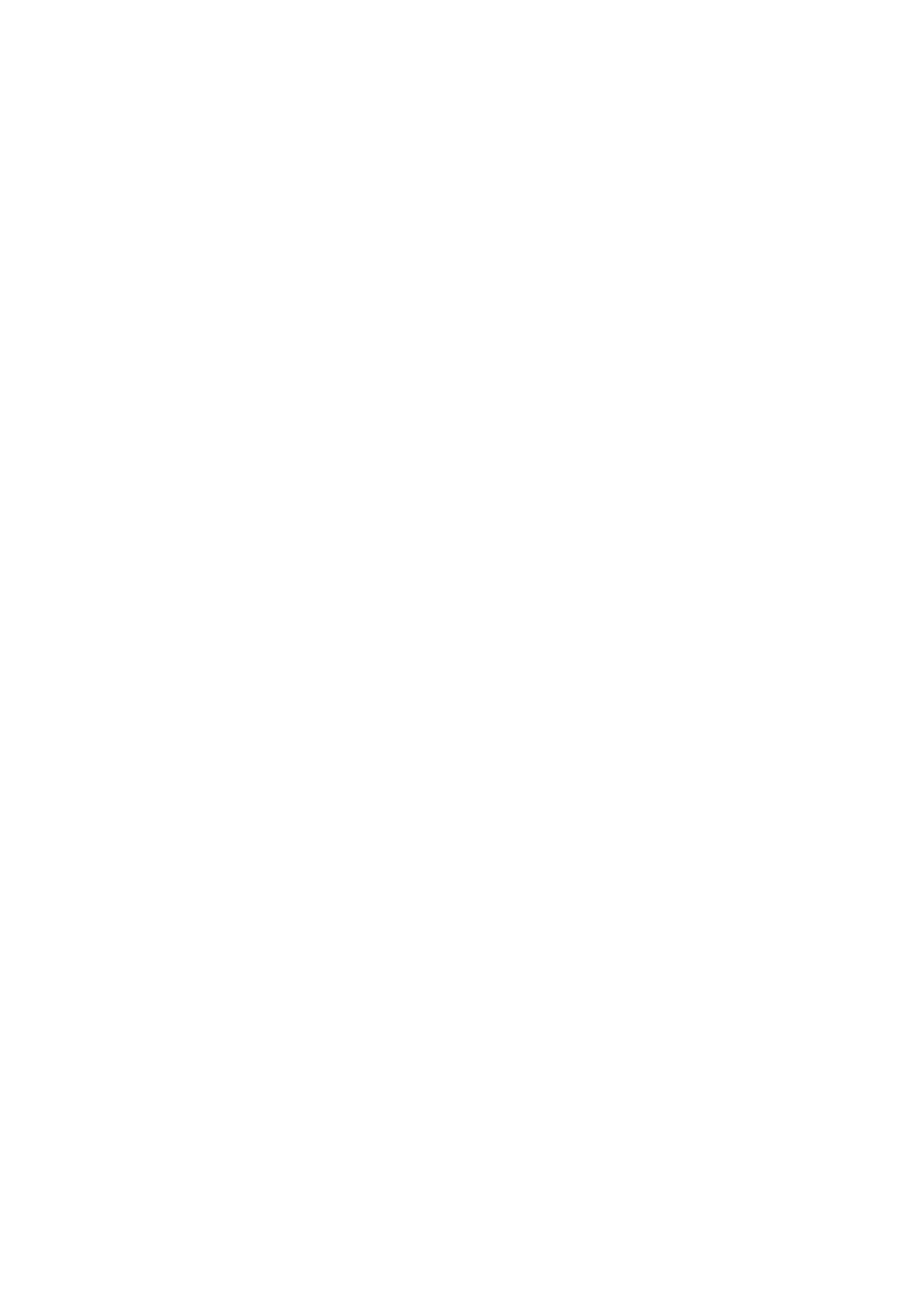pin on the seat of the viewfinder and align the pin with the hole in the flange of the finder. Make the flange to the seat of the viewfinder and tighten the lock ring until it is set firmly in place. During this procedure, you will notice that the extension finder needs to face 180° away from the operator's eye to be installed on the viewfinder. Because of its optical construction, this is completely normal. After installation, rotate the finder 180° to regular viewing position.

#### **2.2.3 Viewfinder Tension Adjustments**

The large knurled knob at the base of the left/right lateral movement point (B) locks the lateral positioning. The friction adjusting ring, located behind the eyepiece lock ring, can be used to adjust the tension of the eyepiece swivel, depending on the operator's preference and the viewfinder being used. When using the standard eyepiece, tension should be relatively light to allow for movement with a moderate amount of pressure. When using a standard extension finder, tension should be increased to hold the additional weight of this finder in place. To adjust the tension of the swivel, loosen the steel knurled screw (C) located on the friction adjusting ring. Hold the eyepiece in place, rotate the adjusting ring slightly and retighten the screw; 1/8 of a turn, at first, will have an effect. To increase the tension of the eyepiece swivel, rotate the adjusting ring clockwise; to decrease the tension, rotate the adjusting ring counter-clockwise.

#### **2.2.4 Adjusting the Diopter**

Before shooting, the diopter setting of the viewfinder should be adjusted to the operator's eye. To set the diopter, locate the diopter set ring (D) in front of the carrying handle at the top of the viewfinder, and loosen the small knurled knob. Look through the viewfinder, rotate the diopter set ring until the edge of the cross-hair is at its sharpest point and retighten the knob. It is recommended that, for easiest setting, this adjustment be performed with the port cover off and no lens on the camera.

Notice that the diopter set ring is engraved with numbers and dots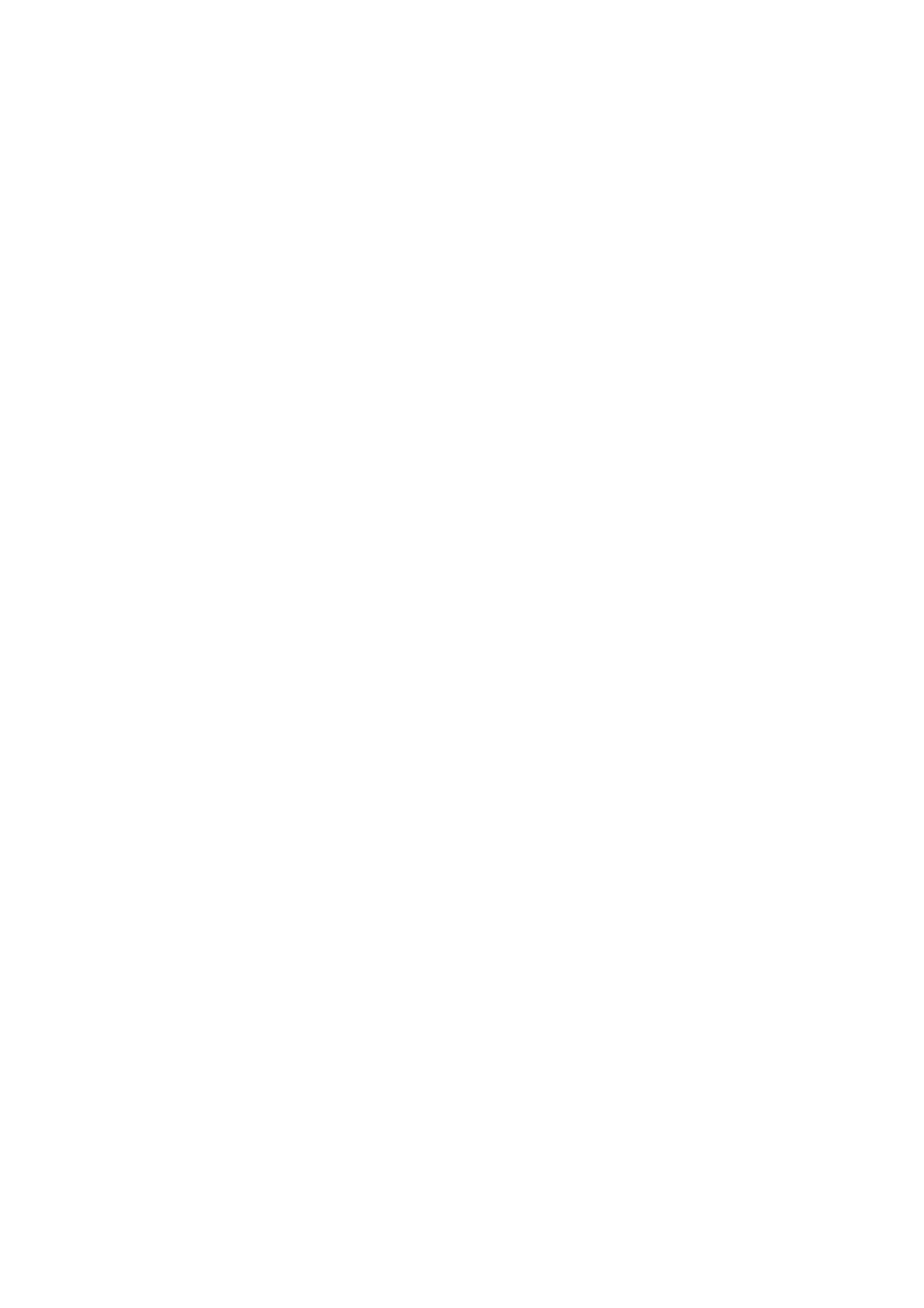

The viewing screen is designed to be easily removed by the user for the purpose of interchanging or for cleaning. To remove the screen, first remove the port cap. Remove the battery and clear the mirror shutter so that it is positioned safely inside the body by rotating at the base of the shutter with your finger. Look into the port and locate the screen directly above the aperture opening. To operate, use a piece of Post-it, that will take the viewing screen without dirtying it. Put the Post-it on your forefinger, the sticking part of it facing up. Smoothly put your finger on the viewing screen, and remove it.

To reinstall the screen, look into the port and locate the right and left lip of the viewing screen holder. The grounded side of the viewing screen should face down. Proceed as before, with a piece of Post-it on your finger.

#### **2.2.9. Adjusting the viewing screen :**

The image focus on the viewing screen (or "ground-glass") should match the lens barrel focus mark and the focus on the film. Before adjusting the viewing screen, be certain that the flange focal distance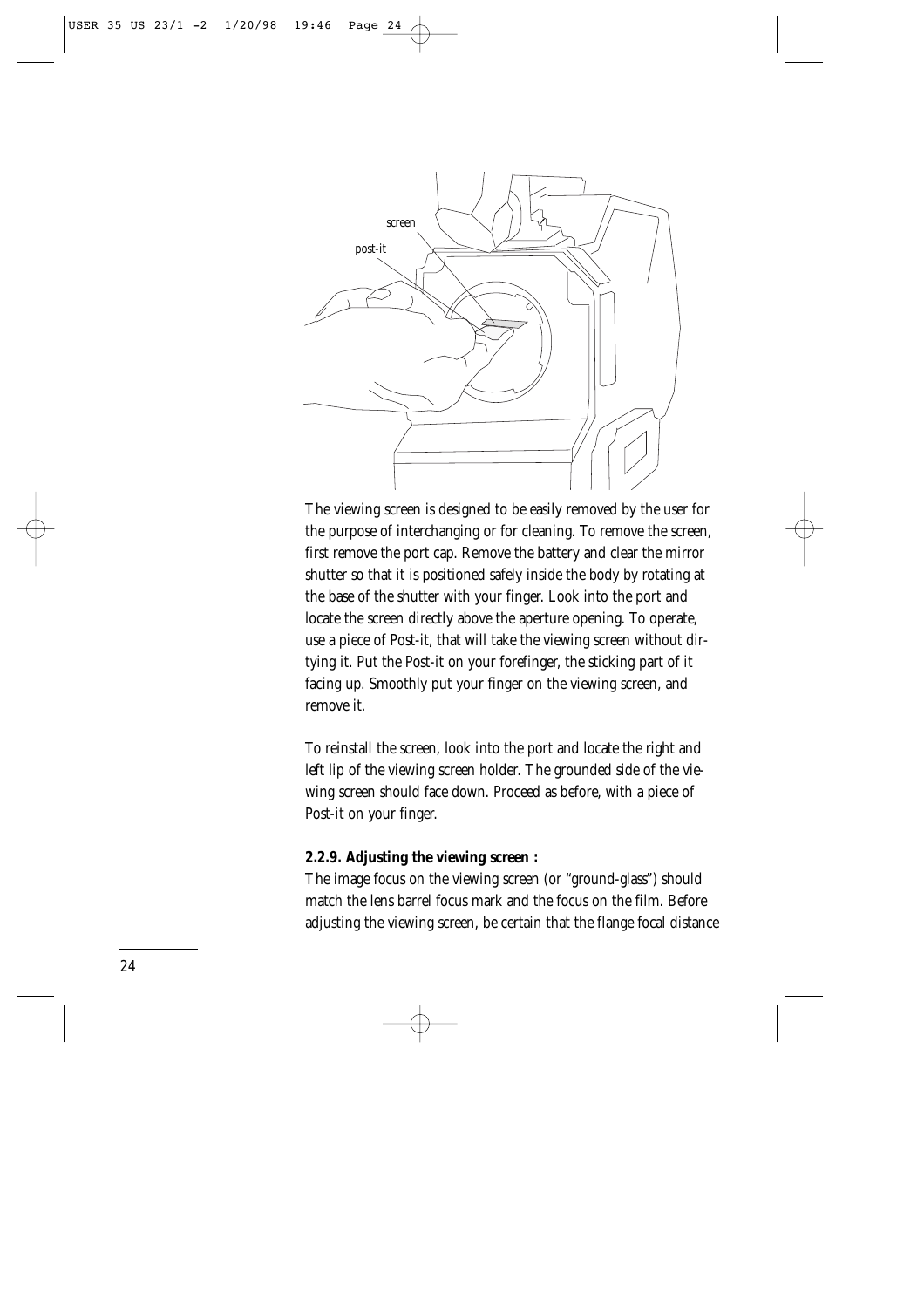of the camera is set according to the manufacturer specifications. 52 mm ,57.15 mm and that the lens used is correctly adjusted ; this can be determined by the use of a collimator. It is preferable to use a "wide angle lens" i.e. : less than 25 mm. To proceed, you must first unscrew and remove the circular Cap located on the upper side of the rectangle plate, above the battery locking screw. Inside the access hole, locate the screen holder that you can unlock by turning its Allen screw counterclockwise. Set your focusing chart at a measured distance. Set the focus mark of the lens at the exact same distance ( Adjust the diopter ! ) you can, now, focus the ground-glass, moving the holder up or down by turning the Aaton two pins tool. Lock the Allen screw. Double check the focus of the viewing screen using the focus ring of the lens. If the image is still not sharp, proceed again.

# **2.3 MIRROR SHUTTER**

#### **2.3.1 Concept**

The reflex mirror shutter is designed to provide an optical path to the viewfinder while the claw movement advances the film to the next frame.

The shutter features a four-position user-adjustable opening.

#### **• Standard180° for filming**

under standard 60 Hz HMI lighting at 24 fps or under standard 50 Hz HMI lighting at 25 fps without flicker.

#### **• 172.8° for filming**

under 50 Hz HMI lighting at 24 fps without flicker.

#### **• 150° for filming**

under 60 Hz HMI lighting at 25 fps



**Always Remove the Battery** 

Each time you need to go inside the camera body, you must first remove the battery. If, by mistake, the camera starts running while you finger is rotating the mirror shutter, the mechanism of the camera body could be seriously damaged.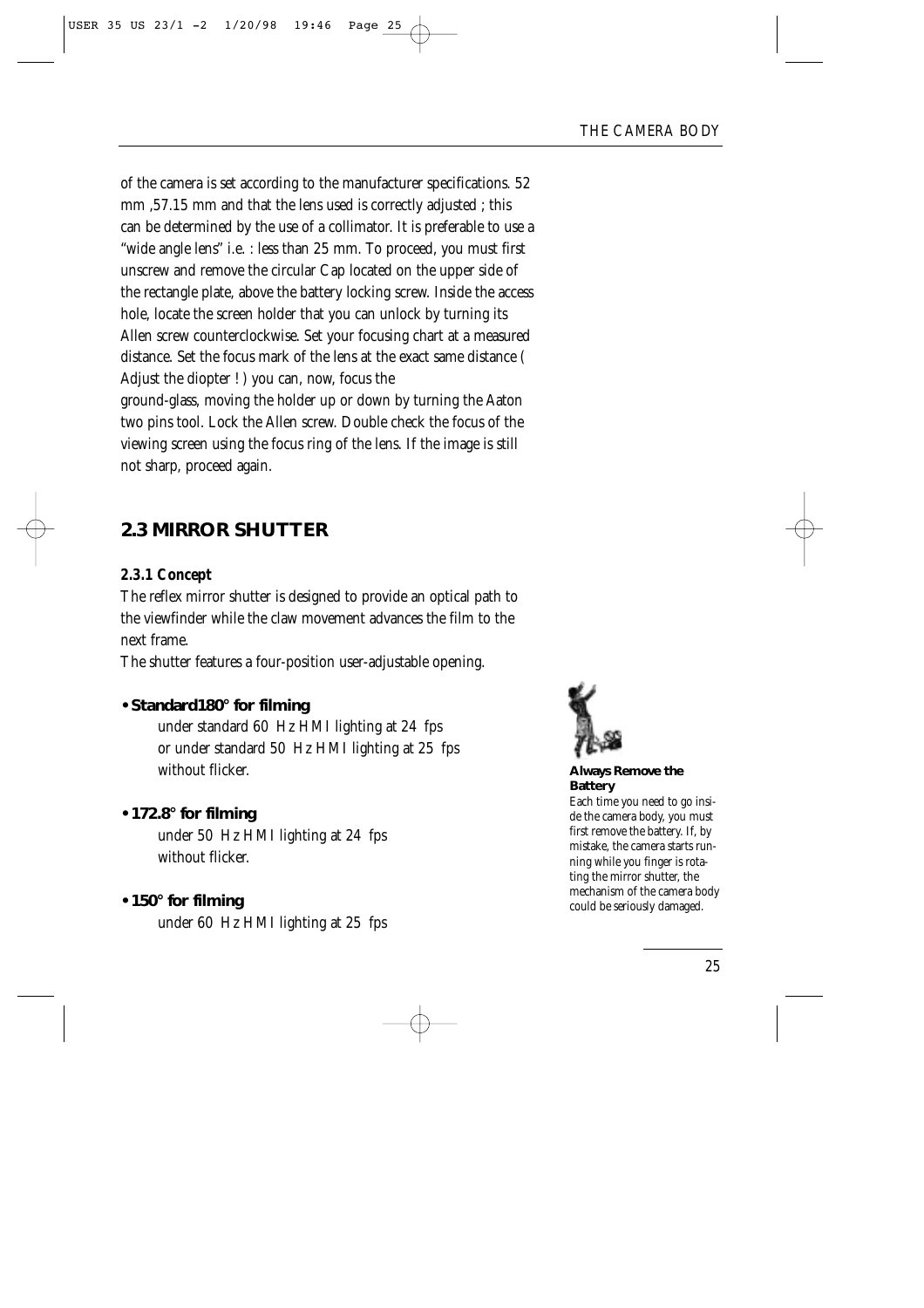without flicker.

**• 144°**

to minimize the roll bar while filming NTSC broadcast monitor at 24 fps.

#### **2.3.2 Adjusting the shutter**

To adjust the shutter opening, unscrew the shutter tool marked "**Sh**" located in the hollow at the rear of the camera's carrying handle. Make sure that the battery is off the camera and remove the port cap. Locate the tool guiding hole to the lower right of the inside lens holder. Gently rotate the shutter at its base with your finger until the brass driving gear is centered underneath the tool guiding hole. Insert the shutter tool through the guiding hole and into the brass gear. Rotate the tool until the appropriate notched shutter setting is reached ; turning counter-clockwise will reduce the shutter opening, turning clockwise will increase the opening.

When setting the opening to 172.8°, 150° or 144°, a shutter blade indicating these settings will be visible from behind the left edge of the mirror. Make sure the white line to the immediate right of the 172.8°, 150° and 144° markings meet the left edge of the mirror.

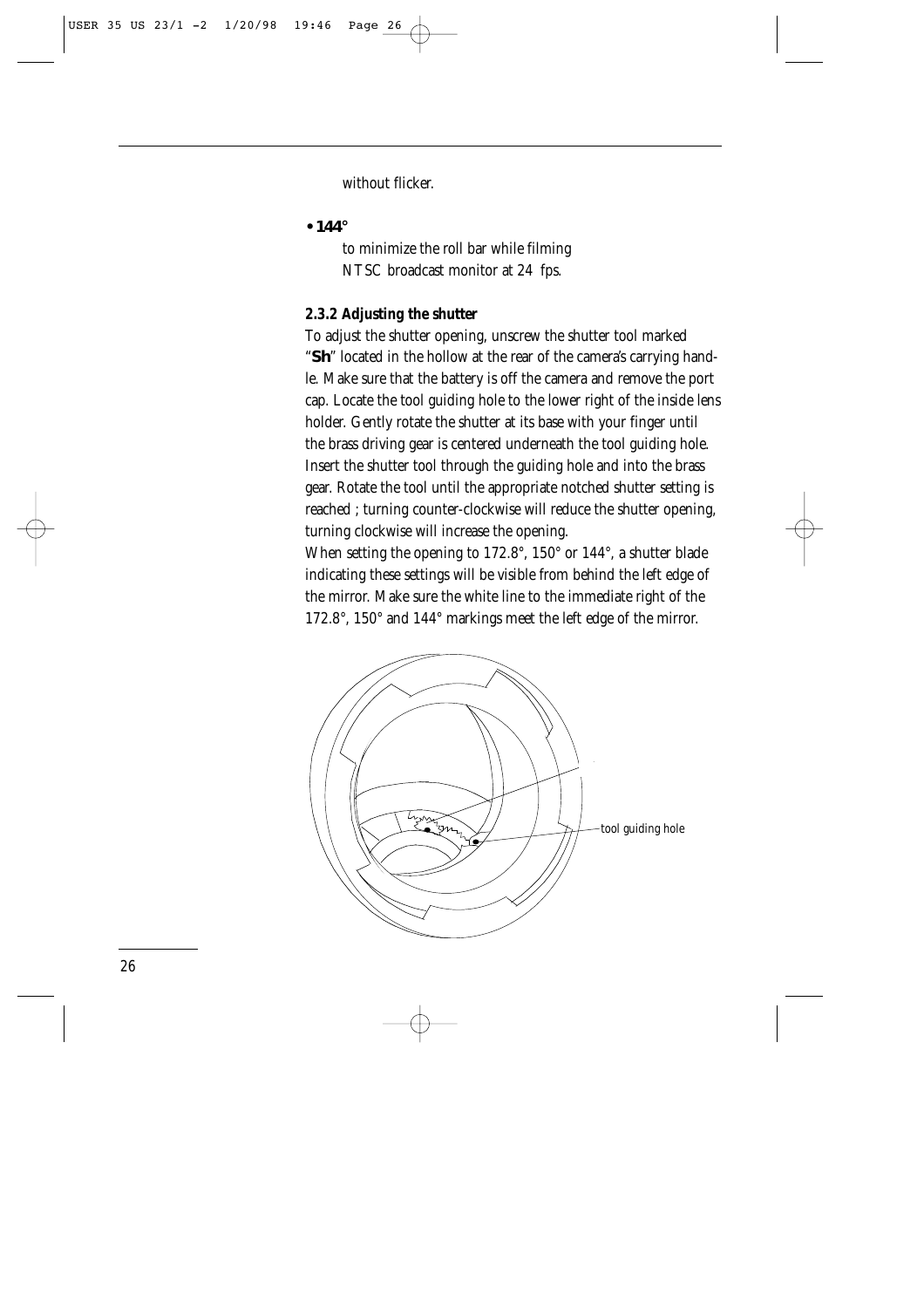When the adjustment is complete, remove the tool and store back in the hollow of the carrying handle.

## **2.4 FILM GATE AND PULLDOWN CLAW**

#### **2.4.1 Adjusting the Pitch**

To adjust the pitch, use the tool (Ref 09.203.65) located at the rear of the camera carrying handle.

Looking at the camera with the lens port facing you, locate the small opening situated between the two camera front rods, closer to the left rod. Using the tool, you can undo the Allen screw retaining the opening cover. Insert the tool inside the opening. You will "feel" a screw that you will turn counter-clockwise until it stops. The length of the pulldown is now at its maximum.

Put the loaded magazine on the camera, and keeping the tool in position, inch and run the camera. The camera will run with a "clicking noise", due to the perf being hit by the claw. Turn the tool clockwise until you reach a more pleasant noise, like a loud "purring". If you go too far, you will hear one "clack" noise indicating that the claw lost a perforation. If more than one "clack" is heard, the camera display will show "LOOP".

Once you reach the proper setting, it is recommended to turn the tool counterclockwise, approximately 20º, to accomodate any variation of the film pitch that occures between different film stocks or under humid or hotweather conditions. To do this adjustment, use the film stock you are most likely to use.

#### **2.4.2 The Side Pressure Bar**

The film gate also features a side pressure bar which is recessed into the claw-side rail at the point of image exposure to insure maximum lateral stability.

## **2.5 FLANGE FOCAL DISTANCE ADJUSTMENT**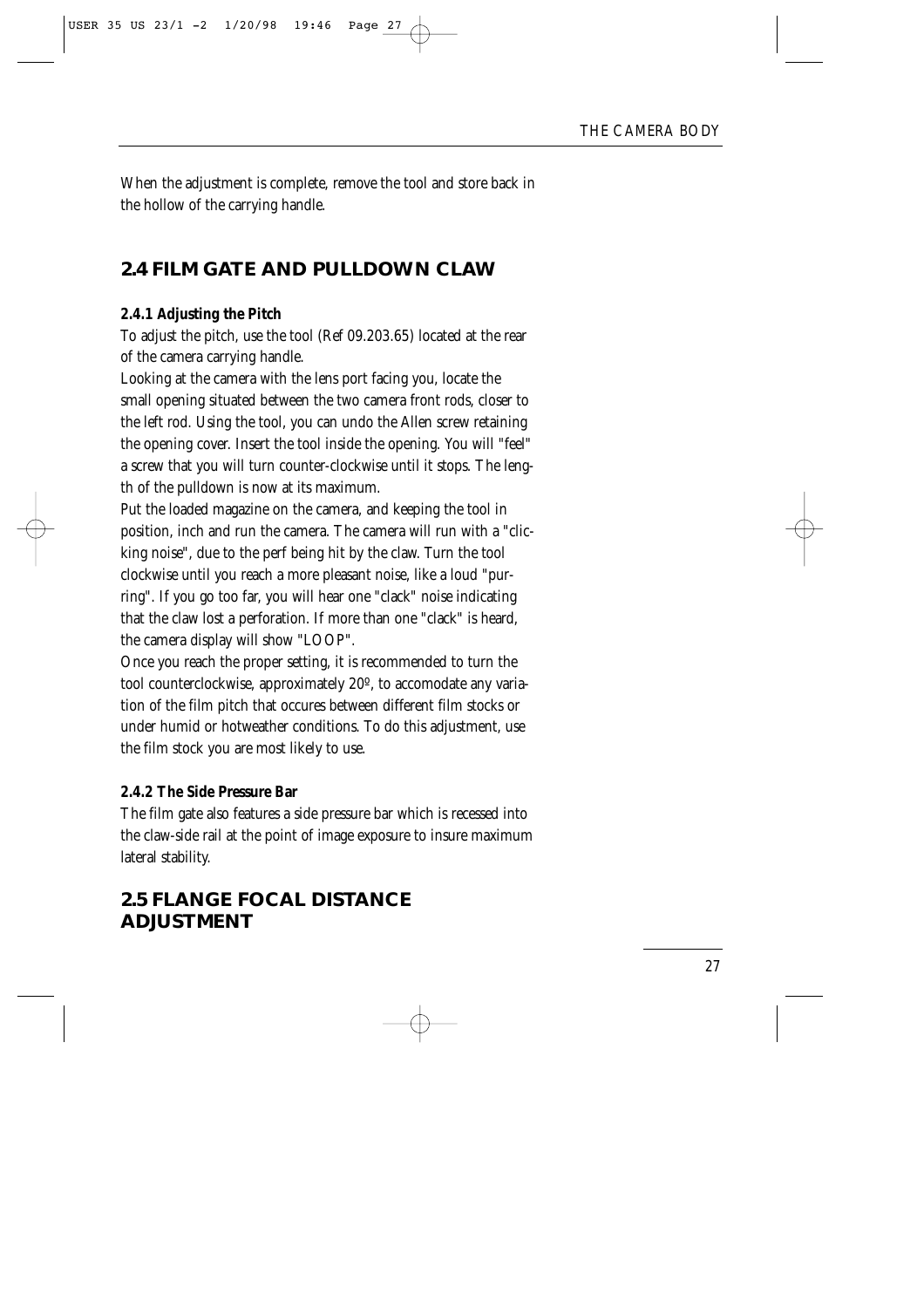#### **2.5.1 Concept**

For a few years now, Aaton has inserted a spacer between the lens port and the camera body. This thin (0.3mm) metallic ring is responsible for the precise distance between the lens port seat and the film plane called the flange focal distance (FFD), and therefore it is also mainly responsible for the sharpness of the images. In order to change the FFD of the AATON 35-III, simply change the spacer, and only the spacer. Do not polish any other surface, or insert anything else between the lens port and the film plane. For fine adjustment of the FFD, order some aluminium spacers (0.35mm) from your Aaton agent, and then safely change the FFD of your camera.

#### **2.5.2 Polishing a Spacer**

In order to fine-adjust the thickness of a specific spacer, Aaton carries a specific tool (ref 35 310 32) designed to hold the spacer firmly and evenly against polishing paper. When polishing a spacer, always work on a perfectly flat worktable or stone, and be sure to firmly hold the tool.

#### **2.5.3 Changing the Spacer**

The spacer is placed between the PL lens port and the camera body's titanium base. First, remove the lens locking ring: screw two or three turns its stop (placed on the bottom, inside the PL port), and turn the ring counterclockwise. Remove the PL port by unscrewing its 6 screws. Then gently remove the aluminium spacer . Once you have placed a new spacer, install the PL port, then the lenses locking ring, and do not forget to unsrew two or three turns the locking ring stop.

#### **2.5.4 Adjusting the Viewing Screen**

Because you have changed the distance separating the base of the lens and the camera body, the image on your viewing screen might now appear to be less sharp than usual. Most likely, you may need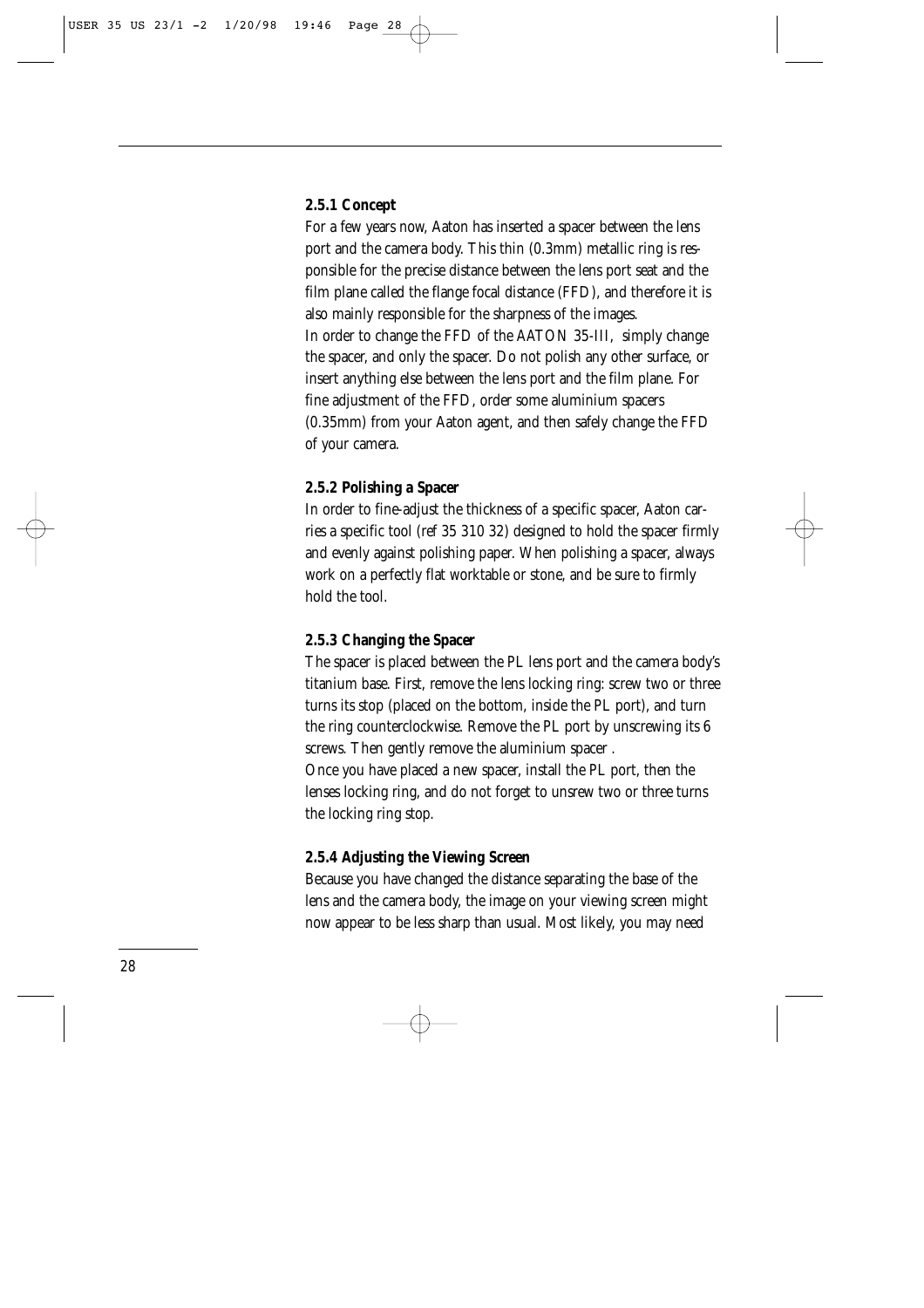to readjust the precise focus of the viewing screen. Refer to the 2.9 section of this chapter to proceed.

#### **2.5.5 Flange Focal Distances**

Here are the flange focal distances for all the lens ports available for the AATON 35-III. Remember that these distances are automatically shorter by 0.3mm than the indicated ones (because of the needed spacer)

#### **2.6 MAGAZINE**

| <b>Mount</b>    | Référence | <b>FFD</b> | <b>Diameter</b> | Adjustment            |
|-----------------|-----------|------------|-----------------|-----------------------|
| Arriflex (PL)   | 35 340 30 | 52.00 mm   | 54.00 mm        | $-40$ / $-50$ microns |
| Panavision (PV) | 35 330 30 | 57.15 mm   | 49.50 mm        | $-60$ / $-70$ microns |
| Nikon (Ni)      | 35 360 10 | 46.44 mm   | $43.53$ mm      | $-40$ / $-50$ microns |

*The Aaton magazine holds 400ft (122m) of 35mm film, which represents 4'28'' shooting at 24fps in 35mm 4-Perf, and 5'26'' shooting at 24fps in 35mm 3-Perf.*

#### **2.6.1 Installing the Magazine**

To install the mag, situate yourself at the rear of the camera body, battery side. Do not forget to remove the aperture plate cover. Place your left hand underneath the magazine while your right hand is firmly holding it at the midway point of its rear. Rest the nose of the magazine on the camera base, hold the camera body with your left hand while pushing the mag in the bottom dovetail and into the aperture area with your right hand. Make sure that the top of the "nose" of the mag is parallel to the camera carrying handle as you guide the mag in place. Push firmly and evenly until you feel and hear that the mag snaps against the aperture area. The mag nose should be pressed against the camera body's rubber seal. This operation should be done without having to force the mag into position.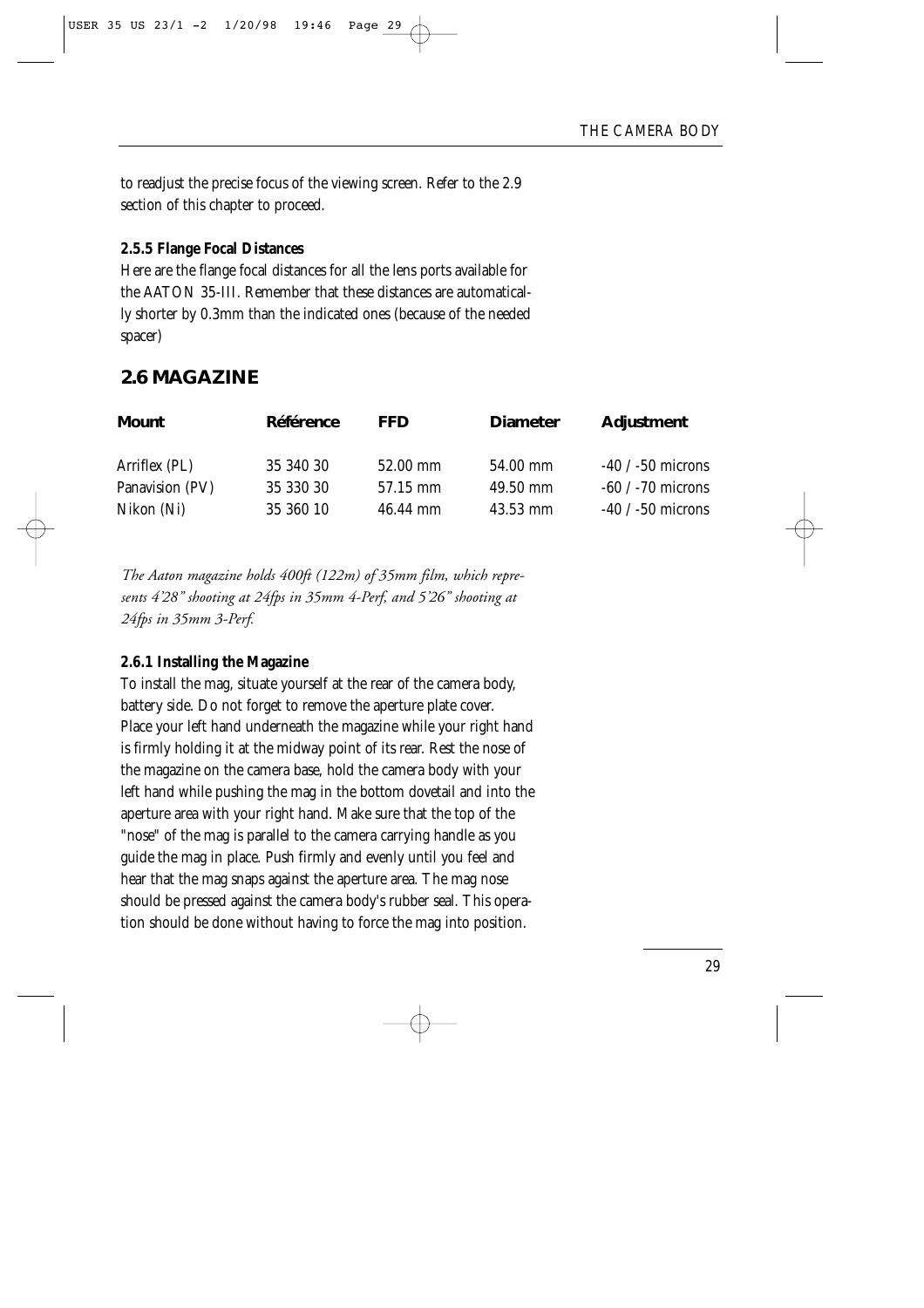

#### **2.6.2 Removing the Magazine**

To remove the magazine, situate yourself at the rear of the camera body, battery side. Place your right hand palm on the camera takeup motor and pull the mag lock lever towards the rear of the camera with your fingers.

The mag will be toward the rear of the camera. The mag is now free to be pulled offthe camera, using both your hands.

#### **2.7 POWER**

*The AATON 35-III body requires only 12 volts for all aspects of operation. One standard Aaton on-board (12V, 1.8 Ah, rechargeable, nicad) will power the camera, CCD and accessories which are connected to the body's accessory inputs (such as zoom controls, speed controls, etc.) through a standard 4 pin XLR connector. One 1.8 ah on-board battery will run 7-8 magazines on the AATON 35-III, without CCD and accessories. With accessories in use, this number will decrease.*

#### **2.7.1 Installing the Battery on the Camera**

The on-board battery fits above the LCD conrol panel. In order to install, loosen the black knurled screw approximately four or five turns. Push the battery evenly onto the XLR4 connection of the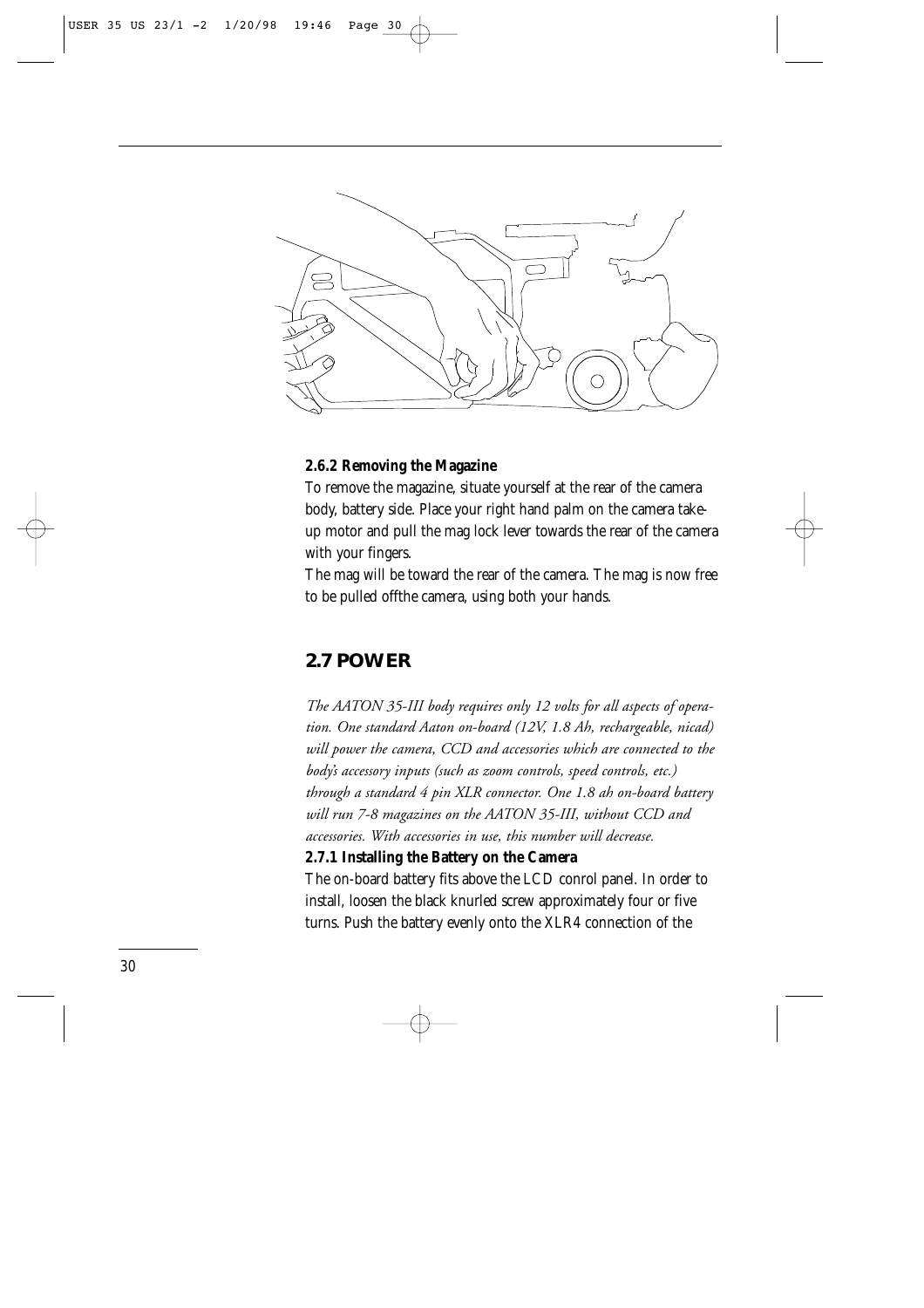body. When snug, tighten the knurled screw onto the battery tab to hold it in place.

When running AatonCode, get into the practice of having a fresh battery on hand before removing the one from the camera. Even a low battery that no longer runs the body (below 10V) will have enough voltage to keep accurate time counting.

Thanks to a super capacitor built into the camera base you will have a full minute to change the battery before time is lost. After replacing the battery, confirm that time is still counting by checking the control panel.

#### **2.7.2 Battery Charging**

The Aaton on-board can be recharged with an appropriate 12V nicad battery charger.

For the best results, use a microprocessor-controlled charger or a standard trickle charger with a charging output of at least 200ma,



both of which prevent of the overheating and mistreatment of your nicad cells. Always follow the specific guidelines of the charger manufacturer. You can use the Aaton Chr1, designed to charge two standard batteries in 6 hours, without any risk. Beware of older, timed chargers manufactured when 1.2 and 1.4ah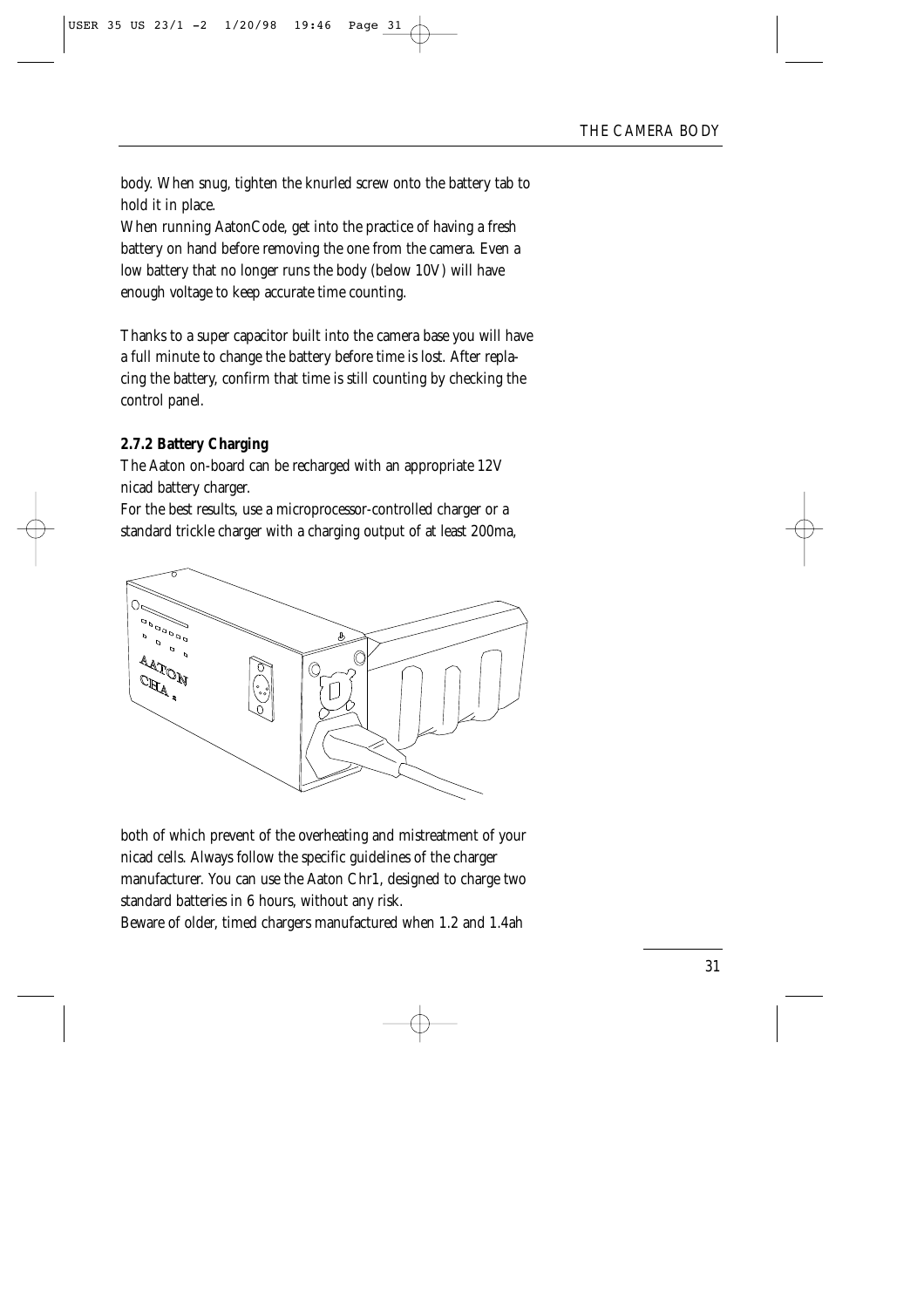

#### **Nicad Battery Tips**

Follow a few simple rules to insure the long life of your nicad cells:

• Allow the battery to run through their normal cycle of charging and use. Avoid topping off partially full batteries. Once every few months, discharge cells to 8-10V using a standard discharger to minimize their memory.

• Do not rapid-charge your cells more than necessary, as the added heat will eventually shorten their life span. Instead recharge batteries at a normal charging rate when your schedule allows.

• If your batteries will not be used for long periods of time, always store them in a cool dry environment fully charged.

batteries where the norm; these chargers where most likely rated for the lower amperage batteries of that time and will consistently undercharge the higher rated nicad cells of today.

#### **2.7.3 Other Power Options**

Since the AATON 35-III power input is a standard 4 pin XLR type, a great varitey of 12-14 volt sources can be used to power the camera. This includes AC power supplies, battery blocks, lithium cells and car batteries.

Get into the habit of carrying a standard XLR4 powercable in your package in case an alternative power source is needed. Regarding AC power supplies, it is recommended that the unit you use be at least 5 A and 25 W. Before connecting any non-standard source, always make sure that the pin configuration of the unit is correct. See the Technical Specifications chapter of this manual for details for proper wiring.

# **2.8 MOTOR**

The tri-phase samarium design of the AATON 35-III provides low power consumption and improved stability at high speeds. The body is capable of speeds between 3 and 40 fps with a standard 12V battery.

#### **2.8.1 Camera Speeds**

The AATON 35-III provides boths preset crystal speeds (in sync mode) and specific crystal speeds (in variable mode) in .001 increments, all accessible from the LCD control panel.

Available preset speeds consist of 6, 12, 18, 23.98, 24, 25, 29.97 and 30. The preset speed selector (SYNC) allows for quick access to these frequently used speeds.

If any other speed is desired, or if the camera speed must match the frequency of a monitor to eliminate a roll bar, the specific speed selector (VAR) should be employed. The specific speed selector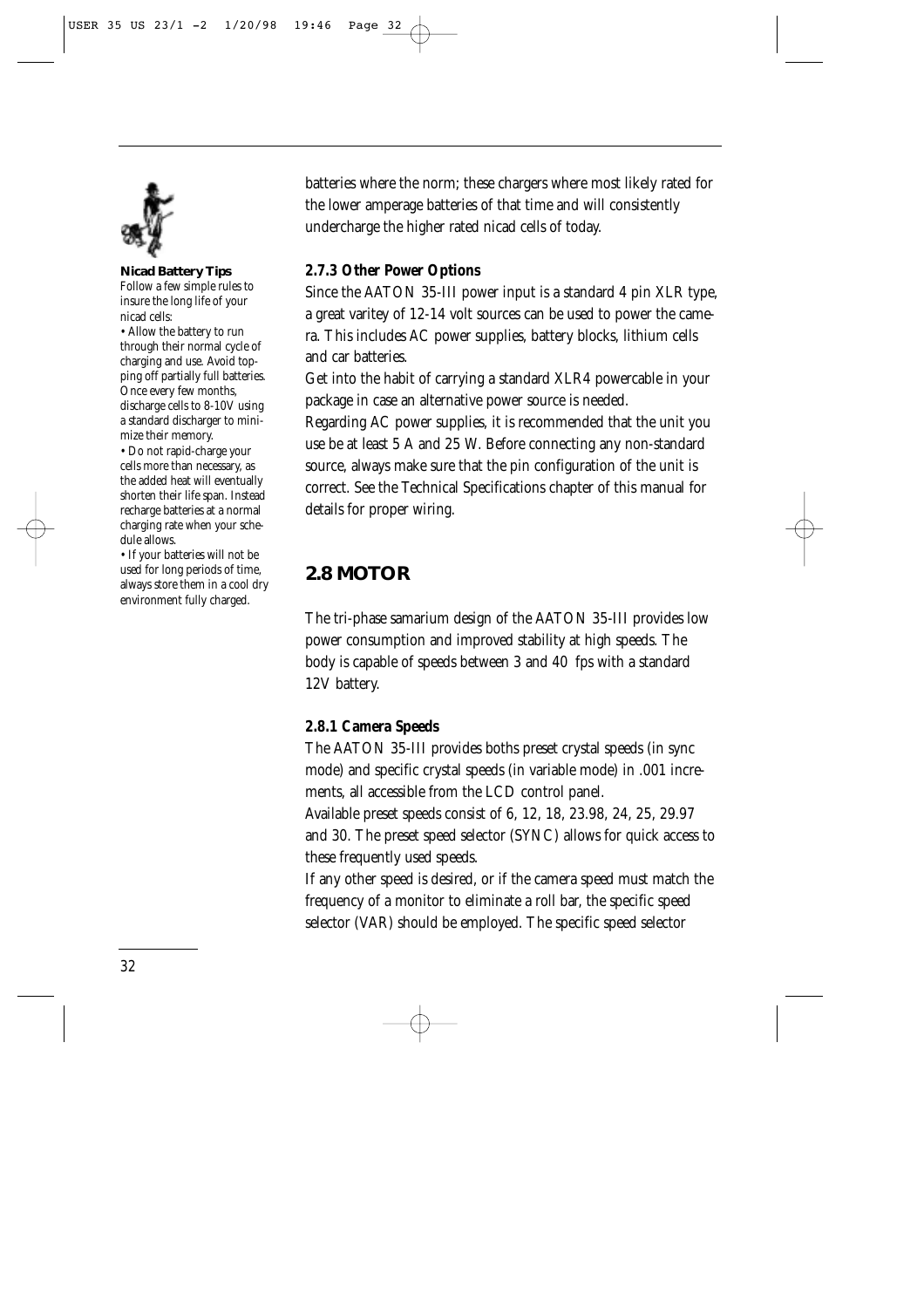enables the body to run at any speed between 3 and 40 in .001 frame increments. A phase adjustment of the variable speed is accessible from the VAR selector and jog wheel.

The camera speed can also be adjusted while the camera is running in either sync or variable mode. For more information on these speed functions, refer to section LCD Control Panel and Jog of this chapter.

#### **2.8.2 Using External Speed Devices**

The AATON 35-III can be driven externally from devices such as film/video synchronizers, speed aperture computers and external speed controls. In these situations, the camera VAR selector must be set to Et. If such a device is connected and the selector is not set to Et, the camera will run at the speed indicated on the display. Keep in mind that, with certain manufacturer's speed controls, it may be possible to run the camera at speeds higher than the 40 fps factory limitation. Overcranking in such a way, however, will increase mechanism wear, increase noise and compromise image registration. Aaton urges to avoid such usage at all cost and will not be responsible for the resulting damage that will occur. This top speed cap of 40 fps has been designated by Aaton because it is the limit at which the camera can run safely without any adverse effects on its mechanics.

#### **2.8.3 Electronic Inching**

The inching function of the motor is accomplished electronically and can be accessed in a number of ways.

#### *From the Handgrip*

The wooden handgrip switch, by way of the lemo2 connector, provides camera run and full frame inching for single frame operation and loop situating.

#### *From the LCD Control Panel*

The run/test switch, besides the LCD control panel, not only runs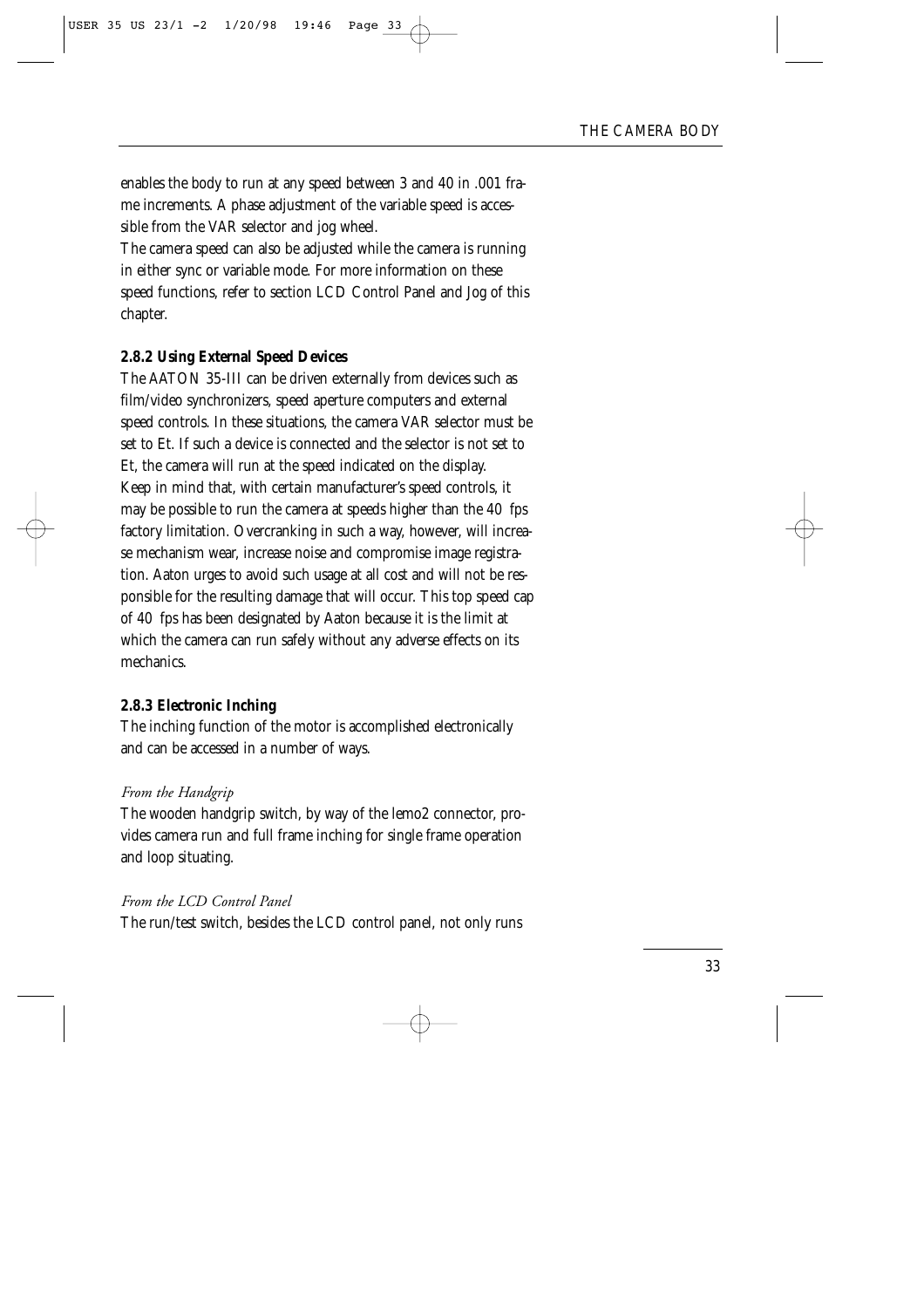the camera, but provides half frame inching for gate inspection and loop situating when installing a fresh mag.

#### *From a Remote Cable*

The Lemo2 connector, as well as Lemo6, Lemo8 and Amph9 accessory connectors, provide the capability of using a remote on/off with either a half-frame or full-frame inching function.

#### **2.8.4 Single Frame Operation**

With the use of electronic inching switch via the wooden handgrip or a remote cable, the AATON 35-III can be used as a simple intervalometer for single frame operation. Each frame is 1/4 sec exposure.

### **2.9 LCD CONTROL PANEL AND JOG**

*The AATON 35-III utilizes a straightforward and intuitive control panel structure in conjunction with a small jog wheel to access and adjust all operator functions.*

#### **2.9.1 The Aaton Jog**

Located to the immediate right of the LCD control panel, Aaton Jog is a small wheel designed to simplify many user functions. When used in conjunction with the contol panel the jog allows for quick adjustment of some of the otherwise time-consuming parameters (such as the setting of a precise 5-digit speed or a film short end).

#### **2.9.2 Understanding the Control Panel**

The control panel consists of a LCD display and four buttons to access information. The control panel operates in two modes: Show and SET. To show a parameter without adjusting, go directly to one of the black function buttons to view relative information. To set a parameter, first press the white SET button, then go to the appropiate function. Information is changed by either toggling that but-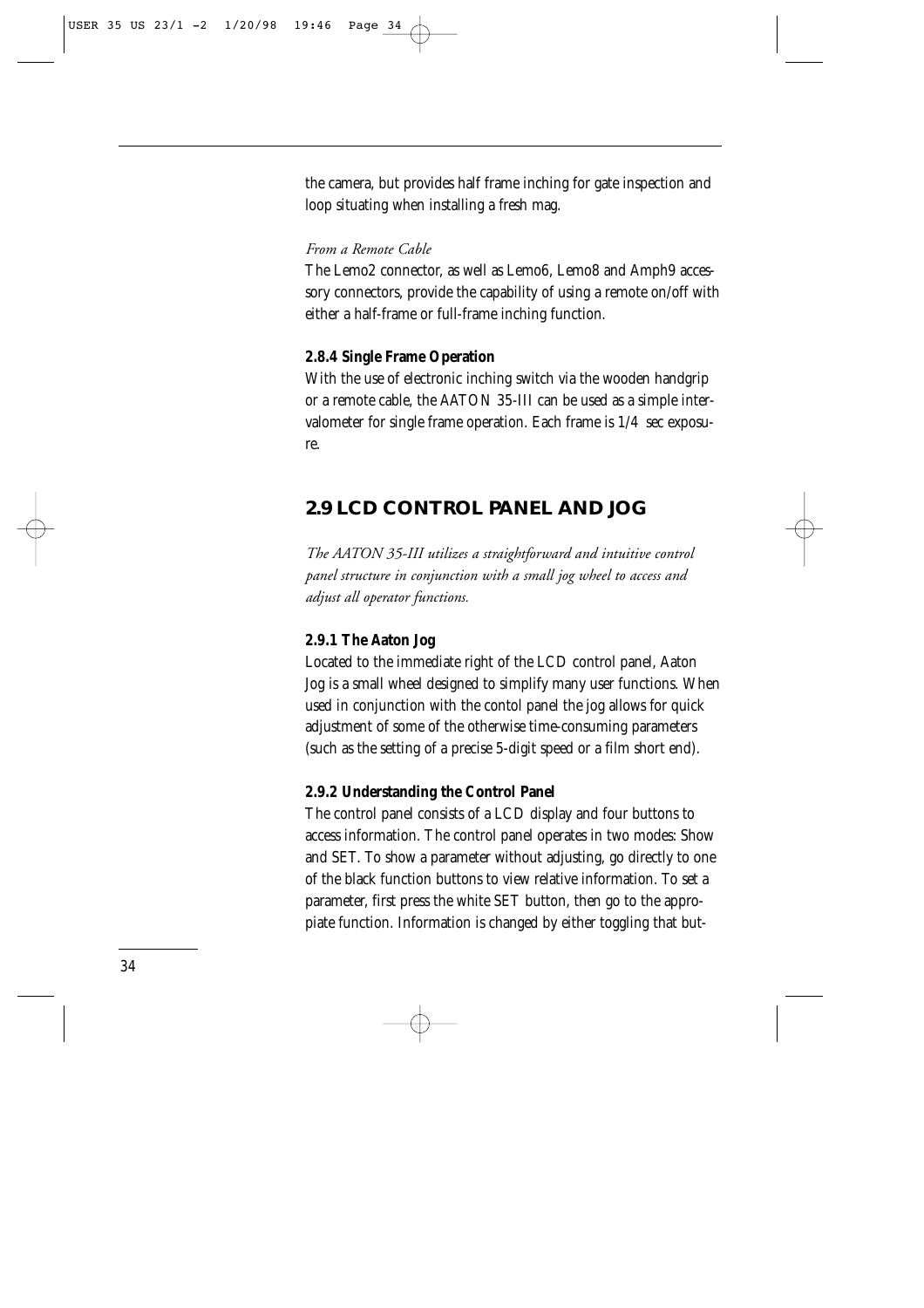ton ot by rotating the jog, depending on the parameter. Pressing SET afterwards (or waiting for 7 seconds) will enter your selection. Capped text (SYNC, VAR, ISO) refers to those functions adjustable while in the SET mode; standard text (Speed, Time, Iso/Batt) refers to those functions accessible directly in the default Show mode. Note that, while viewing a Show function on the control panel, any inactivity longer than 10 seconds will revert the display back to its default mode (speed and remaining footage). As mentioned previously, any break longer than 7 seconds while in SET mode will automatically enter the last selection.

The following parameters can be accessed from the LCD control panel in conjunction with the jog. For more concise information see the table in the System Features and Controls chapter of this manual.

#### **2.9.3 AatonCode**

As a standard feature the AATON 35-III is equipped with the capability of recording AatonCode in-camera time. TimeCode information is exposed onto the film by optical projection of seven microdiodes into the gate to the left of the aperture opening. These micro-diodes flash rapidly to form the code as the film rolls through the gate between exposures.

AatonCode is initialized in the camera, in ASCII or SMPTE form, through the Lemo5 connector located to the righ of the LCD control panel. For the most straightforward and reliable communication, OriginCplus, Aaton's masterclock, comparator, and SMPTE generator device, should be used.

If AatonCode has been initialized in the camera, press button Time to view timecode information. Toggling button Time will display hours/minutes/seconds, then year/month/day, then the six-digit production ID, then the camera's equipment #, in that order.

#### **2.9.4 ASA Setting**

When using AatonCode in the AATON 35-III, the ASA(ISO) setting must be adjusted to the exposure index of the film stock being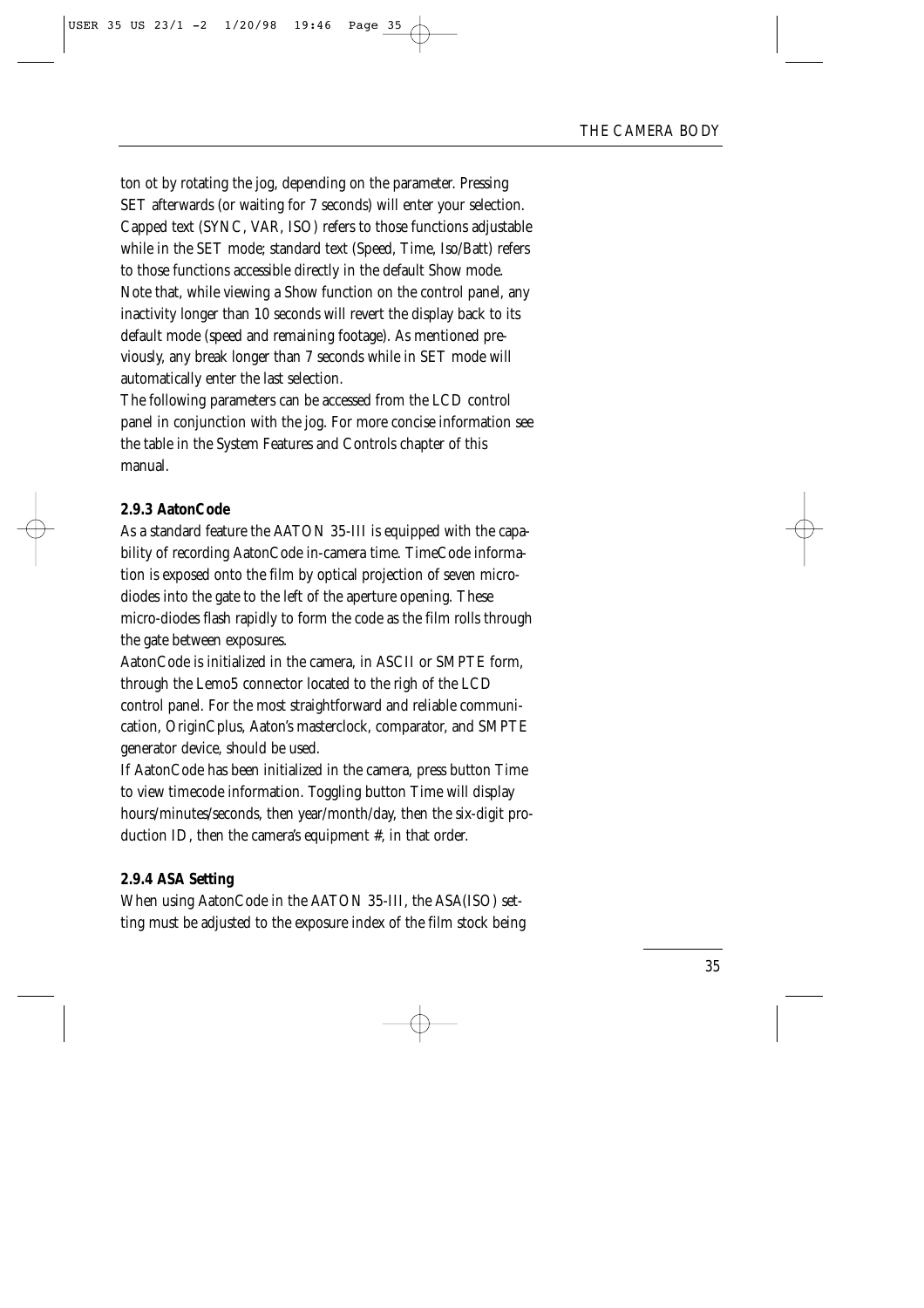

#### **Force Processing and the AatonCode matrix**

Regardless of the situation, always set the ASA selector to the actual exposure index of the film. If you know beforehand that your footage will be pushed or pulled, don't worry about compensating for the sake of the precise exposure of your timecode matrix. The matrix is resistant enough to handle exposure variances of one and a half stops or more in either direction.



**Changing Speeds while Running the Camera** Any camera speed, whether preset or specific, can be changed when the camera is running. To do so, run the camera, then follow these simple steps: **•** Operating under a preset speed (in sync mode), press SET, then SYNC, then use the jog wheel to choose a higher or lower stepped speed. Under a specific speed (in variable speed), press SET, then VAR, then use the jog to ramp the speed higher or lower in .001 frame increments.

used. The ASA/ISO selection will insure that the timecode matrix recorded on the edge of the film in the gate will be exposed at an appropriate and useable level.

If AatonCode is not running in the camera, the setting of the ASA/ISO will have no effect.

Press button Iso/Batt twice to view the ASA selection.

Press SET then button ISO, to adjust the ASA setting. Make your selection between 25 and 1000 ISO by toggling ISO or by rotating the jog wheel.

If the ISO selector is adjusted while the camera is in test or run position, the correction will not take place until the next camera start.

#### **2.9.5 Battery Voltage**

Press button Iso/Batt to read the voltage of the camera's power source. Notice that if the camera is running and button Iso/Batt is pressed, the control panel will read and display the voltage under load.

#### **2.9.6 Magazine Number**

As soon as a magazine is installed in the camera, you can read is number ID by pressing Iso/Batt three times.

#### **2.9.7 Camera Preset Speed**

The default mode of the control panel will automatically display the camera speed selection, whether it be in sync or variable mode, when the camera is powered but not running. When the camera is turned on, the actual running speed to the .01 frame is displayed. To adjust the preset speed, press SET, then button SYNC. Make your selection of stepped crystal speed between 6 and 30 fps by togling SYNC or via the jog wheel.

#### **2.9.8 Camera Specific Speed**

To choose a specific speed press SET, then VAR. Make your selection of any .001 incremented crystal speed between 3.000 and 40.000 fps via the jog.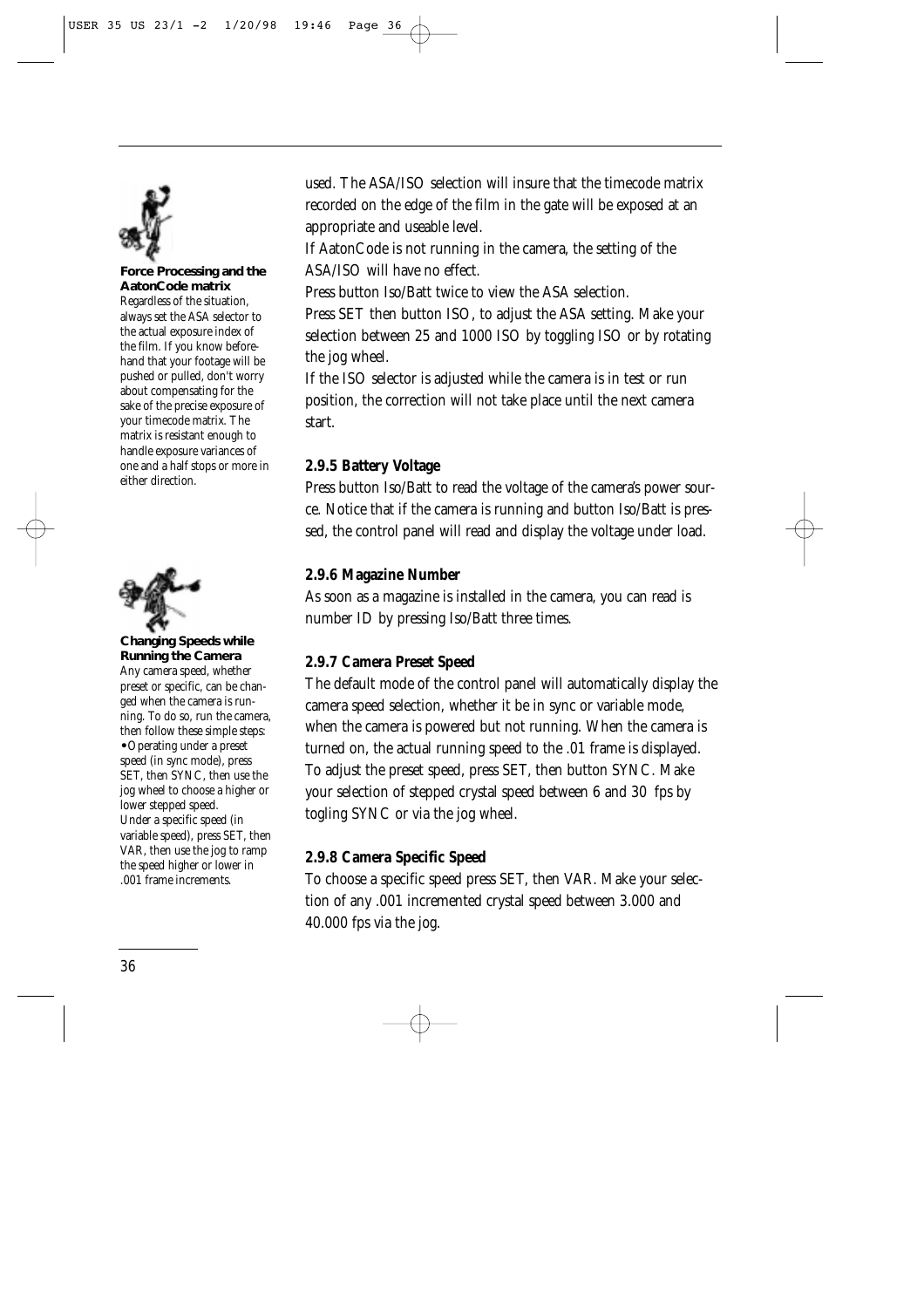To set the camera to be driven from an external source (such as film/video synchronizer or external speed control), press SET, then VAR twice. Et will be displayed, indicating that camera is set in external mode.

## **2.9.9 Speed Phasing**

The phasing of the variable speed can be set to eliminate a roll bar while filming a monitor. Operate first with no magazine on the camera, because you first need to synchronise the camera speed to the monitor frequency. Run the camera. Press SET, then VAR once, turn the jog, until the roll bar seems stable on the screen. Press SET to enter. Stop the camera, and then install a magazine. Run the camera. Press SET, then VAR twice. Look through the camera at the monitor and turn the jog until the roll bar is out of view. Press SET to enter.

## **2.9.10 Remaining Footage**

The control panel will display the footage remaining any time the camera is running with a magazine on. The displayed footage is calculated by the magazine itself: it is determined by the measure of the feed core speed. To modify the footage measurement unit, press ISO, then TEST and then ISO again to modify.

## **2.9.11 Elapsed Footage**

With the camera stopped, press Speed twice, to view the elapsed footage of the previous camera run. With the camera running press Speed twice to view the elapsed footage of that particular take. The display will revert back to its default mode (speed and remaining footage) after 10 seconds.

## **2.9.12 Camera Software Version Number**

If you need to know the software version number your camera is equipped with, proceed as follows. Unplug the battery from the camera. Put the camera on Test mode. Then, while installing the battery, watch the LCD control panel carefully. During one second it will display something like: T4 V2.08, indicating that you own a



**Displaying a 5 Digit Speed** If the AATON 35-III is set to a variable (5-digit) speed, the control panel will only display that speed to the .01 digit. Keep in mind, the display will not round off the speed, but simply leave off the last digit. For example, if the 5 digit speed of 23.976 is entered, the control panel will display 23.97, not 23.98.



**Remember… Variable Speed for Phasing** Keep in mind, the speed phase function of the control panel will only operate when a variable speed is initially selected.

When shooting 29.97, for example, be sure to choose the specific 29.970 instead of the preset 29.97 if you plan to incorporate the phase function for that particular shot.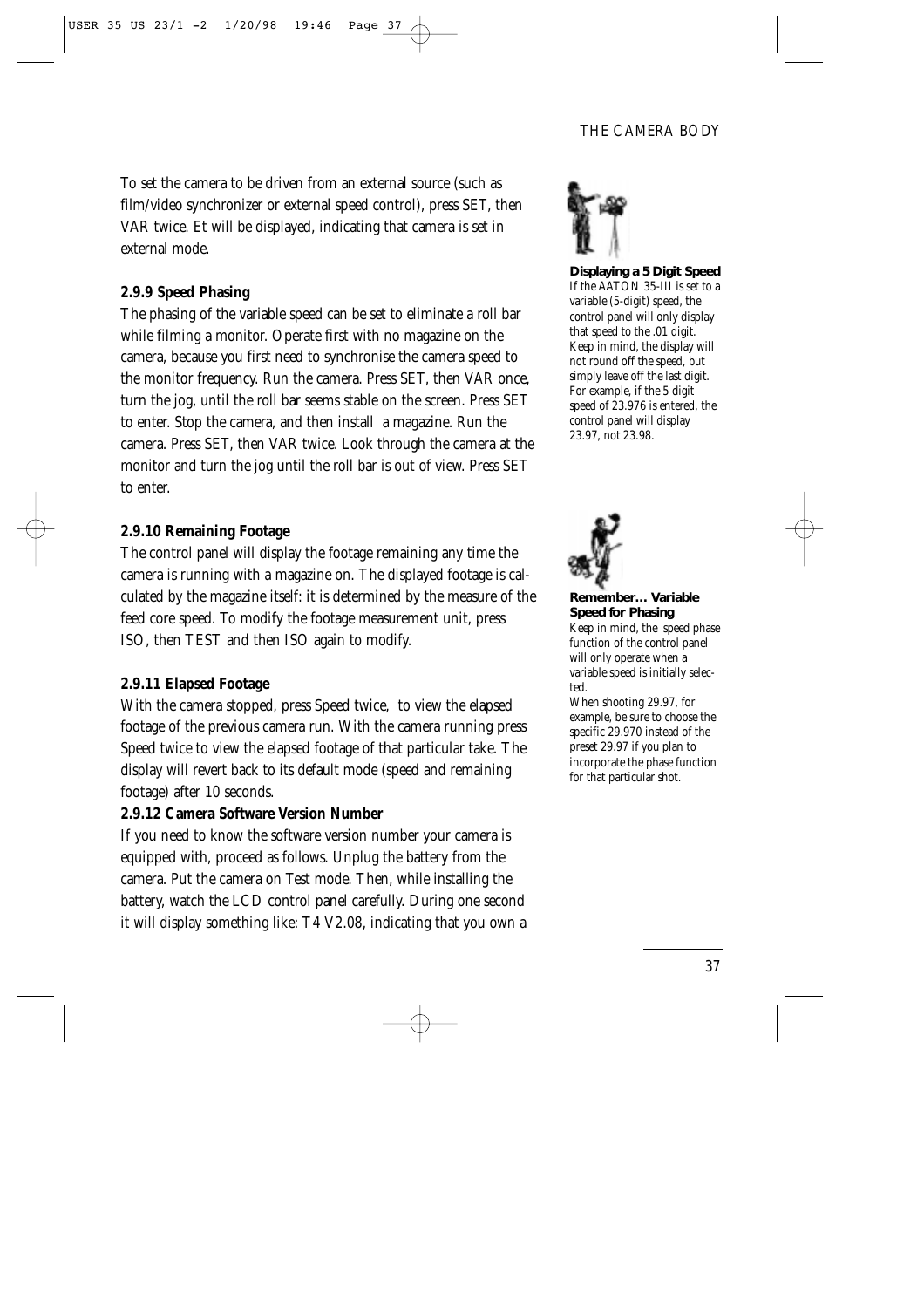35mm 4-Perf camera, working with the software version number 2.08.

#### **2.9.13 Total Footage Recall**

To find out total footage run through the camera since manufacture install, hook up a battery onto the camera body, press SYNC and flip the switch to TEST. The footage displays in thousands of images.



#### **2.9.14 Warning**

If for some reason the camera loses its programming parameters, "UNADJUST" will flash regularly. leaving the camera functionning. The TCXO then uses default frequency adjustment, insuring a TimeCoding precision of 10-4 instead of 10-6.

## **2.10 LED INDICATORS**

*The AATON 35-III utilizes LED indicators in three locations to convey information: in the viewfinder and on both left and right sides of the camera body.*

#### **2.10.1 Position and Meaning of the Diodes**

**•** Two yellow diodes, placed on both right and left sides of the camera body indicate that the camera is either on Test or on Run mode. **•** Two red diodes, placed on both right and left side of the camera body, and a third one, visible from the view finder, display a special warning.

## **2.10.2 Camera Test Indicator**

- Yellow diode is on.
- ●●● Red diode is blinking fast.

#### **2.10.3 Camera Run Indicator**

- ●Yellow diode is on.
- ❍ Red diode is off.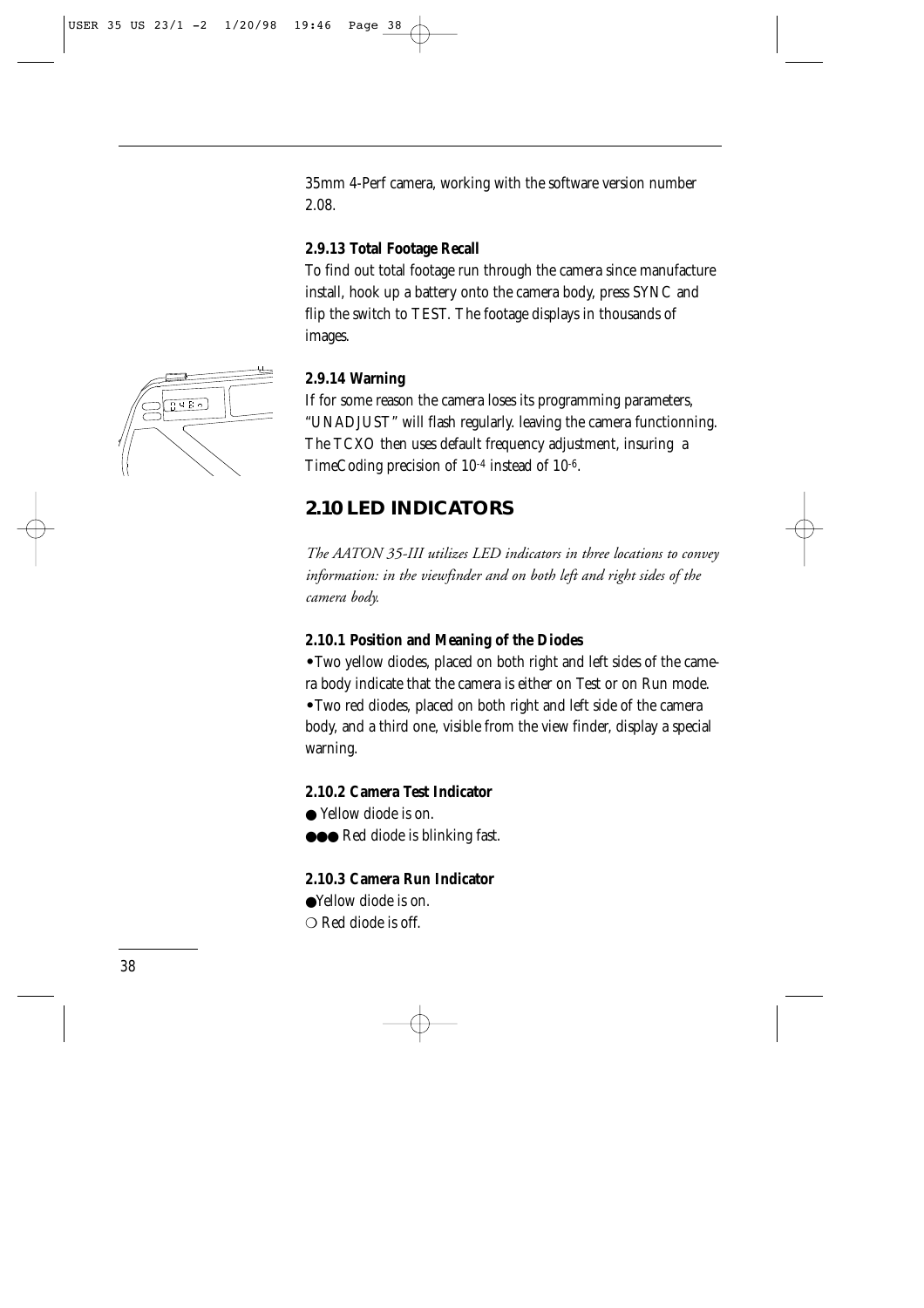## **2.10.4 Low Battery Indicator**

● Yellow diode is on.

● ● Red diode is evenly flashing.

The LCD control panel displays Lo Batt.

## **2.10.5 Low Speed Indicator**

● Yellow diode is on.

● ● ● Red diode is blinking fast.

The LCD control panel displays Lo Speed.

## **2.11 VIDEO ASSIST**

*The AATON 35-III accept 4 different video assist: CD52 PAL, CD52 NTSC, CD56 PAl and CD56 NTSC. The CD52 are black & white, and the CD56 are color. The control units for all Aaton CCD assists attach quickly to the camera's housing and can be used with an on-board battery. The video assist may be used to help the director or operator control their images, or to prepare the video editing, before the telecine stage. The following chapter is mostly dedicated to the CD56, which is Aaton's high-end model, and is designed to offer high quality, flicker-free color video assist imaging, burn-in windows, Vitc insertion and a frame line*

*generator in one integrated system.*

## **2.11.1 The CD56 Color CCD Assist**

You may use the CD56 color CCD assist in two different ways. In some special situations (if you're filming in the dark for example), it might be more comfortable to look your images on a monitor than through the viewfinder. This is why the CD56 is equipped with a frame line generator: as you can choose the size and position of the generated frame, the image you see through the viewfinder (which might be in ratio 1.78 or 1.66 for example) can match exactly the image you see inside the frame on the monitor. Moreover this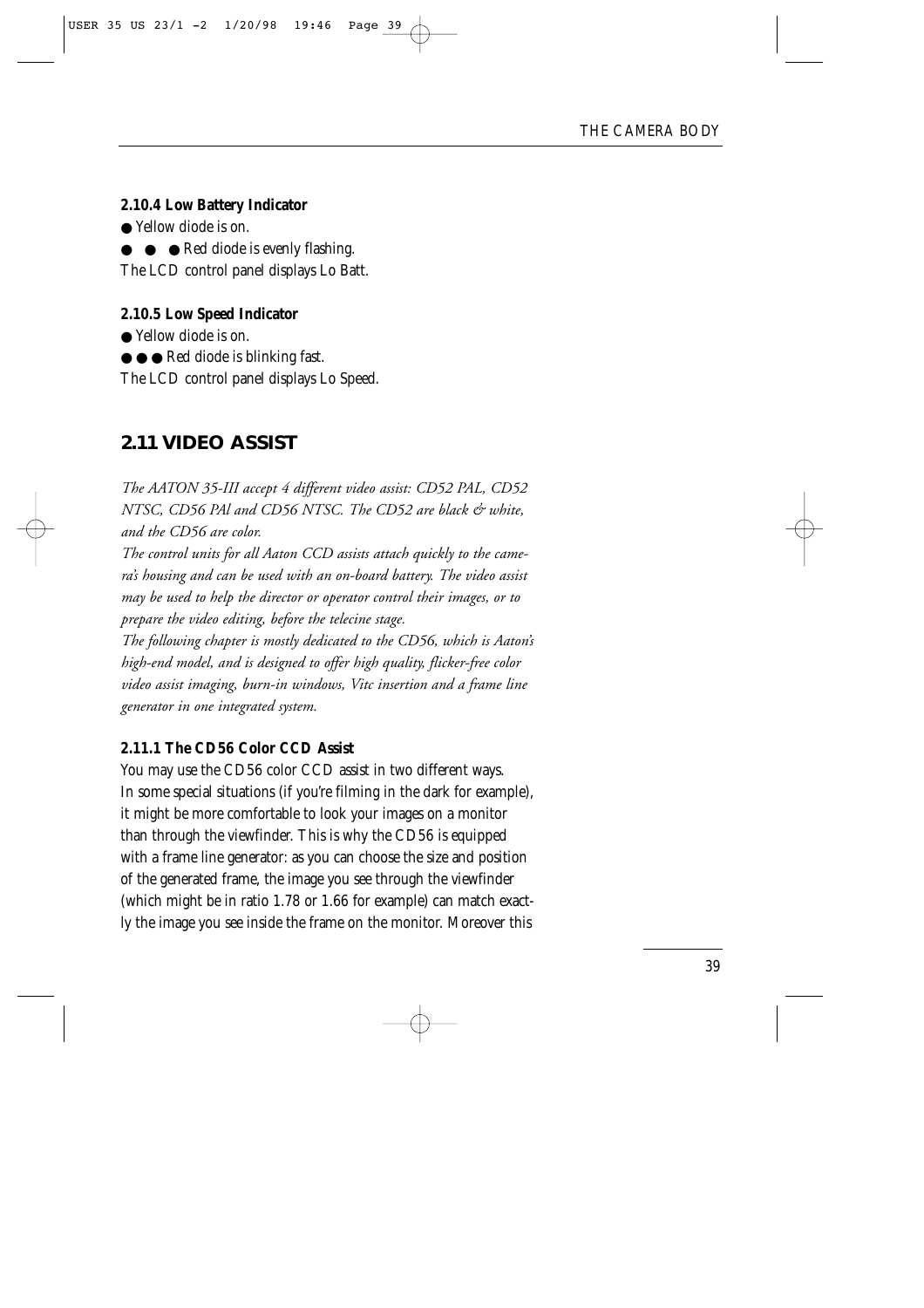

#### **Beware of the high power consumption of the video assist**

The CD56, as well as the CD52, is equipped with an On/Off switch. As soon as you have finsihed with using the video assist, witch it to off. Keep in mind that a CD56 needs up to 700 mA to run.



#### **Vitc lines**

**•** First line is the video timecode line. Each time you switch on the video assist, the video timecode is set to 1:00'00'' 00 (the last number is the image number). Then as soon as the AATON 35-III is running this time is incremented.

**•** Second line is the keycode line. As the keycode should be read from the film, this line cannot be generated. Only synchonization and checksum bits are inserted.

**•** Third line is the audio timecode line, i.e. all the timecode information of the AatonCode is inserted here.

frame is easier to locate than the viewing screen's frame. The director can then immediatly control his operator's images.

Of course, the video assist was first created to be used in such a way. But, now that video editing (including the virtual video editing) offers new powerfull tools to the editor, the CD56 can be used in a different way. The CD56 provides a Vitc lines generator, which are the dots and lines, usually put above the video image, used by video editing machines. Therefore, images recorded by the video assist may be directly used to make a video editing of the film; no need to wait for telecine, no need also to have developped the rushes you won't use.

## **2.11.2 Installing the Control Unit**

All of the CCD assists available for the AATON 35-III can be easily attached on the camera body, in a few seconds without the need for adjustment.

First locate the video port, above the Lemo 6 connector on the motor side of the camera. Using a Allen wrench, loosen 3 or 4 turns its small black screw. Remove the plastic port cover. Check that the exposed lens of the CCD video assist is free of dust particles. If

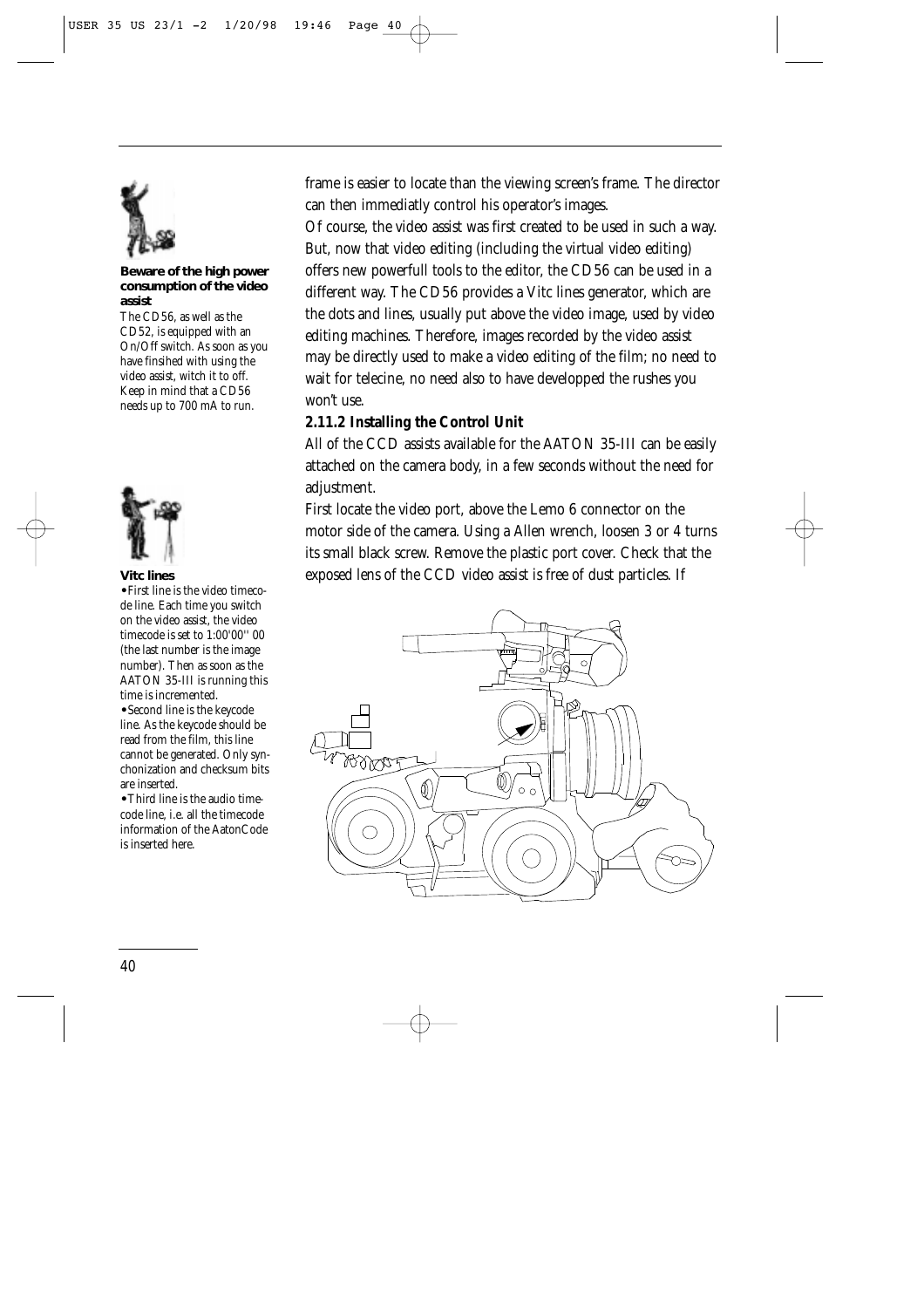necessary, clean this surface with lens fluid applied with a coton Qtip. Install the lens into the camera video port. Connect the control unit cable to the camera body through the Amph9 connector. Connect a BNC cable to the monitor and power the AATON 35- III. Turn on the toggle switch of the CCD Unit, the yellow diode should light. Set the video assist iris wide open, and while looking at the monitor, move the whole control unit until the viewing screen image is in focus and square to the monitor. Rotating the unit controls the image horizon, pulling or pushing it controls the image focus. Tighten the Allen set screw to lock the control unit in position. If the camera lens mount has been shifted from 35 to super 35, loosen the video tap retaining the screw and refocus.

## **2.11.3 Menu Operation**

The CD56 unit contains six operator buttons: up, down, left, right arrows, menu and exit keys.

Press MENU to have the menu displayed. Use arrows to access to the desired parameter. Press MENU to indicate that you want to modify this parameter. Use arrows to adjust this parameter. Press MENU to validate Press EXIT to memorize the new configuration.

## **• Std**

Choose the video image frequency you need between 24 and 25 frames per second. Keep in mind that choosing 24 fps, provides a non standard video signal, that you won't be able to record.

## **• Color Temp**

Depending on the kind of film you're using (a film for inside or a film for outside) the colors it will register will not be the sames. To have the video colors closer to the film colors, you can choose between 3200K (tungstein) and 5600K (daylight).

## **• Date**

Date allows you to choose the position of the current date insertion

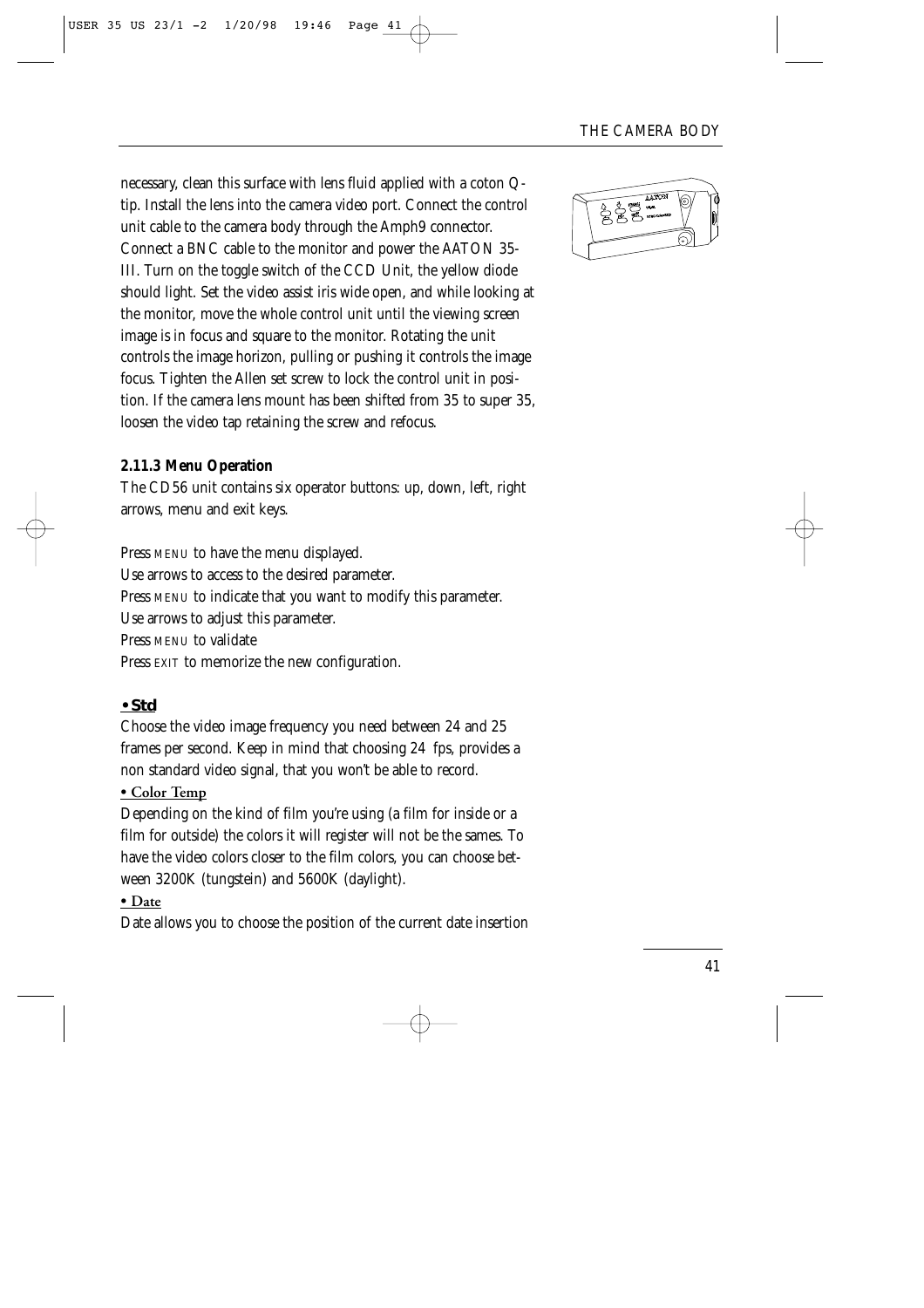inside the video image. Use the arrows to proceed.

**•Time**

Time allows you to choose the position of the current time insertion inside the video image. Use the arrows to proceed.

## **• Cam**

Cam allows you to choose the position of the magazine number insertion inside the video image. Use the arrows to proceed.

## **• Frame**

Frame/Frame On-Off allows you to choose if you want (On) or not (Off) a frame to be inserted in the video image.

Frame/Frame Top Left allows you to choose the position of the top left position of the frame. Use the arrows to proceed.

Frame/Frame Botton Right allows you to choose the position of the bottom right position of the frame. Use the arrows to proceed. Frame/Edge allows you to choose between an Edge around the frame, or No Egde.

## **• Phase adjust**

Phase adjust is designed to move the flicker area outside the video image. This function is available only when the CD56 and the AATON 35-III are running at the same speed (both at 25 fps, for example). Use the up and down arrows for a first quick phase adjustment. And then, use the left and right arrows for a fine adjustment. To proceed, run the camera and watch the video monitor.

## **• Options**

Options allows you to access to a submenu only dedicated to the AatonCode insertion.

Options/Screen allows you to choose to insert (On) or not (Off) AatonCode information, which consists of Time, Date, and Equipment number ID.

Options/Screen Y/C allows you to choose to insert (On) or not (Off) the Y/C video exit informations.

Options/Font allows you to choose the font you need for the characters to be inserted. Choose 0 for edged characters, 1 for standard characters, and 2 for bold characters.

**• Technical**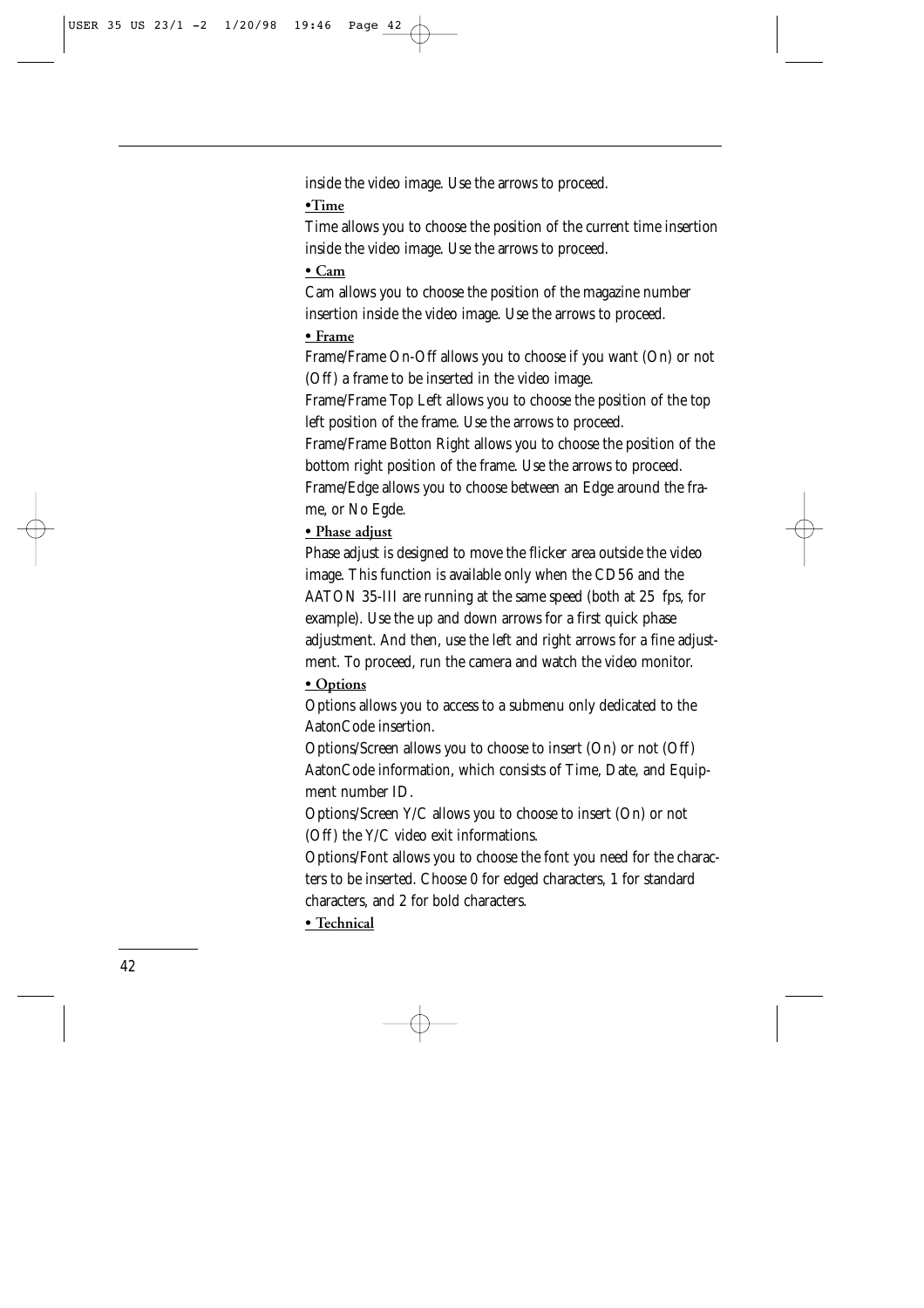Technical allows you to access to a submenu only dedicated to the Vitc lines insertion. These lines are automatically inserted in the video image.

Technical/XTAL Adjust is a parameter adjusted in factory. Keep in mind that you should never modify it.

Technical/VITC Position allows you to choose the position of the Vitc lines. Choose between line 16 and line 24.

Technical/VITC Parity allows you to select the parity of the Vitc lines between Odd and Even. Make sure that your post-production tools run properly with the selected value.

## **• About the Vitc lines**

In order to have meaningful information encoded in the Vitc lines, camera and video need to run at the same speed. If the video is set to run at 25 fps, then the AATON 35-III should run at 25 fps. And when the video is set to 24 fps, the AATON 35-III should run at 23.98 fps (this slight variation between these two speeds comes from some electronical imperious needs).

If the third Vitc line cannot be generated by the CD56, then a (\*) appears on the screen. This might occur because of two different situations: whether the speeds of the AATON 35-III and the CD56 are different, or AatonCode has not be initialized inside the AATON 35-III.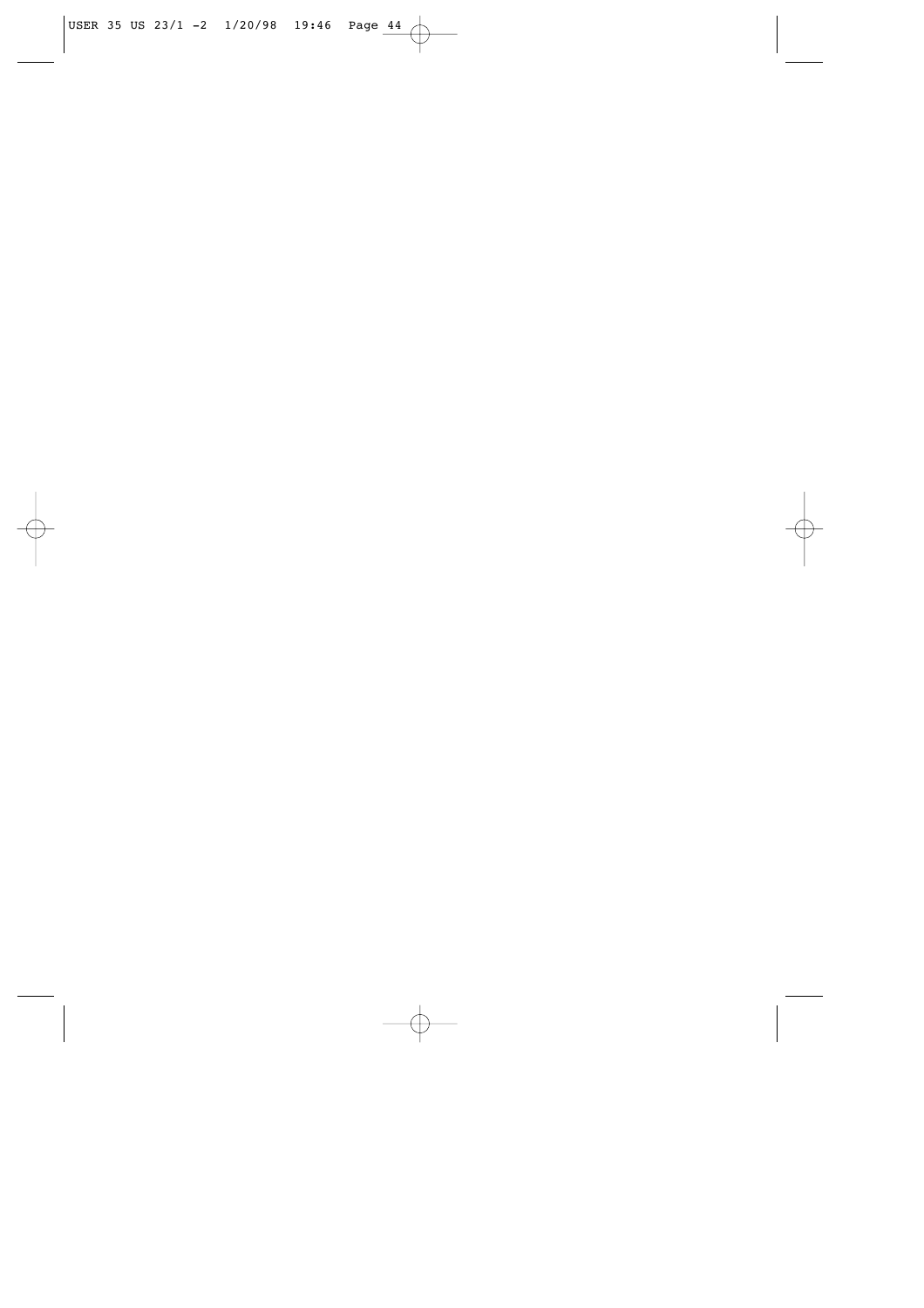# 

## THE MAGAZINE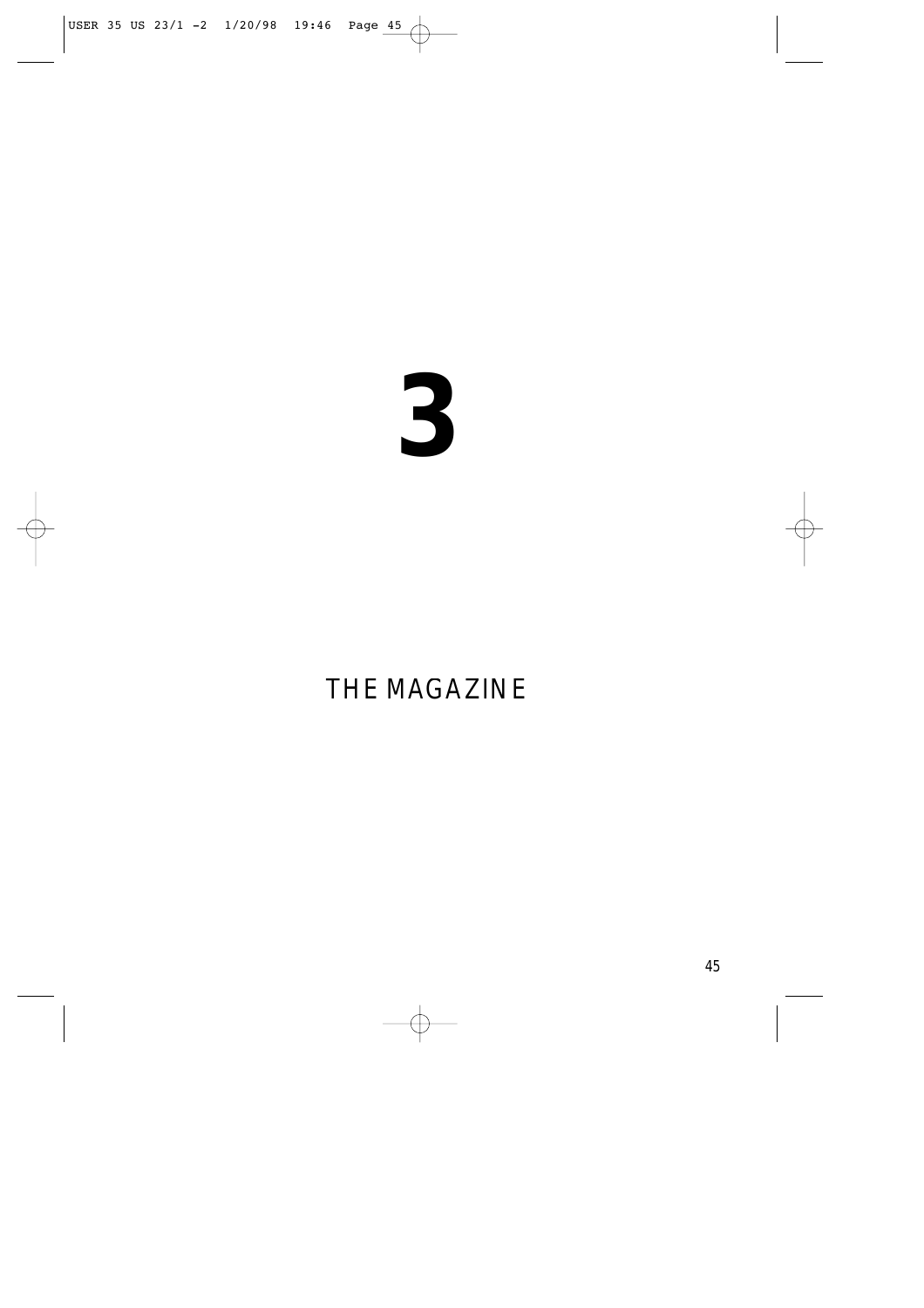## **3.1 CONCEPT**

The Aaton magazine has been designed to be instantly installed or removed, and to be loaded quickly. In order to have a more compact magazine, both cores (feed and take-up) shift together during filming.

The magazine is driven magnetically from two intermediate drives connected to the camera motors; two magnetic wheels on the inner side of the camera body couple with two similar wheels on the throat of the magazine to transport the film. A magnetic drive system decreases noise and power consumption, and prevents mechanical stress during mis-loads.

The magazine handles up to 400 ft (122m) loads of 35mm film stock. 400 ft of film is a little more than 4 running minutes at 24 fps

## **3.2 PRESSURE PLATE SYSTEM**

*The magazine features two pressure plates which are located at the front of the magazine's nose. When the loaded magazine is attached to the camera, these pressure plates provide the precise stabilization of the film during exposure and transport.*

## **3.2.1 The Gate Plate**

The long plate, called the gate plate, is positioned at the camera's gate. Its main function is to stabilize the film as the claw engages the film perf between exposures. Proper tension and functioning of the gate plate contribute to reliable transport and quiet operation.

#### **3.2.2 The Picture Plate**

The striped pressure plate, called the picture plate, is positioned at the camera's aperture opening and is designed to hold the film steady at the point of exposure. Proper setting and functioning of the picture plate assures the precise focus of each image.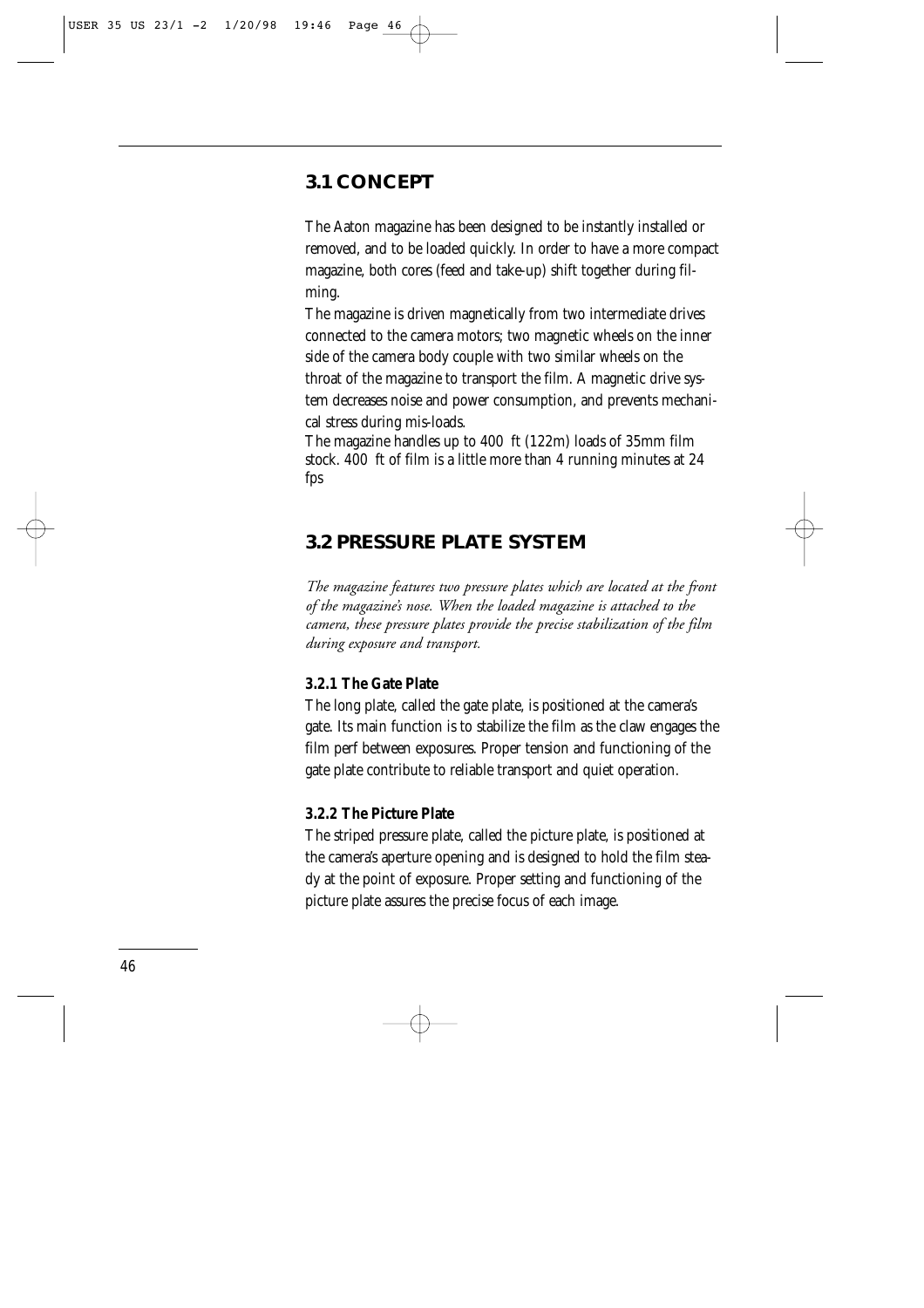## **3.3 LOADING**

## **3.3.1 First Step, in Daylight**

Here you prepare the magazine to receive the film.

**•** Place the magazine on a table, its throat facing left. Unfasten the door locks by turning downward and open the door.

**•** You can now choose to have the footage remaining displayed (on the magazine as on the LCD control panel on the camera body) in feet or meters. The red sliding switch, accessible from the inside of the magazine, sets meters on its right, and feet on its left.

**•** With your thumbs, push the two spindles towards the nose of the magazine. This operation is accompanied with a loud clicking sound: don't be alarmed, this is completely normal.

**•** Unscrew both spindle-locks (if necessary, hold the base of the cores). The spindle-locks are easy to locate: they have the shape of a rounded rectangle.

**•** You can now place an empty core on the take-up spindle (the left one). Check that the core drive pin on the spindle is not caught on one of the core ribs or the roll will not seat properly. Firmly screw down the corresponding spindle-lock to secure the empty core to the spindle.

Attention! Be sure you have put the core in its correct way. To check so, imagine that you will have to fit the film in its slot. A white arrow is engraved on the base of the spindle to help you install it correctly.

**•** Release both sprocket pinch rollers (they have the shape of a half circle) by rotating them counter-clockwise. Theses rollers should be opened to let the film slide between them and the sprockets.

Their half-circles face the nose of the magazine when closed, or face the chamber of the magazine if they are opened.

**•** Now closely look at the mechanism inside of the magazine. And memorize the following diagram and instructions.

**•** Then, put the magazine in a dark room or changing bag.





## **3.3.2 Loading, in the Dark**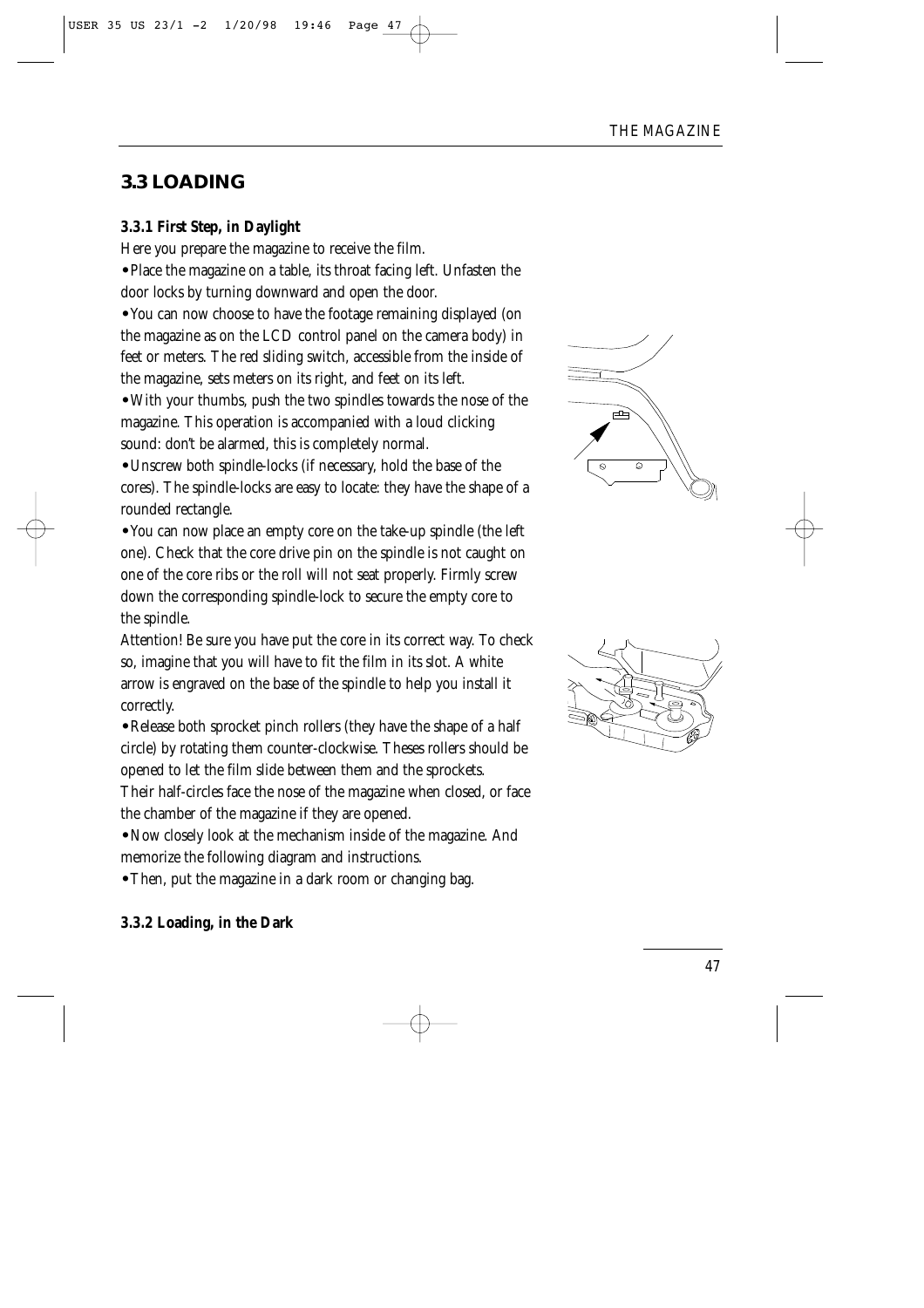**•** Remove the film from its can and bag.

**•** Place the film roll on the rear spindle. Check that the core drive pin on the spindle is not caught on one of the core ribs or the roll will not seat properly. Secure the spindle-lock.

**•** Thread two feet of film, making sure it passes outside the top guiding rollers.

**•** Insert the film between the pinch rollers and sprockets making sure the perforations engage with the sprocket teeth.

**•** Turn the upper and lower pinch rollers clockwise, to close them.

**•** Slide the film in the slot of the take-up core. Rotate this core three or four turns.

**•** Check that the film is firmly attached and positioned correctly around the sprocket wheels.

**•** Close the door, and fasten the door locks by turning them upward. If you cannot close the film door, it means that you have forgotten to close one or both pinch rollers.

**•** The remainder of the procedure can be performed in daylight.

#### **3.3.3 Adjusting the Loop, in daylight**

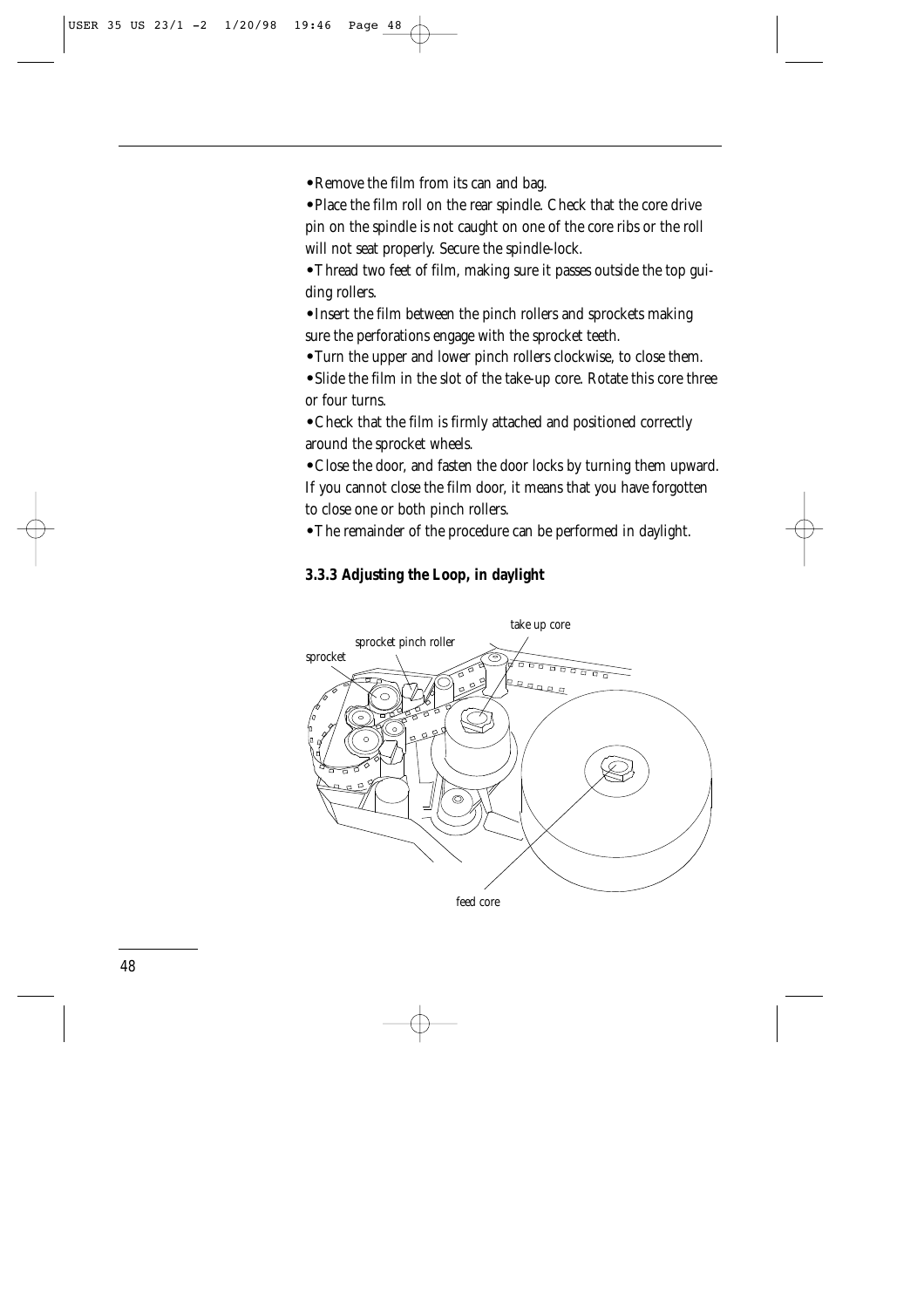Once the door is closed, you need to adjust the loop.

**•**Place the magazine with its digital display facing toward you and the magazine nose being to your right. The correct loop size can be adjusted, by using the loop tool delivered with the magazine. **•**If you cannot insert the tool between the mag pressure plate and



the fim, you need to enlarge the loop. To do so, push the disk marked "push for loop adjust" with your right tumb while holding the film against the pressure plate with your right forefinger. Using your left hand rotate the upper magnetic wheel clockwise until the loop length allows you to insert the tool.

**•**If you need to reduce the loop length, simply push the disk marked "push for loop adjust" with your right thumb and rotate the upper magnetic wheel counterclockwise before installing the mag on the camera. DO NOT FORGET to remove any slack existing between the lower sprocket and the take-up spool. To do so, rotate the magnetic wheel situated at the left of the loop adjusting disk counterclockwise. The wheel should turn smoothly as the film winds on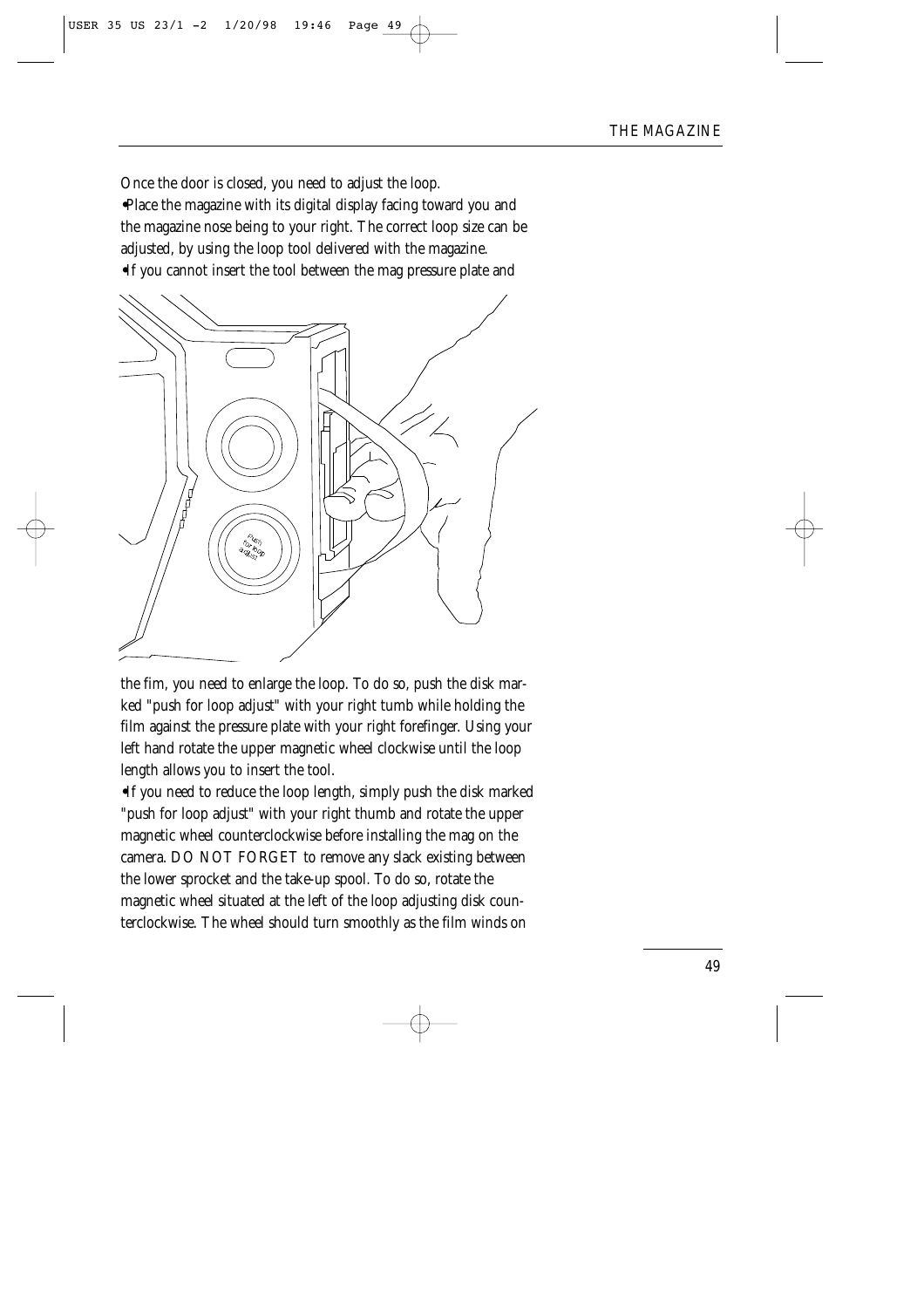the take-up core indicating that the magazine has been correctly loaded.

**•**You can then install the mag on the camera body.

**•**To engage the film, turn the camera's ON/OFF switch to test position and off again. If the loop is too short or not properly centered into the camera gate, the camera LCD display should show "LOOP". Desengage the magazine, readjust the loop length if necessary and reinstall the magazine on the camera body.

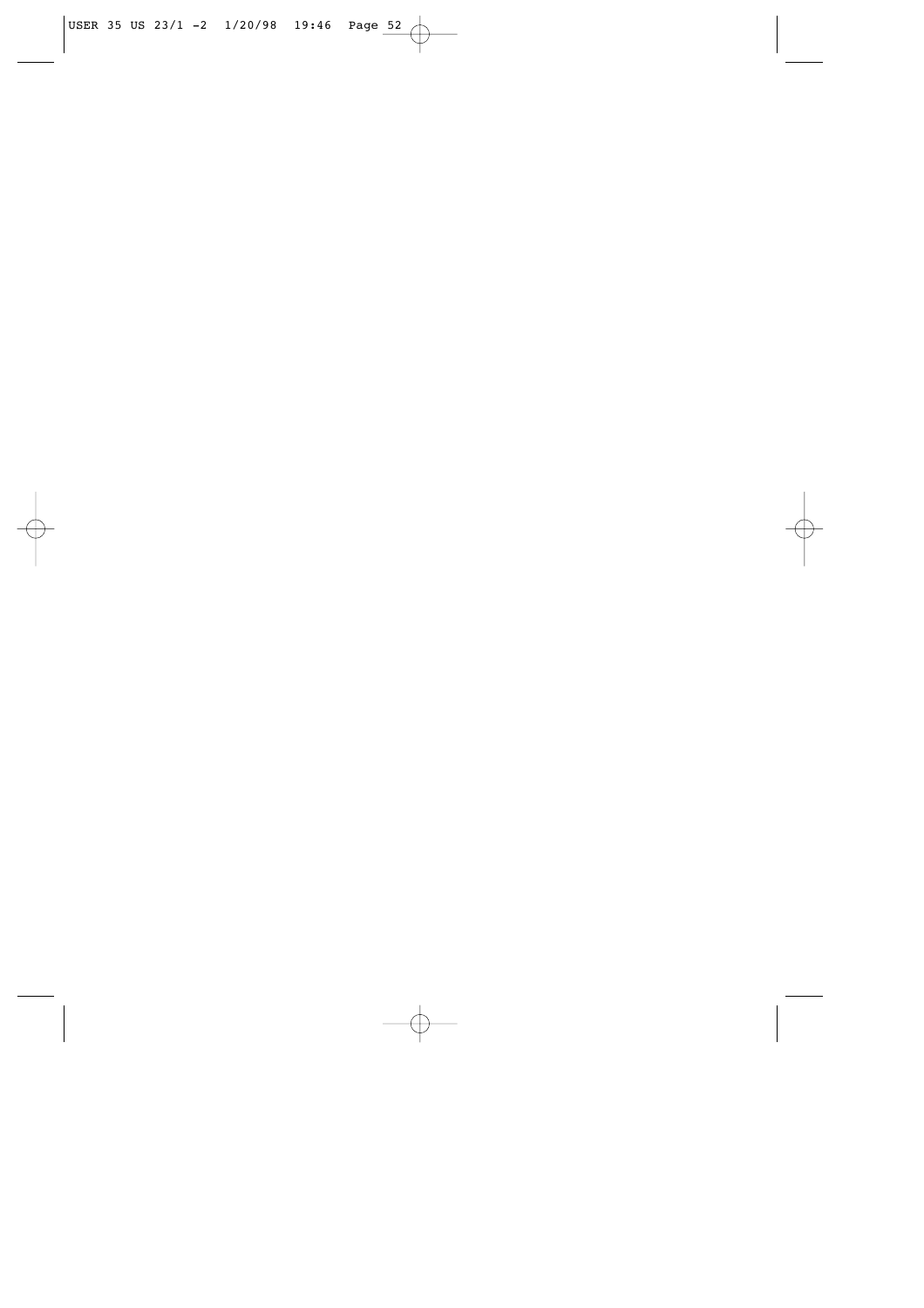

# THE AATON SYSTEM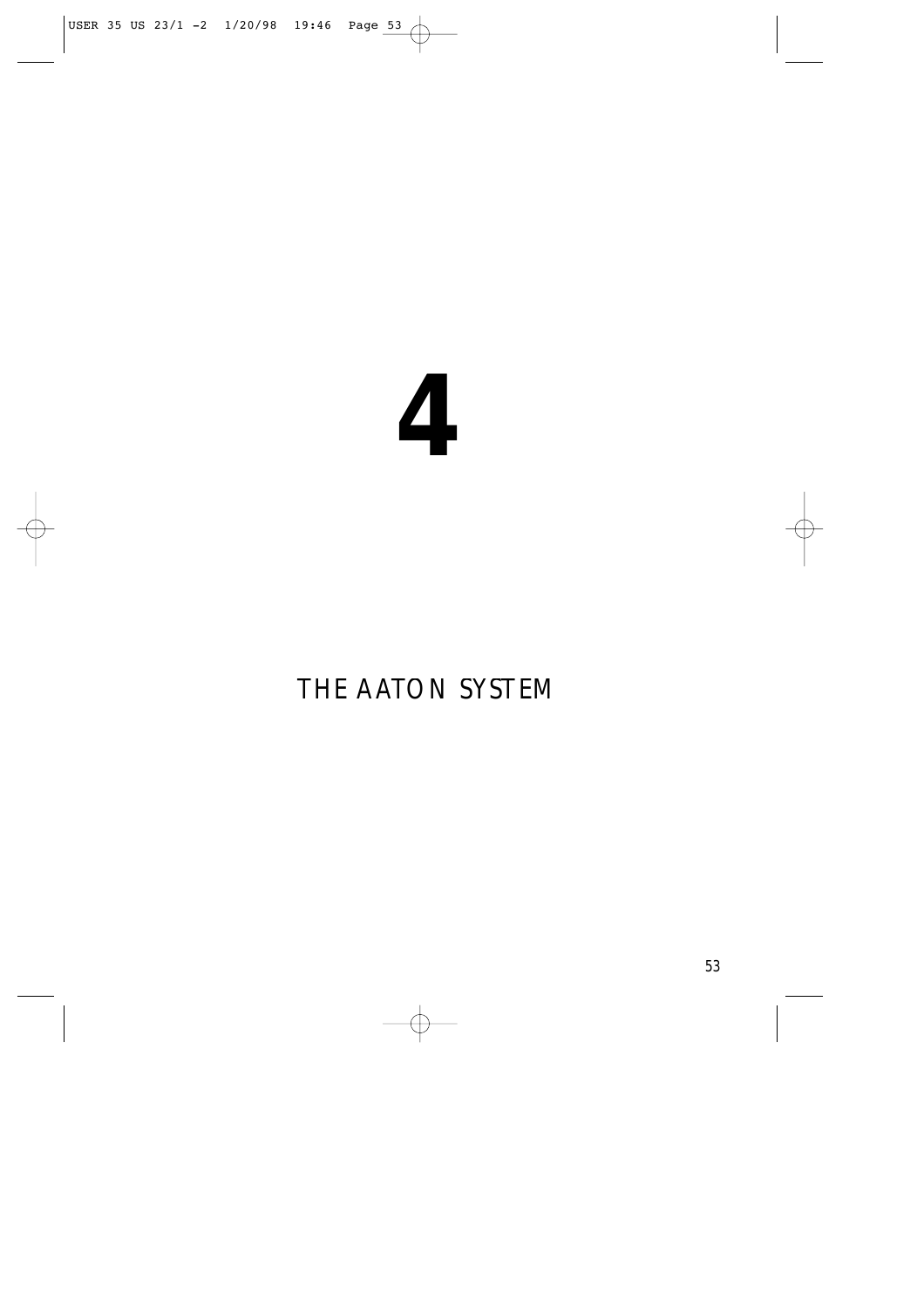## **4.1 CAMERA CONFIGURATIONS**

*The AATON 35-III is designed to be easily converted between the following two accessory configurations:*

## **4.1.1 15mm Front Rods**

The most versatile and popular configuration for accessorizing the AATON 35-III, the universal 15mm screw-in front rod system can instantly accept Aaton, Arri, Chrosziel, Petroff and other manufacturers' mattebox and follow focus system.

Utilizing the front rod system allows for quick conversion from tripod to shoulder operating modes without the need for reconfiguration.

Aaton manufactures 50mm and 120mm length rods that screw directly into the front housing of the AATON 35-III under the lens port.

The 15mm front rod system is recommended when standard size lenses and accessories are to be used or when quick conversion between tripod and handheld modes is necessary.



#### **4.1.2 Sliding Bridgeplate**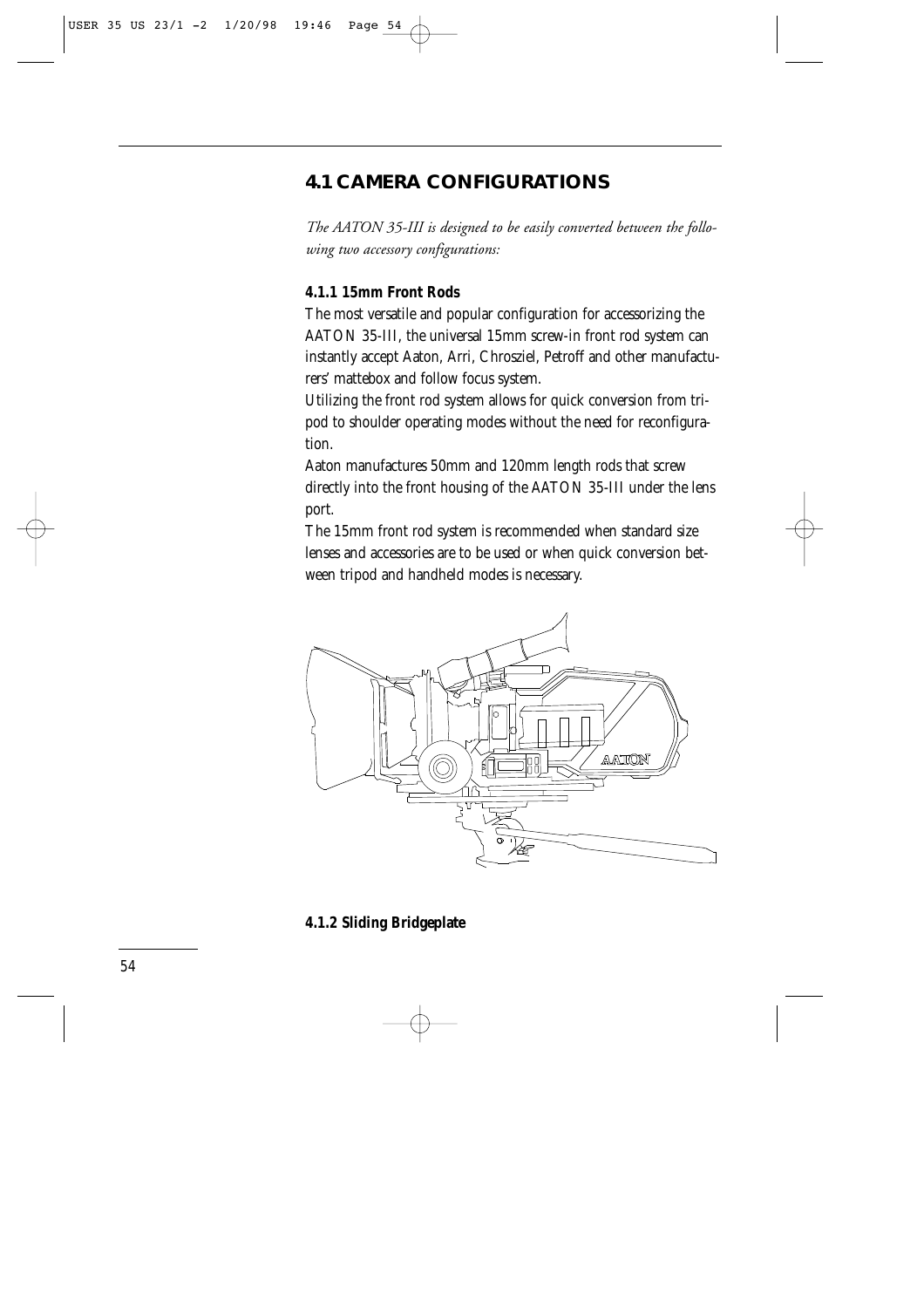The AATON 35-III can also accept standard 15 and 19mm sliding bridgeplates for building the camera system for high-end studio work. The bridgeplate configuration can accept Aaton, Arri, Chrosziel and other manufacturer's mattebox, follow focus and support equipment that is designed for bridgeplate use.

Standard bridgeplates from Aaton, Arri and other manufacturers can be attached to the AATON 35-III by means of the 3/8-16 tripod recepticle on the underside of the camera.

The sliding bridgeplate system is recommended when large 35mm lenses and accessories are to be used and when the use of a geared head is necessary.

## **4.2 HANDGRIP**

*The AATON 35-III body includes a wooden handgrip, short 15mm rods, rod coupler and Lemo2 cable as standard. The handgrip which is designed to be used for comfortable handheld operation, can also be used to provide on/off control on the motor side of the camera while on the tripod.*

## **4.2.1 Mounting the Handgrip**

Screw in one 15mm short rod in each of the two recepticles on the front housing of the camera below the lens port. Slide the coupler over the two rods to the desired location and fasten the center wing nut to secure the coupler in position. Attach the handgrip to the coupler by mating the starplate on the coupler to that on the handgrip, adjusting to the desired position and fastening the T screw of the handgrip. Connect the Lemo2 cable between the handgrip and camera body to add on/off capability to the handgrip. The Lemo2 connector is located on the motor side of the camera, (between the two motors), under the Lemo8 and Lemo6 connectors.

## **4.2.2 Hangrip On/Off Functions**

Both camera run and test functions are available from the handgrip.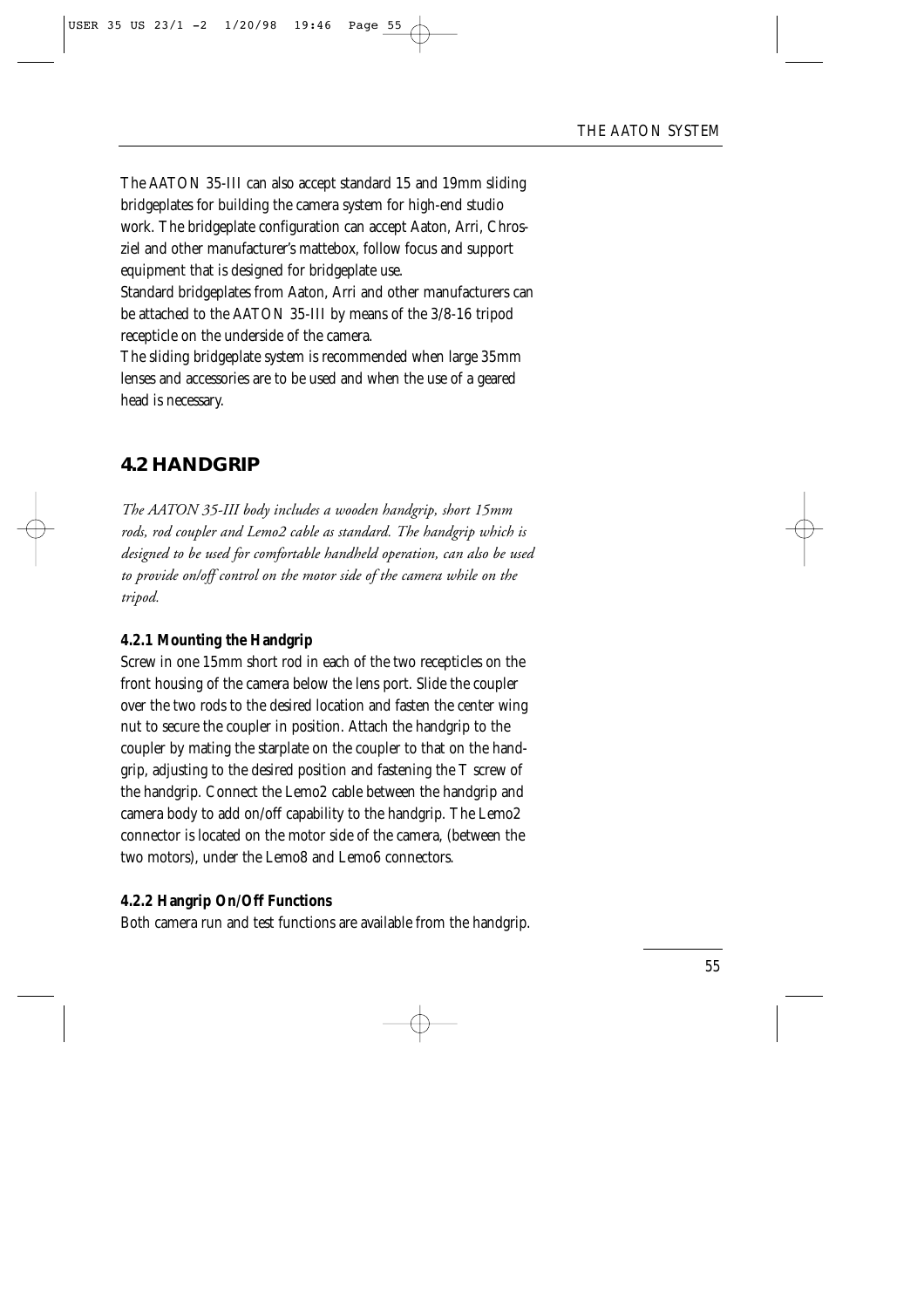While hand-holding the camera, pressing the rocker switch to the right provides camera run, pressing the switch to the left provides test. Unlike the body switch, the camera test position of the handgrip is a momentary switch. Pressing and holding the switch opens the shutter and advances the mechanism 1/2 frame. Pressing and immediately releasing this switch advances the mechanism one full frame at a 1/4 sec exposure time. This function allows the use of the handrip as a simple intervalometer.

#### **4.2.3 Handgrip Adjustment**

The handgrip rotation should be adjusted for maximum handheld operating comfort. Loosen the T screw and rotate the handgrip at the star plate until a more comfortable position is found. If a more extreme repositioning is required, whether it be for reasons of comfort or clearance in certain studio rig configurations, this can be achieved with coupler extenders, spacers and intermediate arms which utilize the star plate system for adjustment. Ask your agent for a configuration that meets your needs

## **4.3 TRIPOD USE**

In order to use the AATON 35-III on a standard tripod, the tripod's quick release plate must be fastened to the underside of the camera body with its standard 3/8-16 screw. Make sure to use only a quick release plate screw provided by the manufacturer; non standard screws longer than 8mm (1/3'') can fracture the base casting and damage the camera's electronics.

## **4.4 SHOULDER OPERATION**

One of the most attractive features of the Aaton system has always been its comfort and ease of use in handheld situations. The AATON 35-III does not require the use of shoulder braces or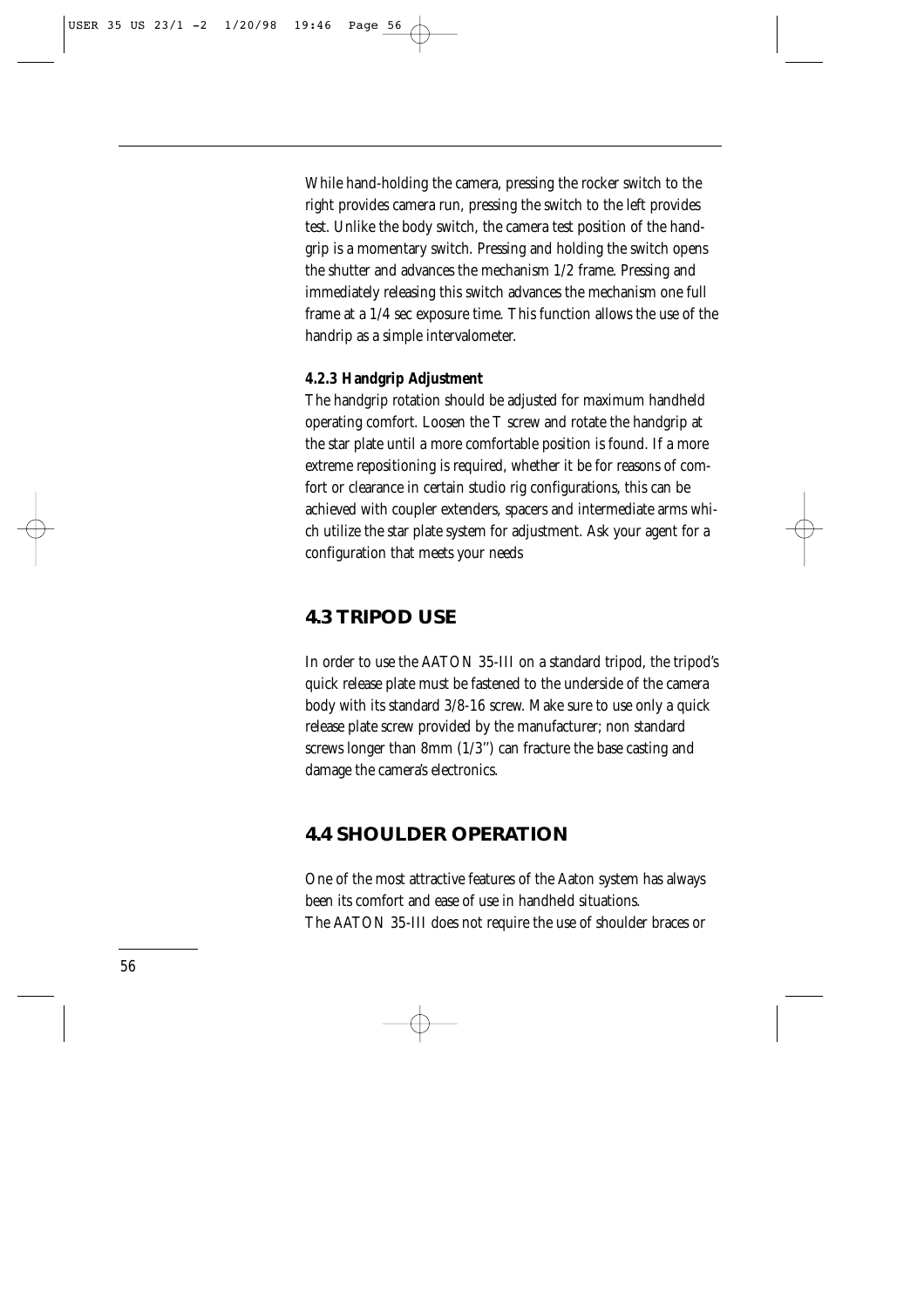additional padding for handheld operation. The wooden handgrip is attached to the front rod coupler at a slight angle to bring the operator's elbow into his side and increase stability.

The system can be completely built off the 15mm front rods without the use of a bridgeplate to allow for quick changing from shoulder to tripod operating modes.

## **4.5 CARRYING HANDLE**

*The carrying handle of the AATON 35-III is reinforced to safely accomodate any carrying, operating or mounting operation.*

## **4.5.1 3/8 Accessory Screw**

The handle features a 3/8-16 insert to receive accessories such as french flags and lightweight monitors. Be sure not to use a 3/8 screw longer than 11mm (7/16"); longer screws can fracture the insert and damage the viewfinder's optics.

## **5.2 Mounting from the Carrying Handle**

The 3/8 insert can also be used to build a plate to undersling the camera or to configure the rig for Steadicam low mode use. For this reason, the handle features a long flat top surface that is parallel to the bottom of the camera.

## **4.5.3 Tape Measure Hook**

The handle is also equipped with a hideaway tape measure hook, which is positioned between the rods directly behind the 3/8 insert. To use this hook, pull it up and fasten the ring of a standard assistant's tape measure around it; the hook holds the tape measure zero point precisely at the film plane.

## **4.6 TRANSPORT**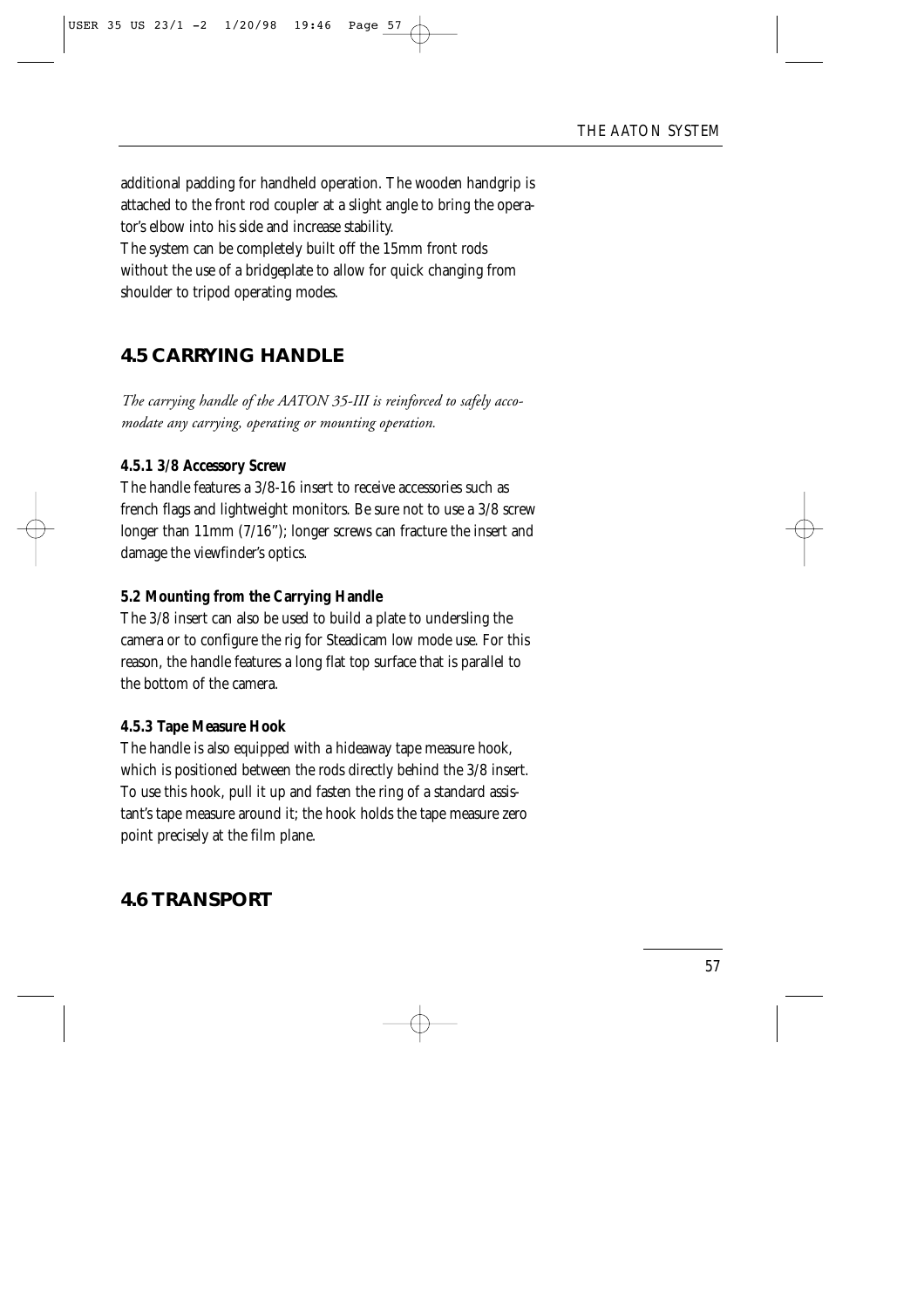*One often overlooked, yet vital factor in the proper functioning and longevity of your camera equipment is your transportation practices. A few good shipping habits can avert potential damage caused by careless messenger services and airport handling.*

When shipping and carrying your equipment, it is always good practice to break down the package to its basic components whenever possible. Ship the body, mags and batteries unattached and individually padded. Never, under any circumstances, ship the camera with a lens attached (especially a zoom lens). Shocks transferred from the outside of a case could have disastrous effects to the ultracritical back focus of a lens and flange focal distance of a camera if transported as one.

Make certain there is ample padding between individual components in a case and from the case's outer edges. Shipping case manufacturers suggest a minimum of 1 1/2'' padding between high precision components such as the camera and lenses. 1'' of padding is acceptable, however, between some of the more rugged components, such as magazines and batteries. Manufacturers also suggest to allow 2'' of padding between the components and the outside of the case. Choose a case design that, not only meets your shipping and travel requirements, but allows you maximum flexibility and comfort out in the field. Check with your Aaton agent to determine the case configuration that best suits your needs.

## **4.7 EXTREME CONDITIONS**

Certain precautions should be taken in order to achieve maximum performances when operating the AATON 35-III in extreme or adverse conditions.

#### **4.7.1 Cold Weather**

The AATON 35-III features a built-in electronic heating element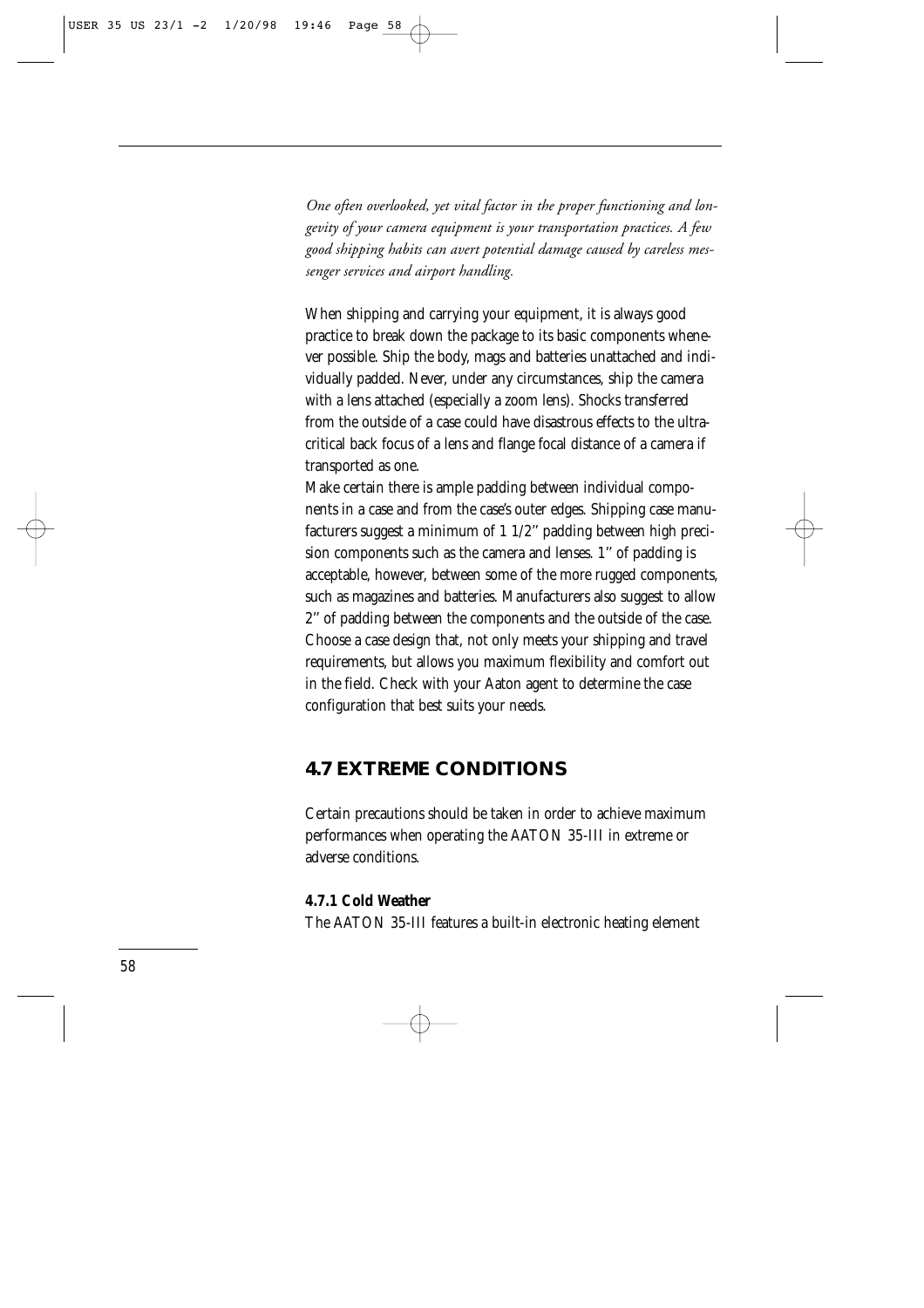located in its base which is designed to automatically turn on when needed and maintain the claw mechanism at a temperature of 15°F. One of the cold, hard facts of cold weather shooting is the considerable reduction of battery life. Do whatever possible to conserve your batteries and always carry more than usual. Favor many small batteries, such as on-board and lithium cells (which are easier to keep warm), over large block batteries. Use a powercable so that the on-board battery could be kept in a pocket close to the warmth of your body.

When filming outdoors, use a standard or heated barney to protect the camera body from direct contact with the wind and cold. To avoid condensation inside the mechanism, electronics and lens elements, do not take the equipment indoors or expose it to sudden temperature changes. If and when the equipment must be moved inside, do so by first placing it in a sealed container and let it thaw for a few hours before opening.

Always keep your raw stock and loaded magazines above freezing temperatures at all times during a cold weather shoot.

## **4.7.2 Warm Weather**

The keep the temperature of the camera body down, avoid having the camera exposed to direct sunlight for long periods of time by using a barney, all-weather cover, or some form of shading, like an umbrella.

Most importantly, keep raw stock and magazine in a dry cooler, or in the coolest location available.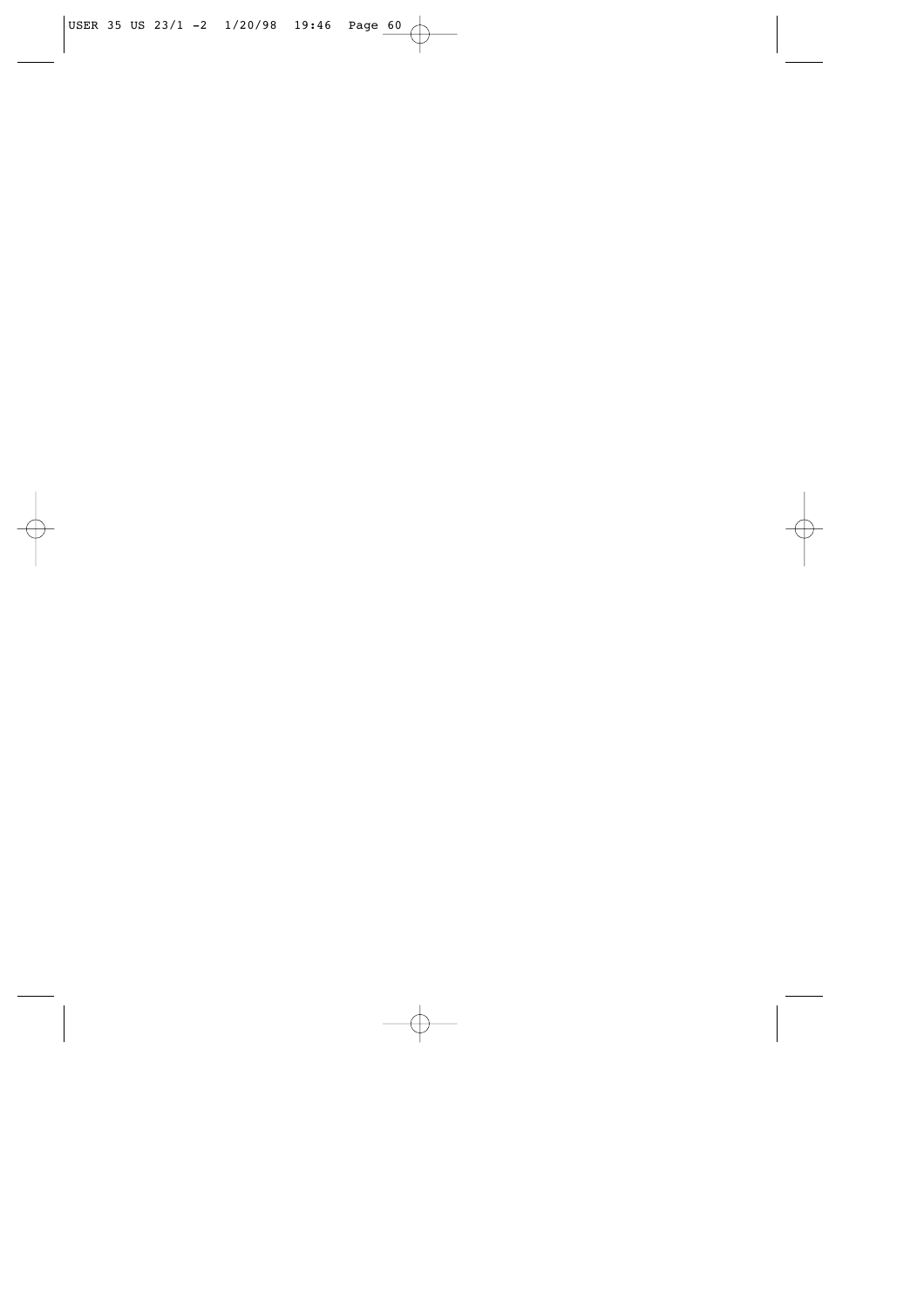# 

## CLEANING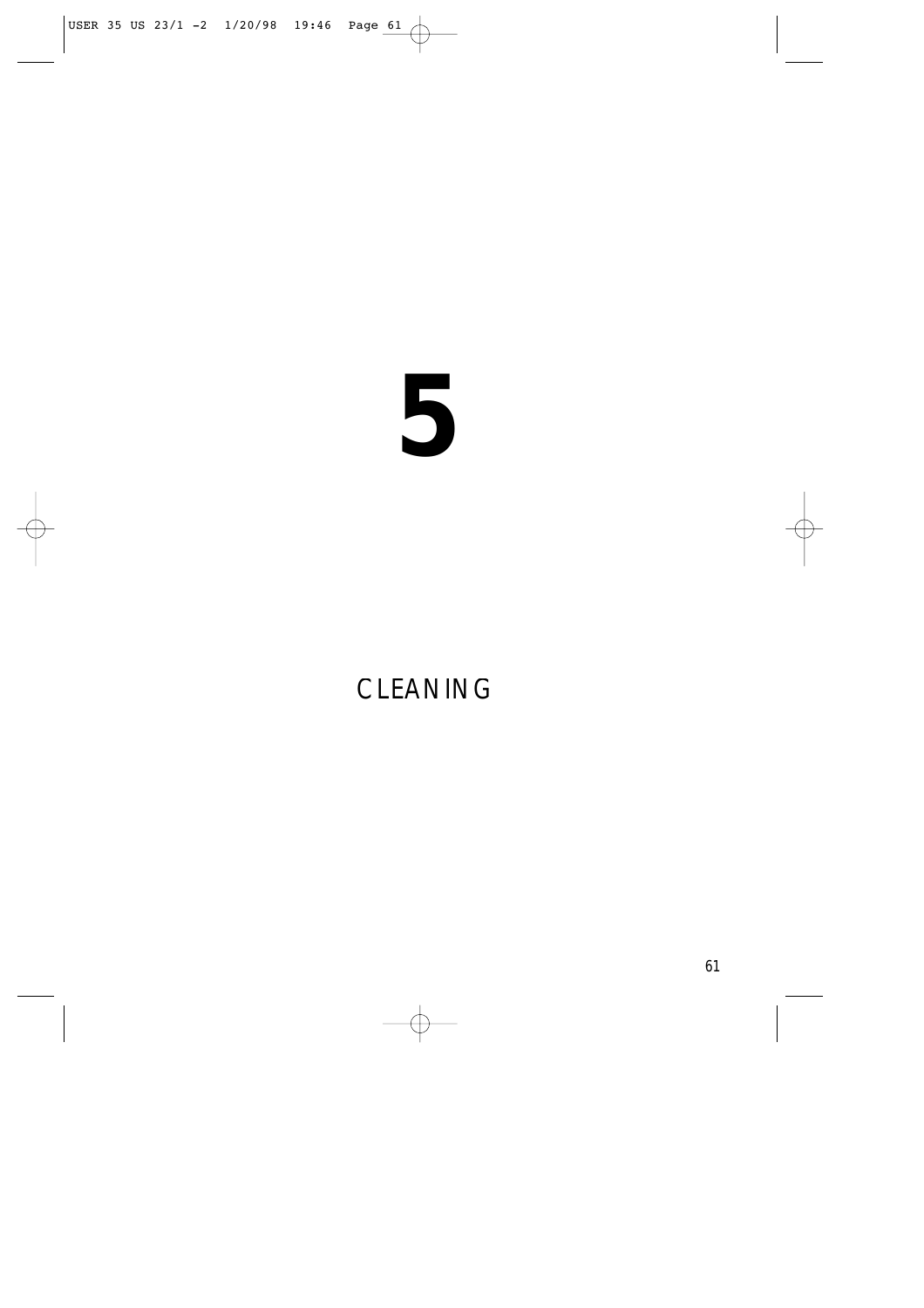

**Lens Cleaning Tips** Avoid handling lens tissues on the surfaces which will contact the lens. Oil from your hands transferred to the lens surface will make an easy cleaning job tough. Furthermore, never clean a lens element without the aid of cleaning fluid. A good number of scratchs on lens surfaces are caused by poor cleaning methods.

## **5.1 LENS**

## **5.1.1 Lens Elements**

The front and rear surface of your lenses should be inspected regularly and always kept clean of dust particles, smudges, fingerprints, etc. First, blow off any large particles of debris using an air syringe. Lens elements should then be cleaned using lens cleaning fluid with lens tissue. Apply a few drops of cleaning fluid to a fresh lens tissue or directly to the lens. Wipe the lens in a circular fashion, starting from the center and working towards the outter edge. Finish with a fresh dry tissue. If some streaking remains, repeat the procedure until the surface is sufficiently clean.

## **5.1.2 Lens Exterior**

The exterior of your lenses should be cleaned of dirt and adhesives as necessary. Use a multi-purpose cleaner or degreaser such as De-Solv-It applied with a Q-tip, lens tissue or cotton cloth.

## **5.1.3 Mounting Surface**

Always inspect and keep the surfaces of your lens mount clean using alcohol or a multi-purpose cleaner with a Q-tip.

Remember, any debris found on the surface which contacts the lens seat can directly affect the back focus of your lens. Make sure the Qtip does not leave any cotton fibers behind.

## **5.2 BODY**

## **5.2.1 Exterior**

Keep the external body surface clean using a cotton cloth with alcohol or a multi-purpose cleaner. use a utility brush with soft bristles to clean dirt from tight crevices.

## **5.2.2 Mounting Surfaces**

Like the lens mount, extra care should be taken to keep the lens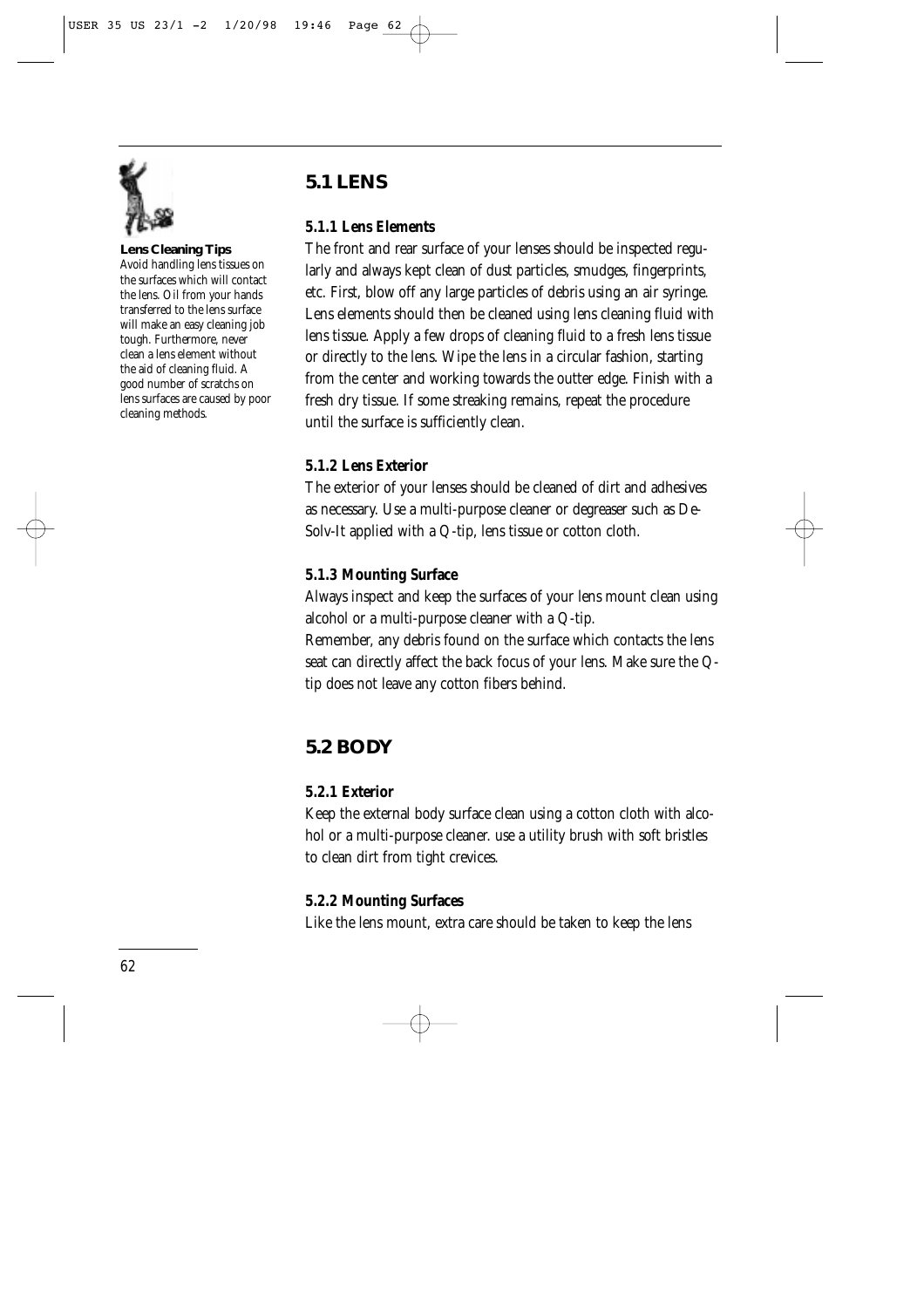port ring completely free of dirt and debris. Clean this surface, as well as the threads of the lens lock ring using alcohol or a multi-purpose cleaner applied to a Q-tip.

## **5.2.3 Camera Gate**

The gate should be cleaned of film particles by means of a pointed wooden or plastic orange stick. The tool used should be of a soft and pliable enough material (like wood) to conform to the grooved side channels of the gate without breaking. Make sure to inspect and clean the right and left channels, the frame of the aperture opening, the lateral pressure plate, the tip of the claw, and the timecode LEDs.

Afterwards, run your fingers across the left and right rails of the gate, if your hands are clean. The oil of your finger will provide just enough lubricant for the film to pass these surfaces smoothly. Inspect the gate; if the rails are still dirty or are carrying any debris (such as the adhesive from recanned rolls of film), with a Q-tip, use a cleaning fluid that will do the job. Alcohol and lens cleaners are safe to use on the surface on the gate. Make sure the Q-tip doesn't leave any cotton threads behind.

## **5.3 VIEWING SYSTEM**

The following components of the viewing system should be cleaned whenever dirt particles are visible through the viewfinder. Use lens fluid applied with a cotton or preferably a foam Q-tip for all areas. By cleaning the viewing system in the order described below, you will clean the more dust-prone areas first, which may help you track down most dirt particles sooner.

## **5.3.1 Viewing Screen**

Look through the lens port at the reflection of the viewing screen in the miror and check for visible dust particles. Remove the battery and then clear the mirror shutter so that it is rotated safely inside



#### **Cleaning the Mirror Shutter**

Do not attempt to clean the surface of the mirror shutter; any small dust particles visible from the lens port will not come into focus in your viewfinder. If large particles of dirt must be removed, do so using an air syringe. Never use canned air on this surface. If the mirror is in need of a deeper cleaning, to remove smudges or oil, take your camera to a qualified technician to be cleaned.



## **WARNING**

Remember, the camera gate is a sensitive and high precision area directly responsible for the exact focus of the image; be careful not use hard, damaging materials (like metal) on its surface.

Under no circumstances should you perform any function within the aperture opening, lens port or near the claw with power attached to the camera. Accidently running the camera while performing such tasks can cause serious damage to the shutter and mechanism.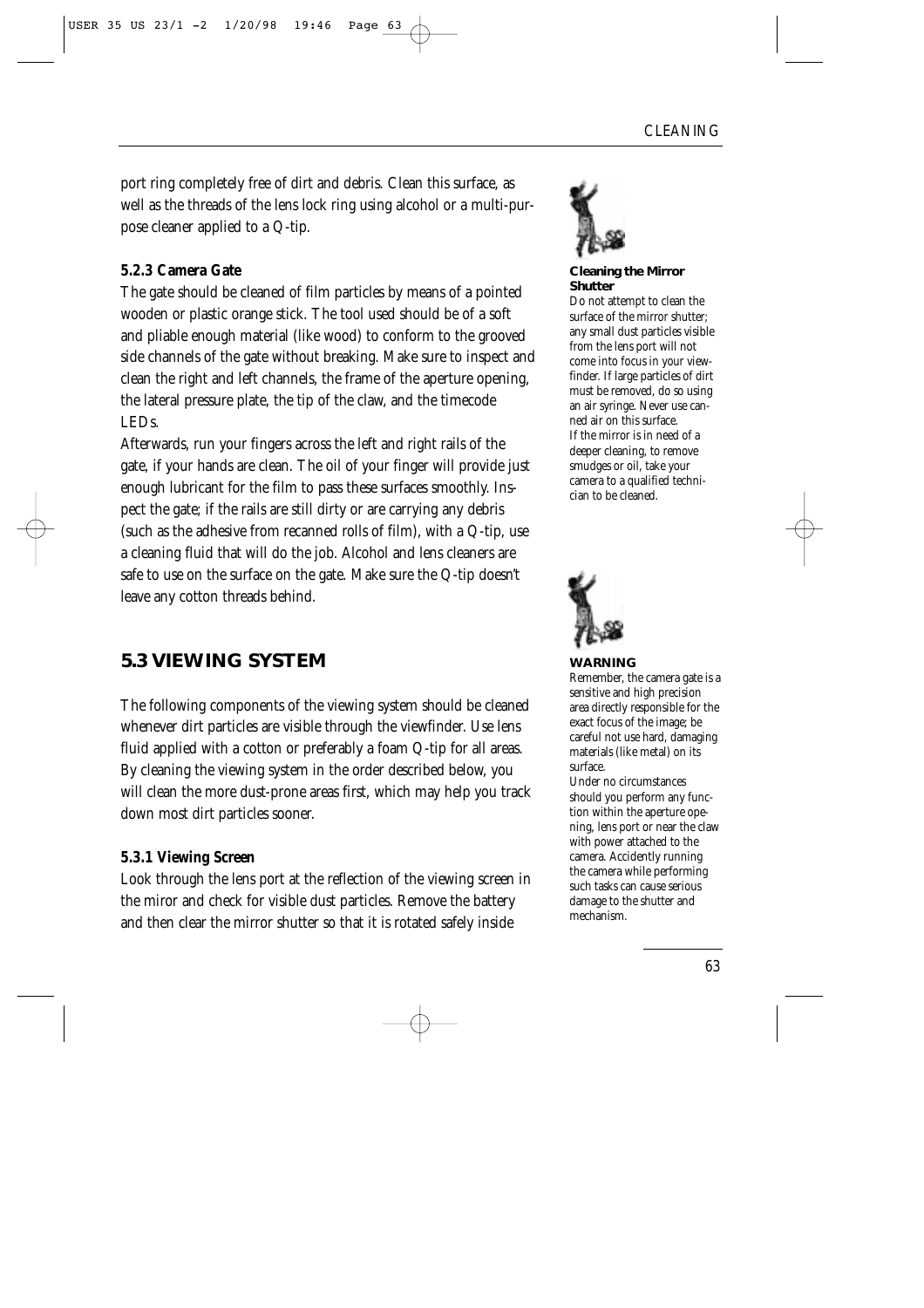

**Finding the Dirt…**

There is a simple means of locating much of the dirt within your viewing system. Look through the viewfinder with no lens on the camera and adjust the diopter ring. If the dust particles remain in focus, they are most likely located on either side of the eyepiece. If the dust comes in and out of focus as the ring is moved, the dust is probably located on either surface of the viewing screen. Furthermore, if the dust appears to be on the same focus plane as the cross hairs of the viewing screen, it is most likely on the bottom surface on the screen and easily accessible.

the body. Remove the viewing screen. Clean both upper and lower surfaces of the screen and reinstall.

## **5.3.2 Eyepiece**

Clean the eyepiece lens, which is the outermost element closest to your eye, by first blowing the surface with canned air, then cleaning with lens fluid and a Q-tip. Remove the eyepiece and clean the field lens, which is located on the inside of the eyepiece, in the same fashion.

## **5.3.3 Viewfinder**

Do not install the eyepiece back right now. First, look inside the camera's eyepiece seat, and locate the two triangular lenses (called the Pechan prism). Clean these two triangular lenses using canned air or an air syringe. Then install the eyepiece back.

## **5.4 MAGAZINE**

## **5.4.1 Exterior**

Keep the external surface of the magazines clean by wiping down with a cotton cloth with alcohol or a mutli-purpose cleaner. When a deeper cleaning is necessary, use De-Solv-It rubbed into the mag's surface with a cotton cloth. Finish with alcohol applied with a cloth to restore its original finish.

## **5.4.2 Pressure Plates**

The magazine pressure plates should be cleaned of dirt and film particles by means of a dust-free cotton or chamois cloth. After cleaning, run your finger across their surface for a slight lubrication.

## **5.4.3 Interior / Film Path**

Open the door of the magazine and inspect all surfaces on which the film rides. If any film dust buildup is apparent in the sprocket or roller areas, use alcohol and a Q-tip to clean. Use a utility brush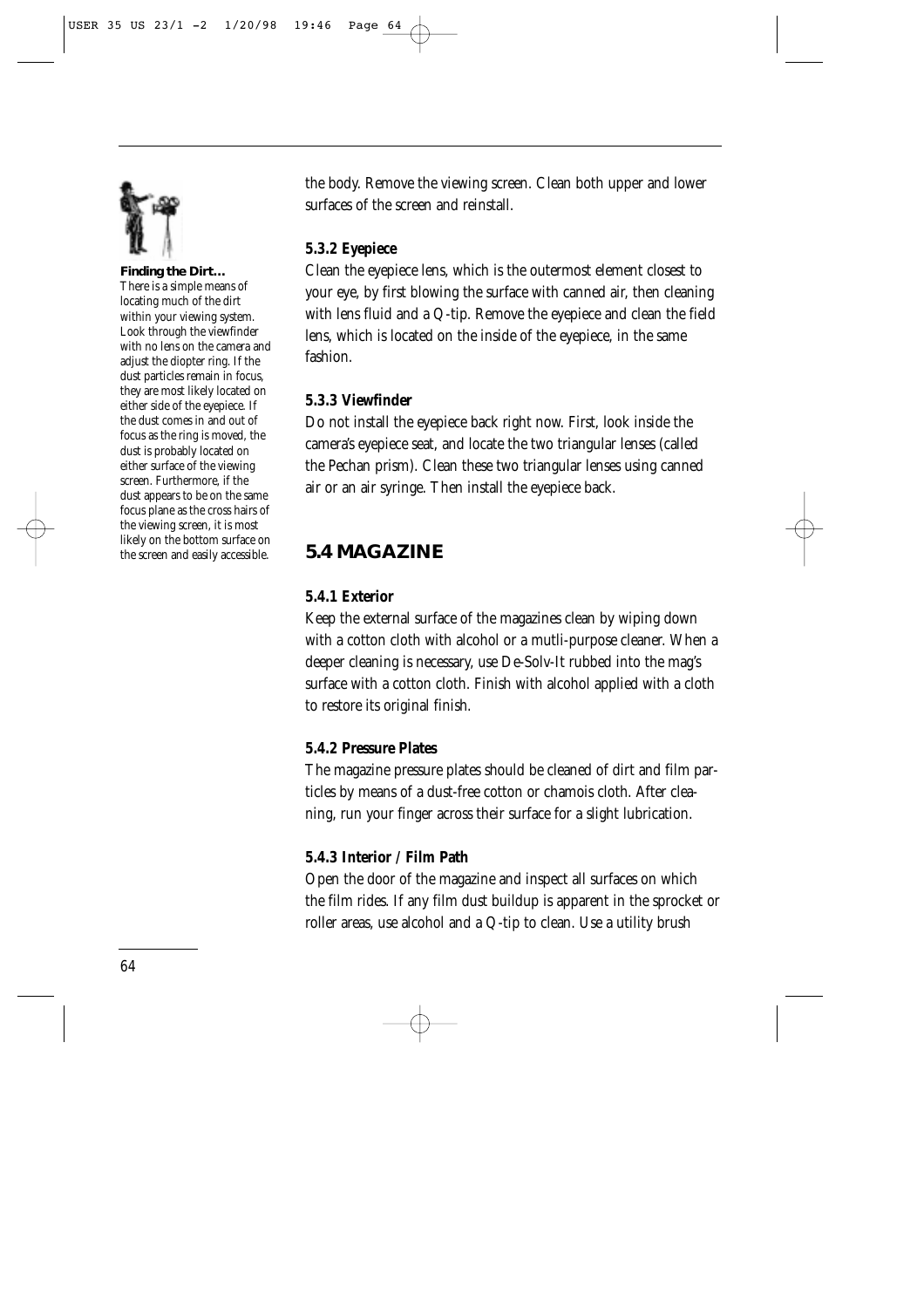with soft bristles to clean particles from tight crevices. Afterwards, use canned air and thoroughly blow out any remaining dust in the throat and chamber.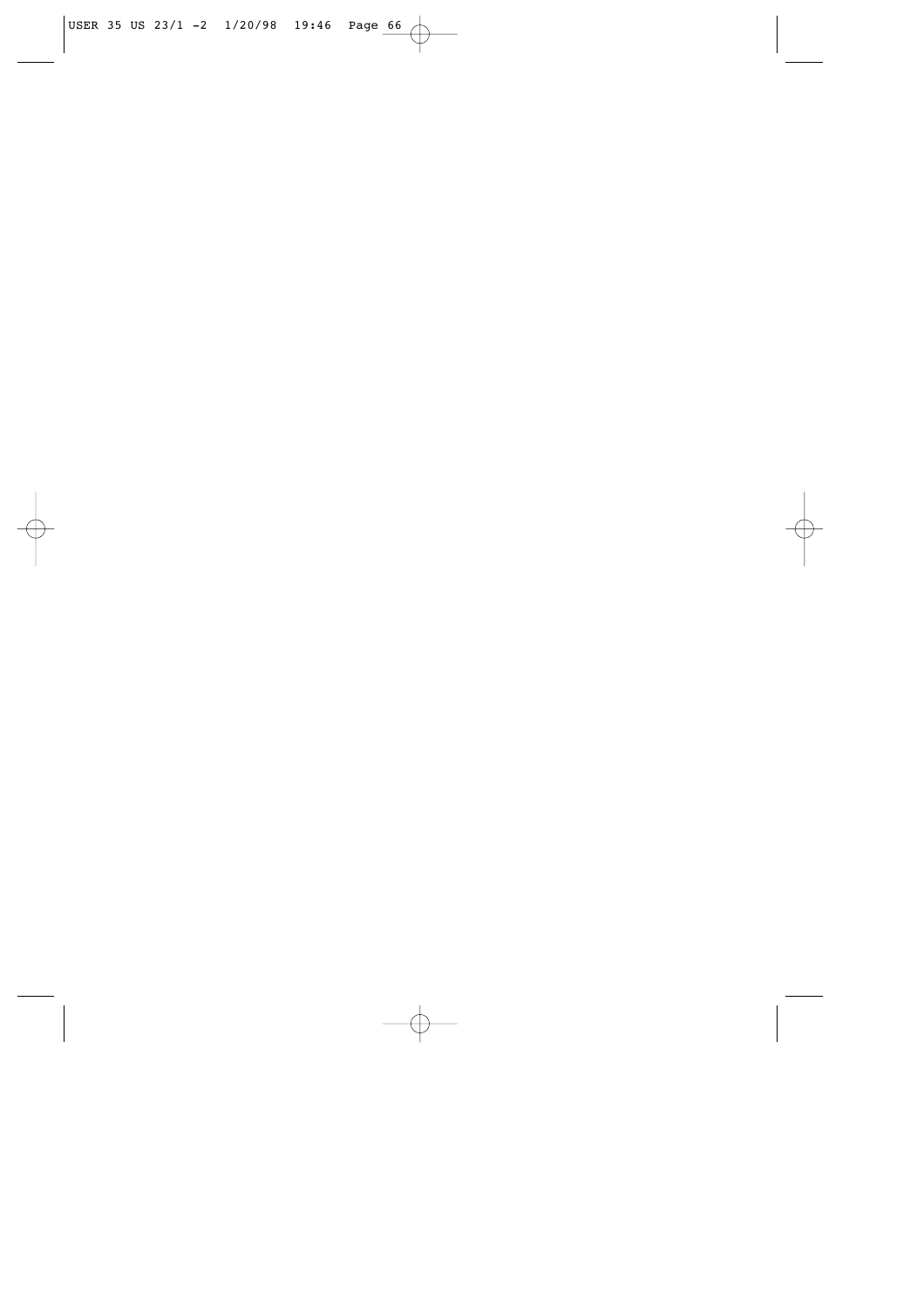# 

## SUPER35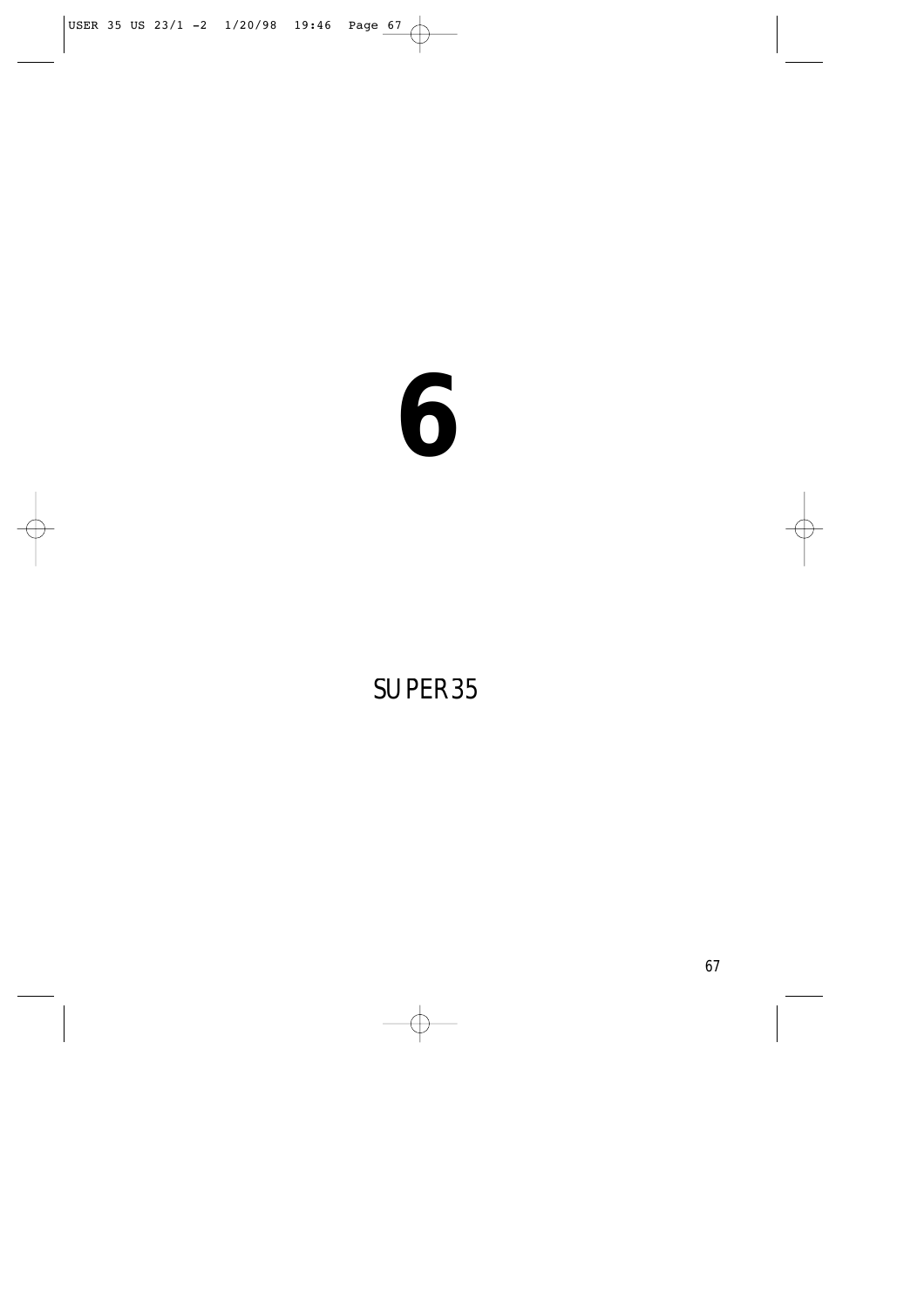## **6.1 SUPER VS STANDARD 35MM**

#### **6.1.1 The Super35 Format**

Super35 is a comeback to the cinema origins: silent cameras were exposing all the available area between perforations of the 35mm film. When came the "talkies" the picture had to be reduced to give room to the 2.54mm-wide optical sound track. Equipment manufacturers had to shift the optical axis of all their cameras and projectors by 2.54/2 = 1.27mm. Sixty years later Super35 is coming back because it records 16/9 pictures with much less of a waste than the so called "Wide-Screen" formats. For a camera to handle both formats, it must be able to align the lens mount and the viewfinder optical axis either in the middle of the film width (Super35) or 1.27mm away (Standard35).



## **6.1.2 Why Shooting Super35 ?**

If contact prints with analog sound track is not a requirement, Super35 is the unquestionable choice for maximum resolution. This format should always be selected when it comes to shoot high quality 16/9 films for video distribution only ; all telecines are able to "scan" the wider Super35 pictures with no modification at all. Super35 will be the format of choice for films treated through Kodak Cineon and Quantel Domino, or distributed with digital sound tracks only. For the time being and for normal film distribution (with analog optical sound track), this format requires an opti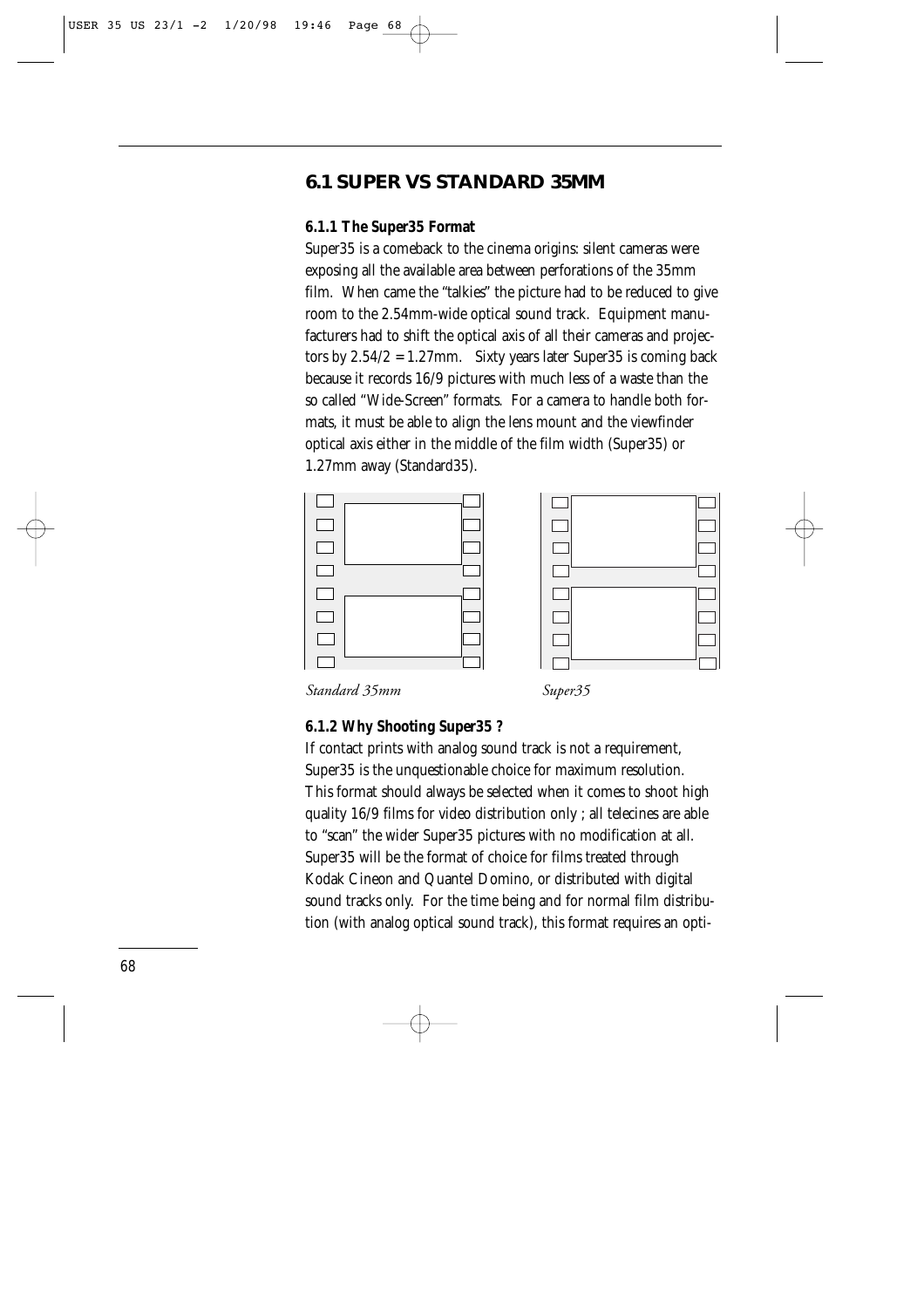cal "reduction and axis shift" at the interpositve stage.

## **6.2 CAMERA CONVERSION**

*The 35-III camera can easily be converted from Standard35 to Super35 and back. A quick lateral sliding of the viewfinder and lens mount, that's all there is to it.*

#### **6.2.1 Lens-Mount Repositionning**

The lens-mount is on a titanium seat which rests on the camera main chassis ; this seat can laterally move by 1.27mm between two stop pins. To have access to the seat, remove the two front rods and the lens locking ring, unscrew the four retaining screws of the front cap and remove the cap. The titanium lens mount seat is now accessible. Loosen (3 or 4 turns) the three screws which appear in elongated cut-outs ; push the titanium seat against the pin on the VIDEO-ASSIST SIDE to set the camera in SUPER35 (or push the titanium seat against the pin on the DISPLAY SIDE to set the camera in STANDARD35). Retighten the three screws, reinstall the front cap, the lens locking ring and the front rods. Please note: if you are frequently swaping formats, it is advisable to install a Super35 engraved (or Standard35 engraved) front cap instead of the universal front cap delivered with the 35III camera. These format specific caps can't be fixed on the central chassis if the titanium seat is not in the position engraved on the cap itself ; this external engraving brings peace of mind to the camera-assistant and to the prep. people.

#### **6.2.2 Shifting the Viewfinder**

The optical axis of the viewfinder need to be set to the optical center of the main taking lens. The viewfinder and the carrying handle form a block, which can easily be shifted laterally. This block is attached to the camera central chassis by 4 screws located at the base of the carrying handle. To set the viewfinder to SUPER35, loosen the 4 screws, shift the handle toward the VIDEO-ASSIST side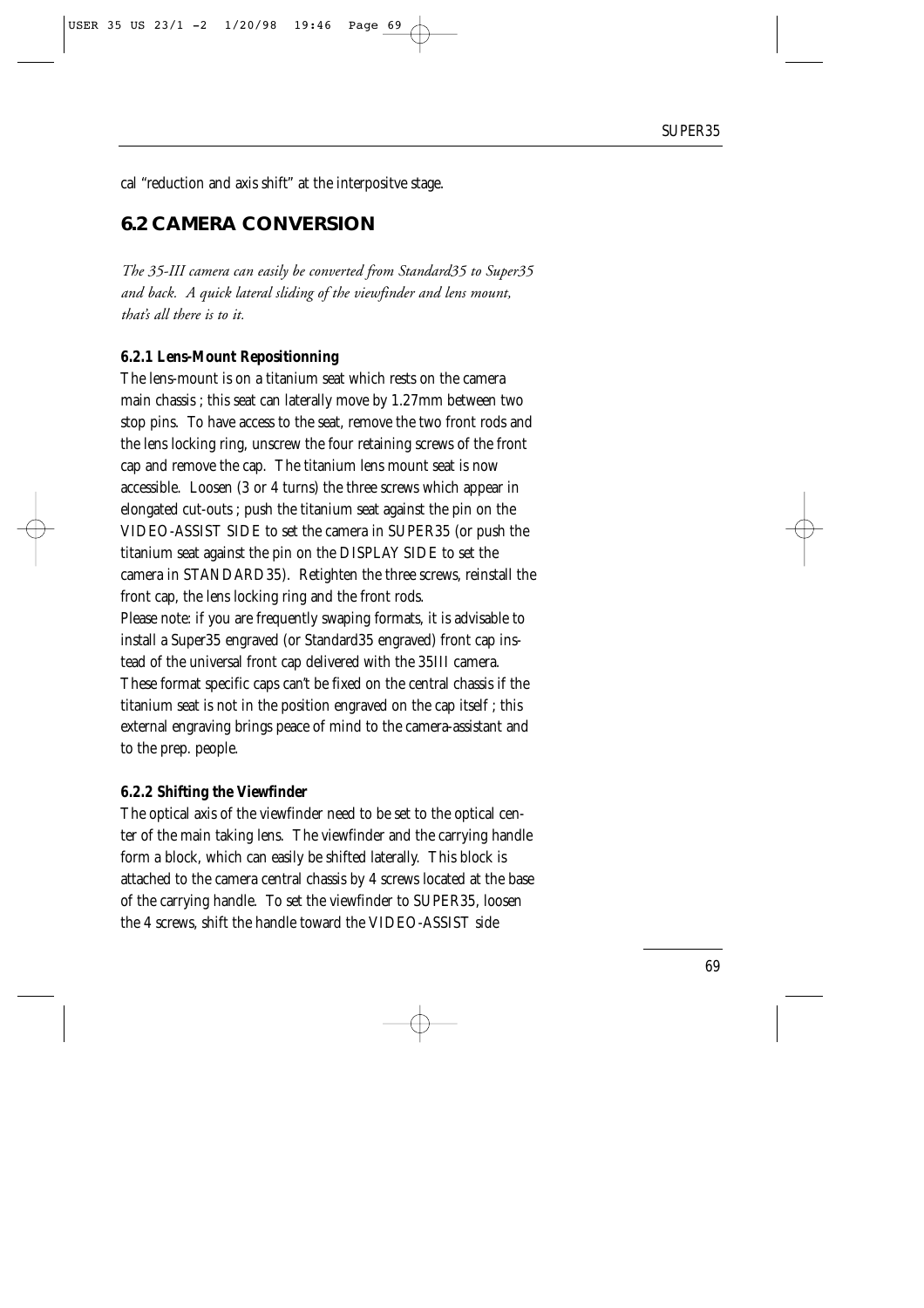(until it reaches its stop), and then tighten back the screws. To set the viewfinder to STANDARD35, shift the handle toward the DIS-PLAY side.

#### **6.2.3 Selecting a Viewing Screen**

There is a wide choice of Standard35 viewing screens and four Super35 ones to the 1.78, 1.85, 2.35 and Scope aspect ratios. To install a new one, please read chapter II, viewing screen section. WARNING: when shooting Standard35 DO NOT leave the camera in the Super35 alignment, thinking that framing with a Standard35 screen will define the picture to be extracted from the wider Super35 recorded image. As far as video transfer is concerned, this practice could be acceptable because the telecine 'pan-scan' function allows to reframe the picture for the lack of 1.27mm optical center shift, but when it comes to release prints the image would be 1.27mm truncated at the projector gate level: on the left of the screen some objects would disappear and on the right some unexpected ones would show up (6% of the image width -1.27/22mmeach side).

#### **6.2.4 Adjusting the Video Tap**

The beamsplitter which diverts the viewing screen image to the video-assist CCD target is mounted on the taking lens mount titanium seat, it is thus not necessary to realign its optical axis, but the focus must to be readjusted. Please read Chapter II, video-assist section.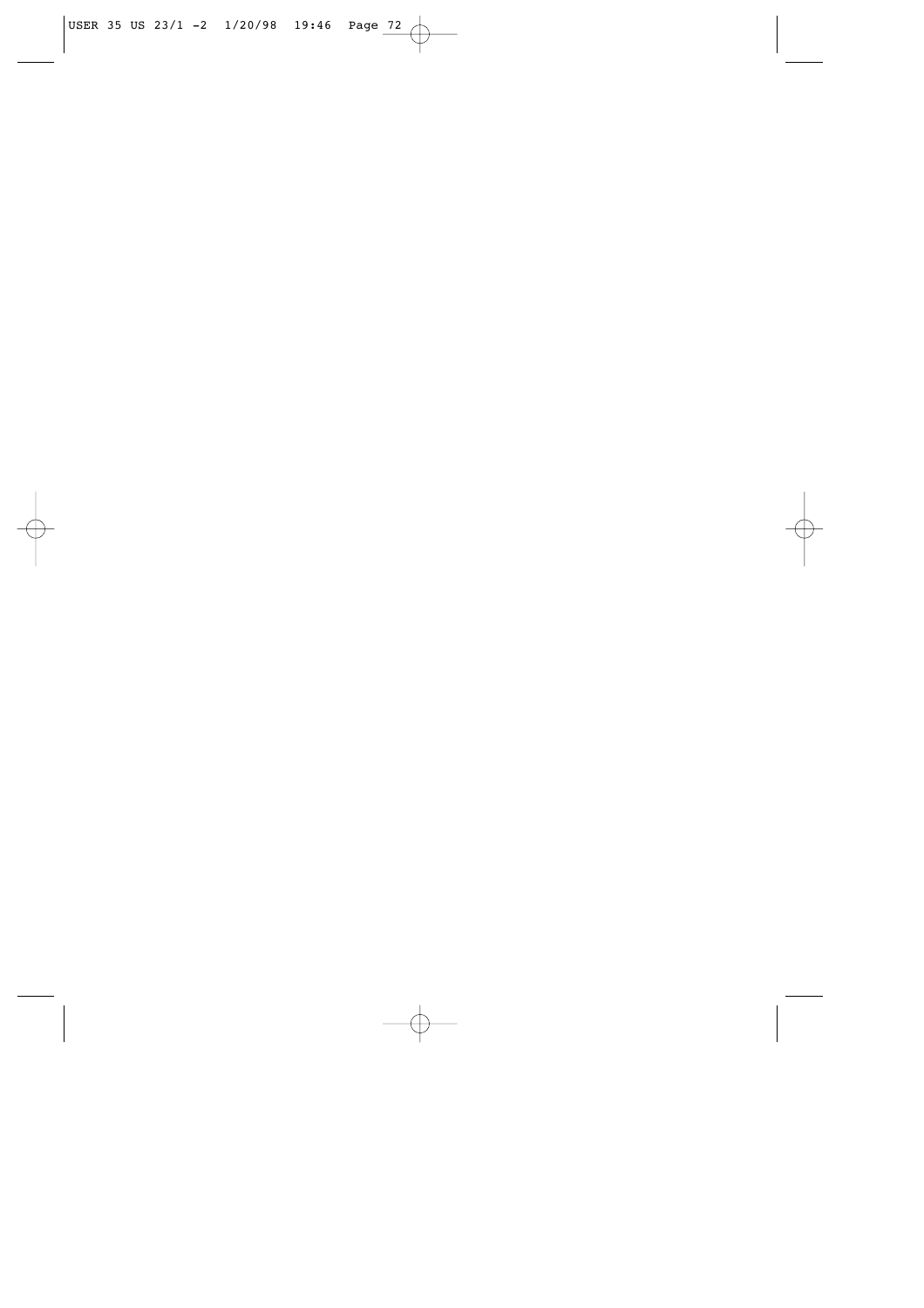## 3-PERF FORMAT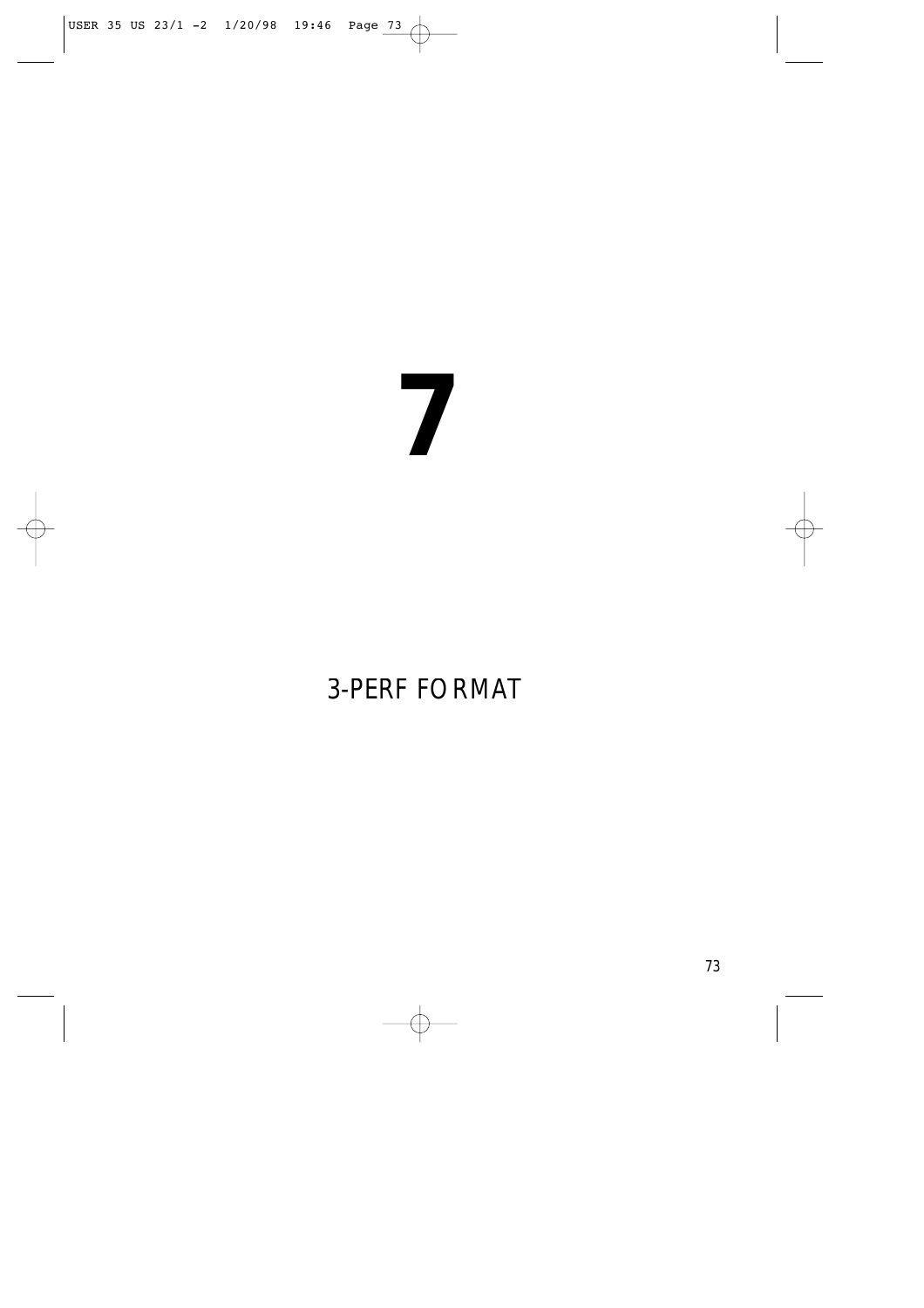### **7.1 CONCEPT**

The only thing we know about tomorrow's high definition TV is its aspect ratio of 16/9 (1.78). This new ratio is now taking the place of the 1.85 (USA) and 1.66 (Europe) ratios. This is why it is time to re-examine the Moscow's idea (1962) of the 3-Perf format. As a matter of fact, an image with the 1.78 ratio, with its both edges close to the 35mm film perforations, is a little higher than 3 perforations high. Why should we keep a huge amount of unused emulsion between two images (i.e. why should we keep filming in 35mm 4-perf)?



*35mm standard 35mm 3-Perf*

3-Perf presents three main advantages:

**•** Saves 25% on raw stock.

**•** Increases magazine running time (a 400' roll increase from 4 1/2 to 6 minutes).

**•** Allows for the camera to run quieter.

### **7.2 THE AATON 35-III 3-PERF CAMERA BODY**

A 3-Perf camera body is available. This is a special AATON 35-III,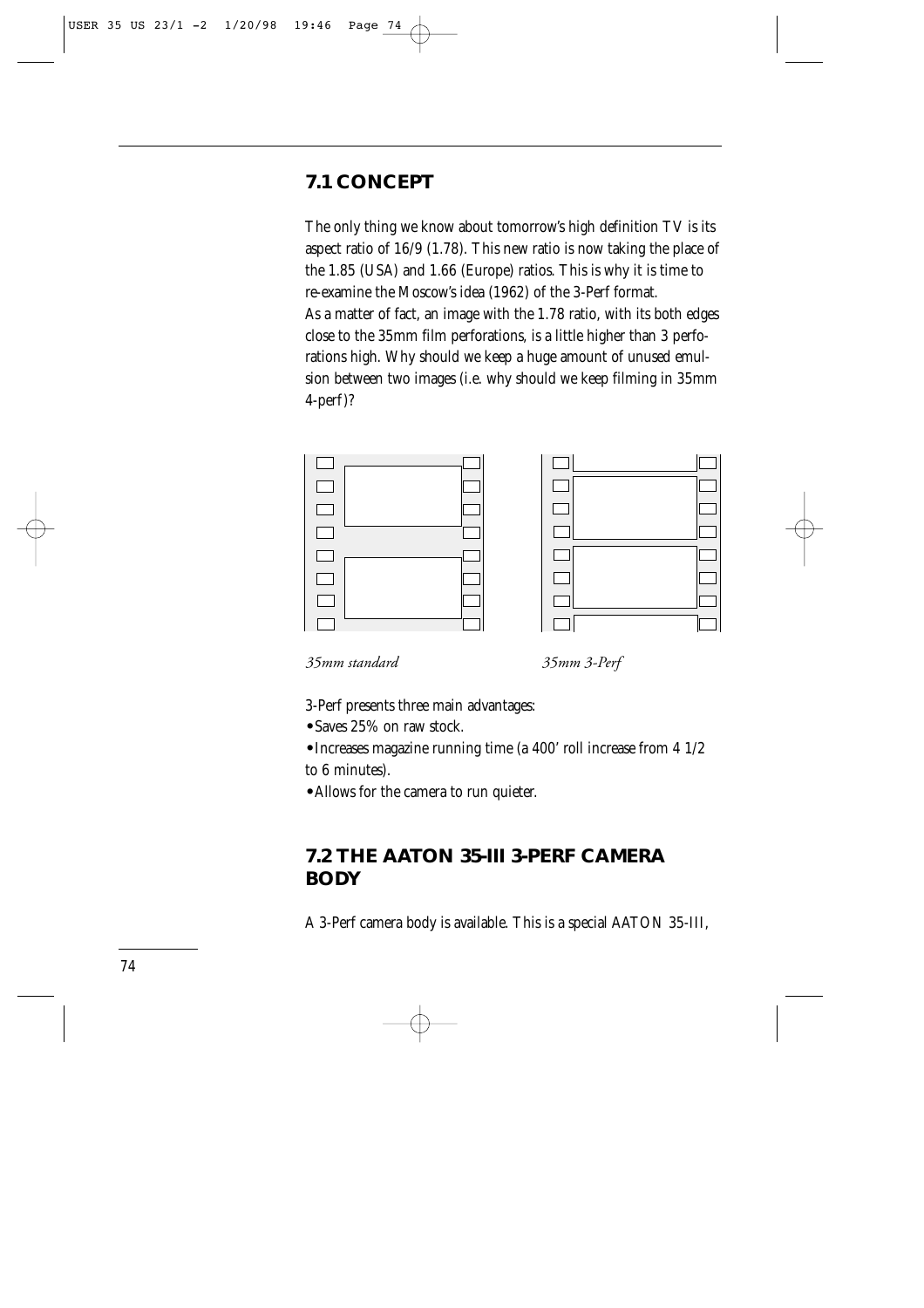with the sames viewing system, magazines, and lens as on a standard AATON 35-III (4-Perf). For one who already owns a AATON 35- III, it is only required to buy a 35-III 3-Perf camera body, because he can use the magazines, viewing systems, batteries, and so on which was aquired for his standard 35-III.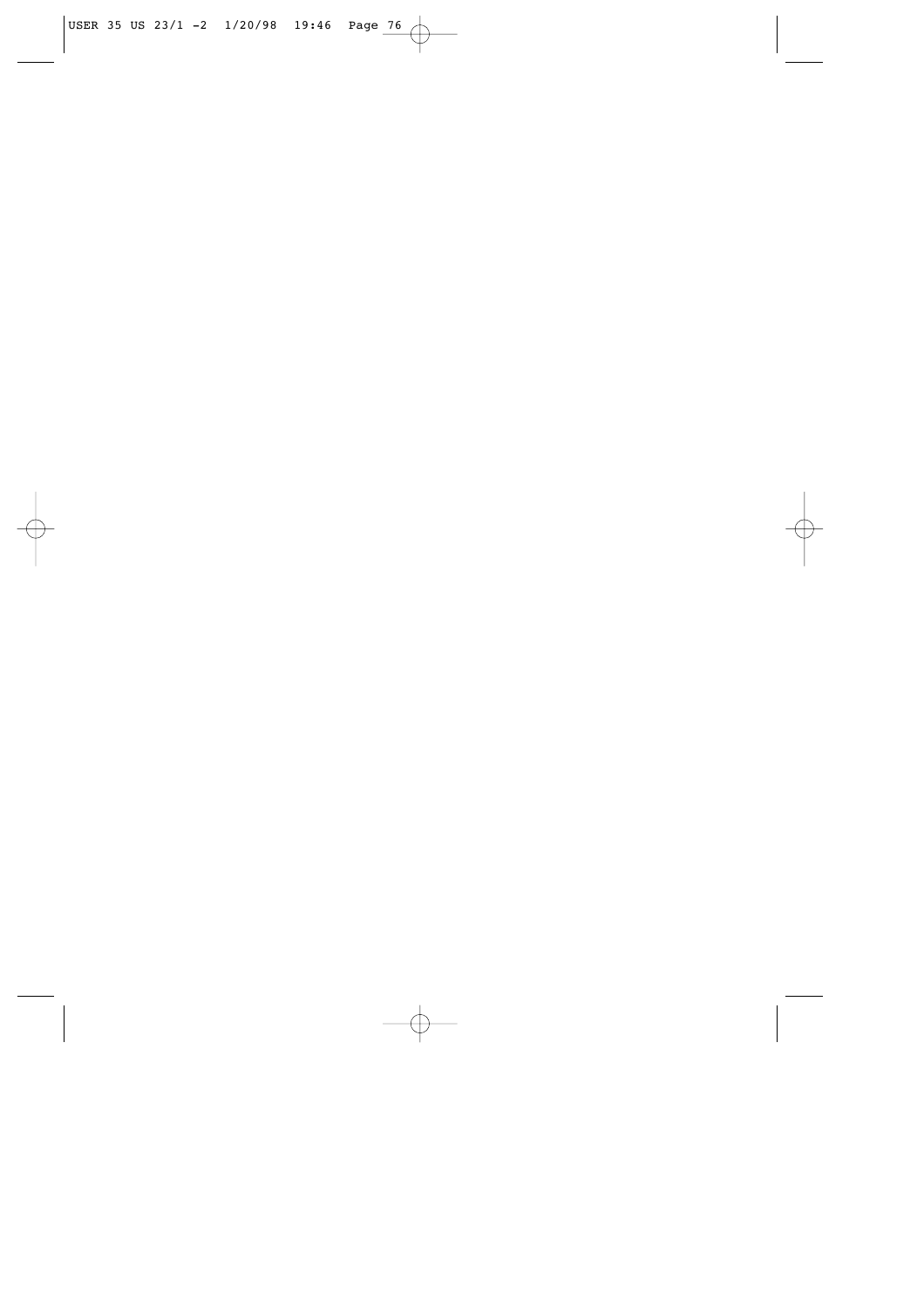## AATONCODE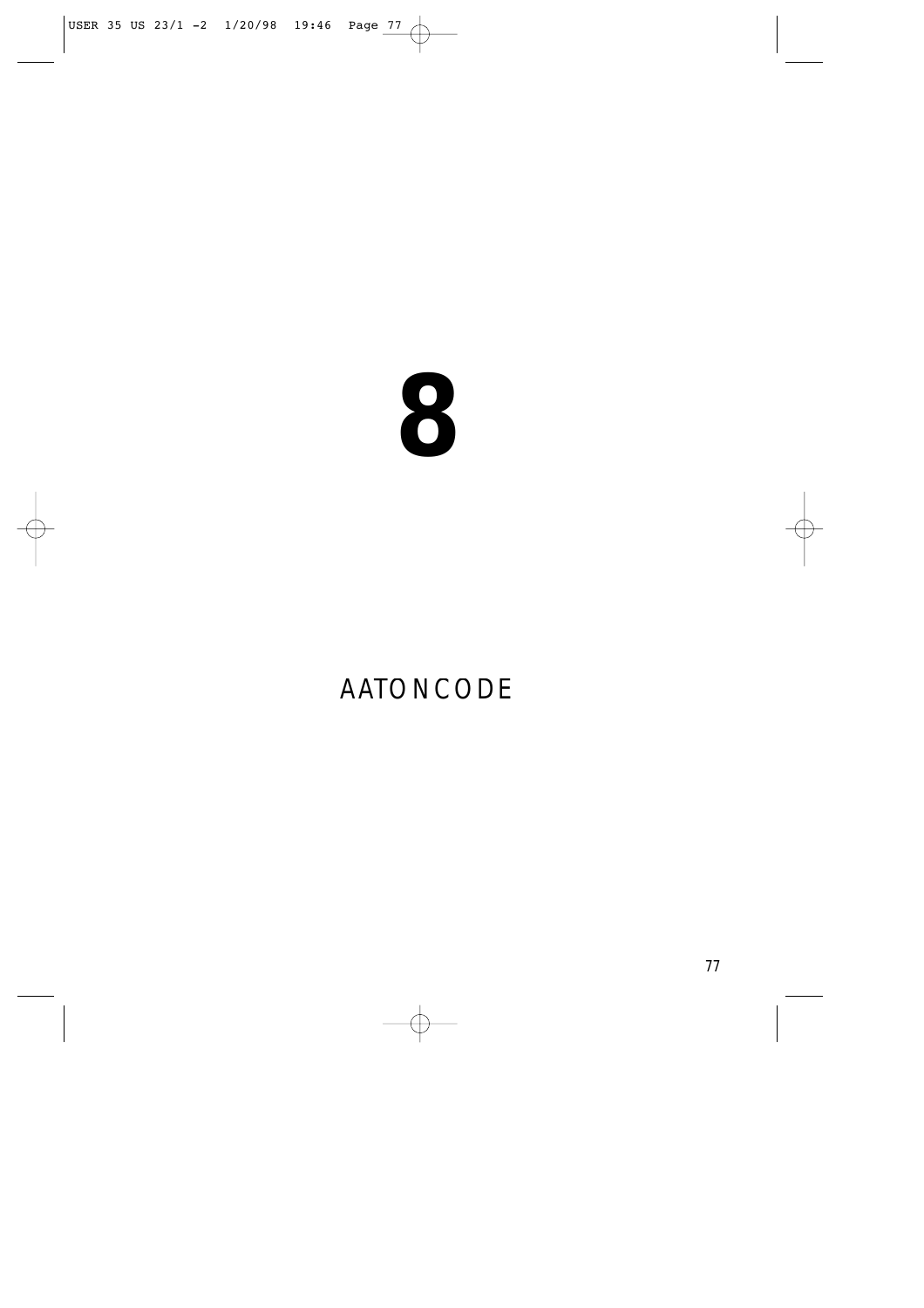### **8.1 CONCEPT**

AatonCode, Aaton's proprietary in-camera timecode system, is recorded in the AATON 35-III on the edge of the film between the perforations in both matrix and man-readable form. As recorded in the camera, a six digit production ID, a SMPTE-compatible real time address (full date and time), an equipment ID and the running speed of the body.

TimeCode is exposed onto the film by means of seven micro-diodes, which flash rapidly to form the code as the film rolls through the gate. The intensity of the diodes is adjusted to the film's sensitivity by means of the camera's ASA selection.

The AATON 35-III can accept timecode information in both ASCII and SMPTE form, and work with all standard timecode devices. Beacuse the same time address is running in both the camera and the sound recorder, a slate is no longer needed for syncing purposes; synchronization becomes fully automatic during the film/tape transfer or later post-production stages.

An Aaton device called Keylink, which consist of CCD reader heads and a PC, and which is owned by the telecine house, is designed to read Keycode and AatonCode off the film during transfer and correlate this to the continuous video timecode and all other transfer data entry for storage on its hard drive. Keylink can also ingest scene/take information and notes from the set recorded by means of Aaton's ScriptLink software.

The facility can then supply all correlated information in VITC (vertical interval timecode) and/or burn-in windows on the transferred tape, and also on floppy disk for direct use with non linear editing systems, audio workstations and logging programs.

### **8.2 THE INTERNAL CLOCK**

The AATON 35-III contains an internal clock designed to be initialized from an outside source and keep accurate time (within a half a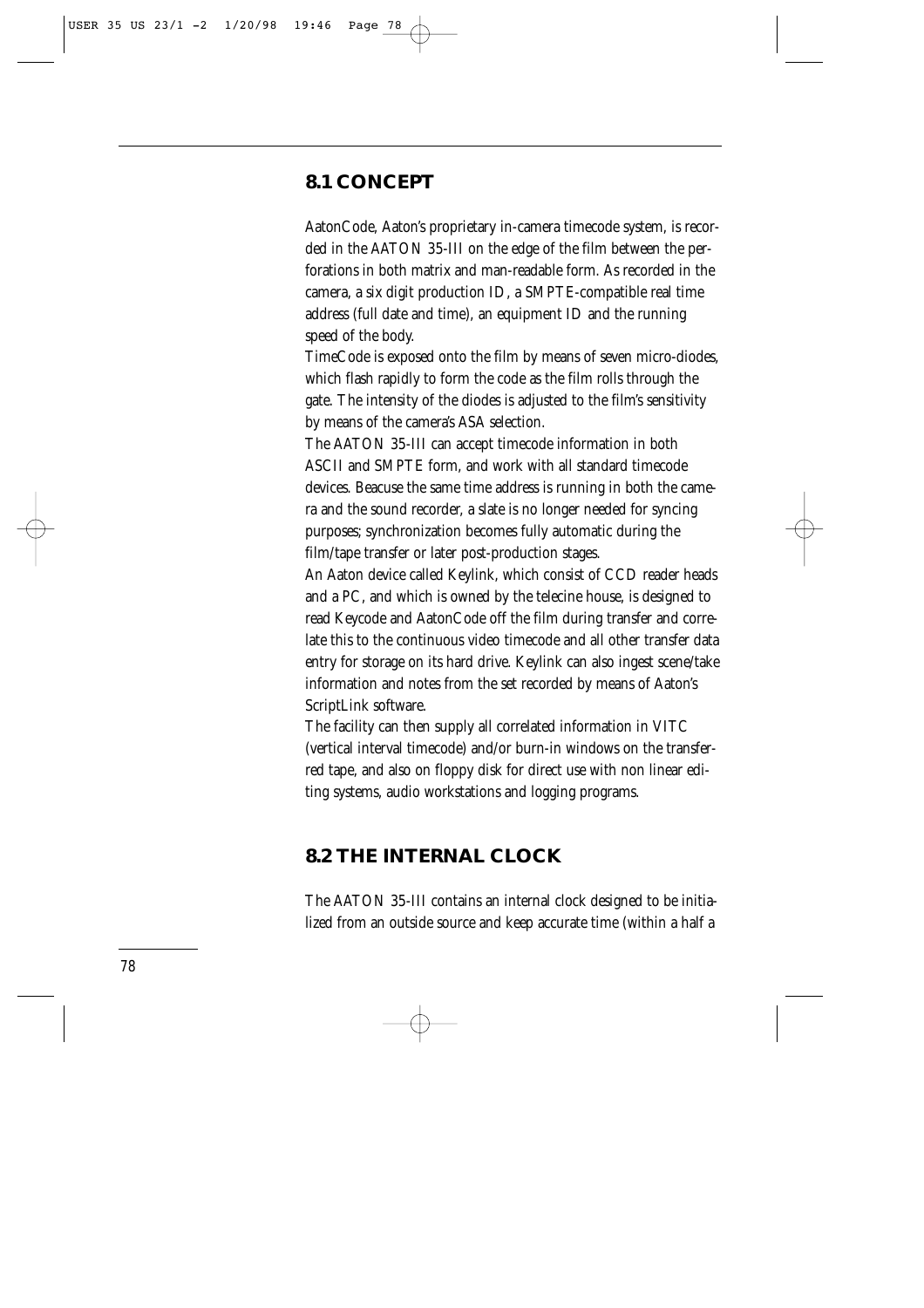frame) for 8 hours.

The camera is equipped with an instantly charged supercapacitor buffer that is designed to keep time between battery changes. Keep in mind that a battery which is too low to run the camera has enough energy to drive internal clock for hours. Get into the habit of leaving an exhausted battery on-board the camera until you have a fresh battery close by. The supercapacitor allows a full minute for battery replacement before timecode is lost.

### **8.3 ORIGINC***PLUS* **MASTERCLOCK**

For the most efficient and foolproof means of working with Aaton-Code, it is highly recommended that an Aaton device called OriginC*plus* is used. OriginCplus can be quickly programmed with a production ID, full date and time of day, then initialize timecode devices in either ASCII or SMPTE form. OriginC*plus* is TCXOcontrolled and will run for 150 hours with an internal 9V lithium cell; it is designed to be left on during the shoot day and used as a comparator to monitor timecode drift between devices. OriginC*plus* can also be used as a SMPTE generator to supply accurate timecode for slates and inserters, or to record timecode on one audio channel of a non timecode audio recorder.

### **8.4 INITIALIZING AATONCODE IN THE CAMERA**

*There are two ways in which AatonCode can be initialized in the AATON 35-III camera. The preferred method is by means of the OriginCplus, which inputs timecode in ASCII form. It is also possible for the camera to receive information in SMPTE from directly from a SMPTE timecode device such as an TC audio recorder. Both methods are detailed below.*

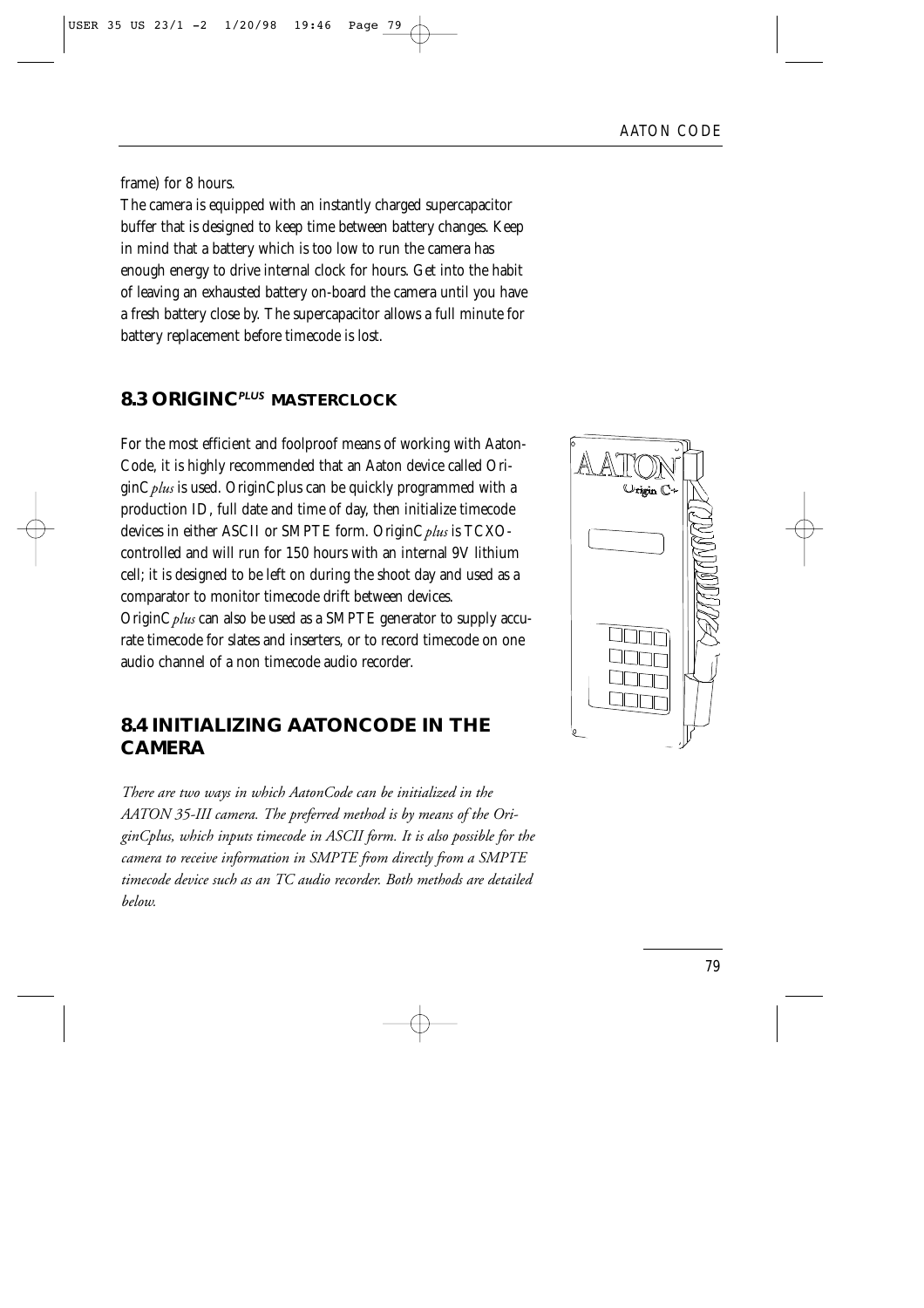### **8.4.1 Using the OriginCplus - Recommended Method**

**•** Program the OriginCplus by inputting Prod ID, accurate date and time of day. Press the # key to scroll through each field; after all fields are set as desired, press \* to start the clock.

**•** Make sure the camera has a battery attached.

**•** Plug the Lemo5 cable of the OriginCplus into the Lemo5 chassis mount on the base of the camera.

**•** Press \* on the OriginCplus to send the timecode information. The OriginCplus will display Good OO.O after the timecode has been accepted in the camera. The control panel of the AATON 35-III will display hours/minutes/seconds when the button marked Time is pressed. Toggling this button will also display year/month/day, then the production ID, then the equipment #.

**•** Make sure to adjust the ASA selection to the exposure index of the film stock being used.

**•** Disconnect the OriginCplus from the body and proceed to the next device.

#### **8.4.2 Using an External SMPTE Device**

**•** Make sure the AATON 35-III has a battery attached and is not running.

**•** Choose the SMPTE timecode device that will be supplying the timecode (such as a Fostex PD2 or a Nagra IVS-TC). Set the time of day and date, and set its clock to free run mode.

**•** Connect a cable from the SMPTE output of the timecode device to the Lemo5 chassis mount on the base of the camera.

**•** Set the on/off switch on the camera to run or test position, then off again; this will send the timecode information to the camera body. The AATON 35-III will display hours/minutes/seconds when the button marked Time is pressed. Toggling this button will also display year/month/day and the equipment #. No production ID will be recorded.

**•** Disconnect the cable from the body and proceed to the next device.

### **8.5 MONITORING AND MAINTAINING**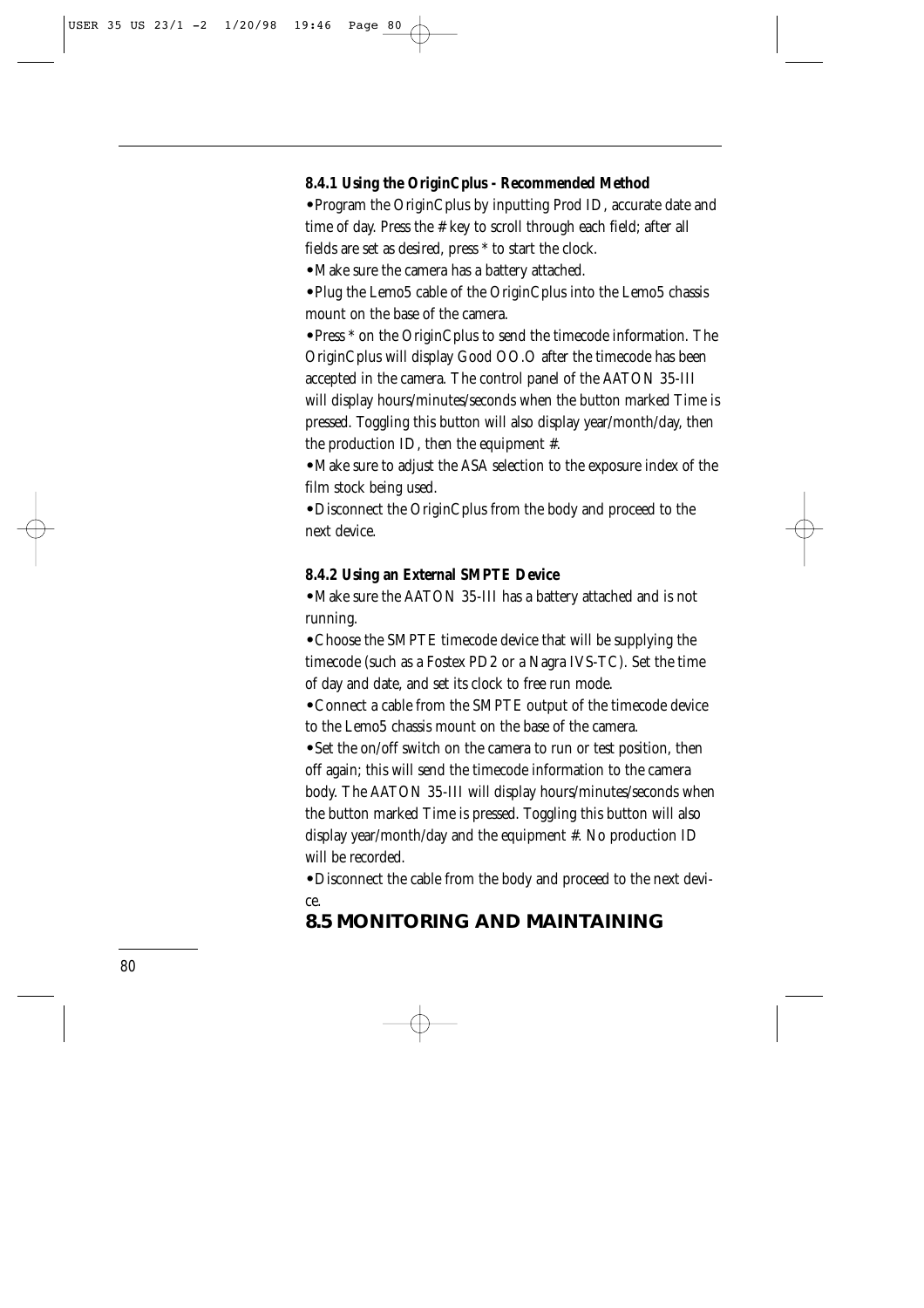### **AATONCODE**

*After initialization, the OriginCplus should be left on during production to act as a visual reference and for quick drift monitoring. Once timecode has been initialized into the camera(s) and sound recorder, accurate time will be individually maintained in each machine for 7 hours. It is suggested, however, that new timecode be re-initialized after 4 hours or so as a precautionary measure. Get into the habit of using the OriginCplus to monitor timcode drift in each device when possible; every 2-3 hours or so is recommended.*

### **8.5.1 Monitoring AatonCode with OriginCplus**

Assuming that the OriginC*plus* has been left on during the production, follow the simple procedure below to monitor drift in the camera.

**•** Plug the Lemo5 cable of the OriginC*plus* into the Lemo5 chassis mount at the base of the camera.

**•** Press \* to monitor AatonCode drift. OriginC*plus* will compare its own timecode to that of the AATON 35-III. OriginC*plus* will display Good, fair, bad or diff-time (different time) followed by the amount of drift in tenth of frame.

**•** Follow the same procedure for each camera or sound recorder on the set running AatonCode. When initializing or monitoring timecode in a SMPTE device, press \*0 on the OriginC*plus*.

#### **8.5.2 Maintaining AatonCode without OriginCplus**

If the OriginC*plus* has not been used and timecode has been set directly from the TC audio recorder, there is no way to monitor timecode drift between the two devices. In this case, it is recommended to simply re-jam the camera every 2 or 3 hours. Make sure that the camera on/off is switched to run or test position for it to accept the newly fed code.

### **8.6 GMT1 SMPTE GENERATOR**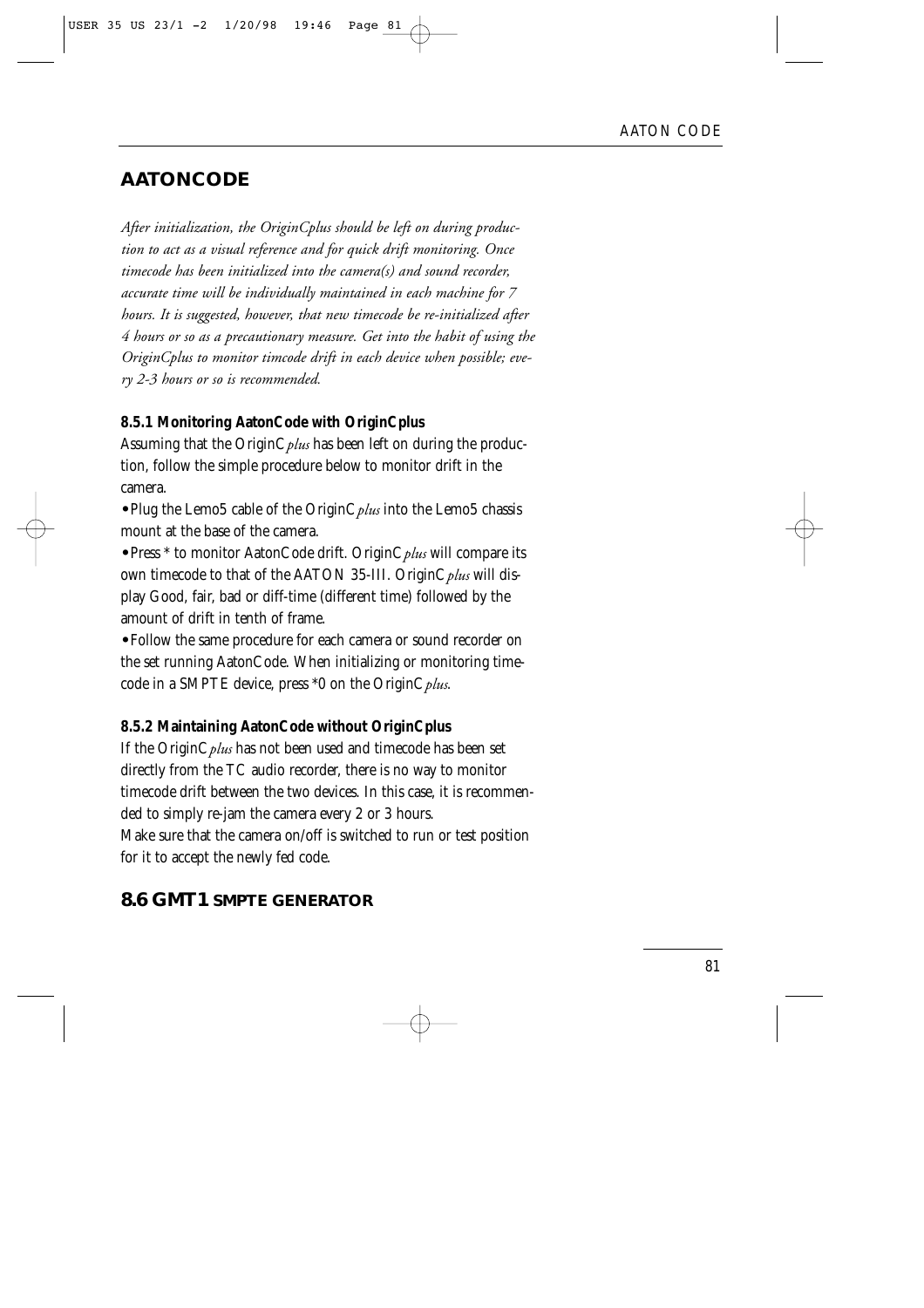

Because more and more cineasts are using sound recorders not specifically designed for cinema, which means with no integrated timecode, Aaton needed to modify its OriginC*plus*: now, OriginC*plus* is able to serve as a SMPTE generator, which you can connect to any sound recorder.

But OriginC*plus* may be too big and too powerful for such an usage. So Aaton decided to build the GMT1, a mini SMPTE generator also designed to provide a timecode track for any sound recorder. The GMT1 is smaller than the OriginC*plus*, and can work continuously for 150 hours with just a standard 9V battery. Its timecode informations (time and date) can be initialized with any SMPTE generator such as OriginC*plus*.

To choose the SMPTE frame rate you need (according to the speed of your camera), remove the battery cover and turn the small white cross, beside the 9V battery, with a screwdriver. You can choose between 24, 25, 29.97 and 30 fps. The selected frame rate LED will flash every second.

You can also use the GMT1 as an OriginC*plus* supplier: if one day, by mistake, you have forgotten to take your OriginCplus with you, then use the GMT1 to initialize timecode in your camera. The GMT1, with no timecode initialized inside, is still able to generate a SMPTE code, starting at 1h 00mn 00s.

### **8.7 THE CAMERA ASSISTANT'S DUTIES**

*Although timecode-related practices on the set are very straightforward and uncomplicated, there are a few duties which should be handled by a camera assistant as part of his/her routine.*

### **8.7.1 Checking the Diodes**

In order to inspect and clean the gate between magazine rolls, the camera must be set to test position. Not only will test position rotate the shutter 180°, but the seven timecode LEDs in the gate will illuminate in a three/four sequence. Use this pattern to occasionaly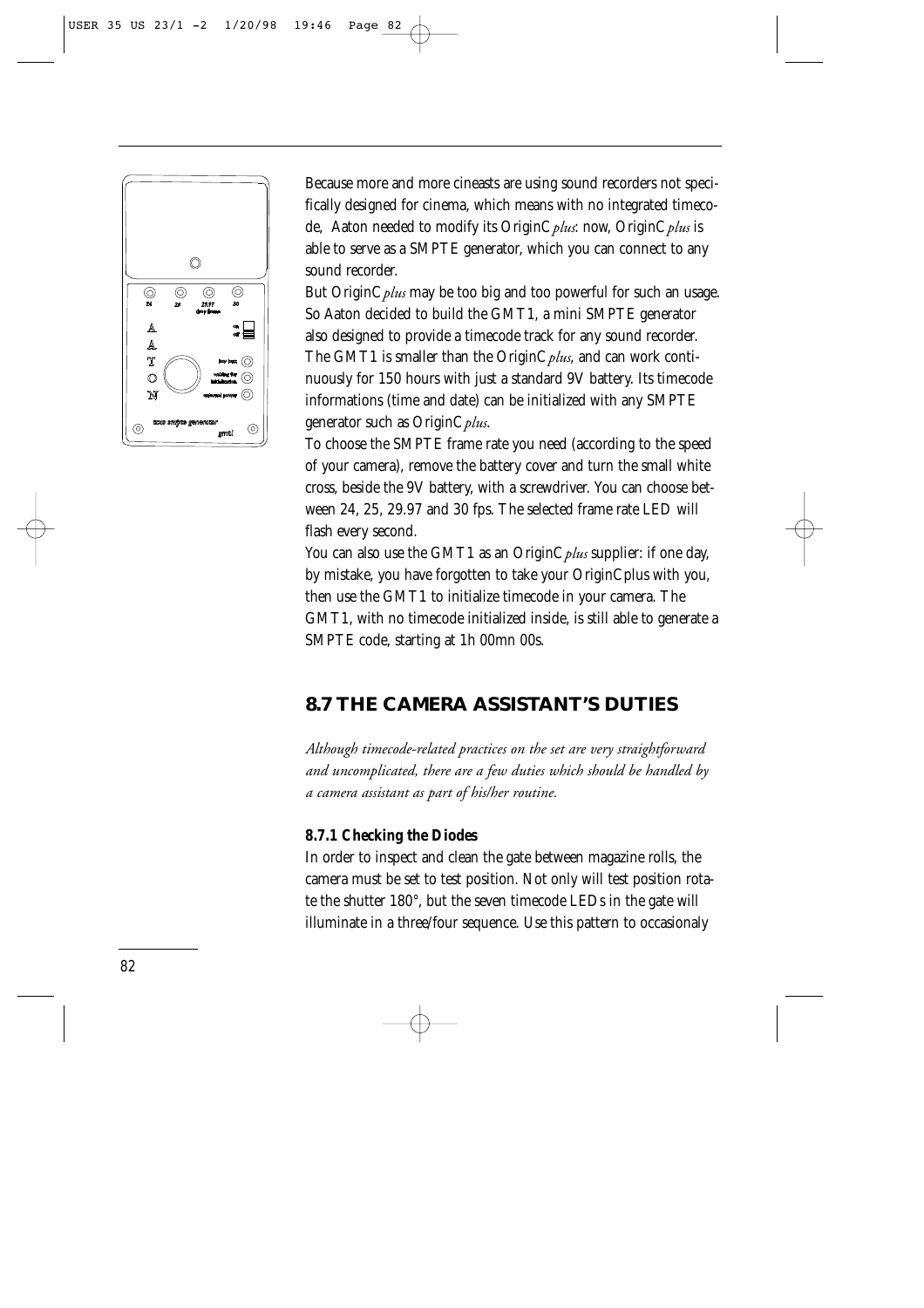check that all diodes are operational and evenly illuminated. As part of the normal gate cleaning procedure, clean this area with a Q-tip moisten with lens cleaning fluid to assure that no dust particles cover the LED array.

The seven diodes will illuminate in test position whether or not timecode is running in the camera.

#### **8.7.2 Setting the ASA**

When changing magazines, make sure the ASA/ISO setting of the camera matches the film stock being used.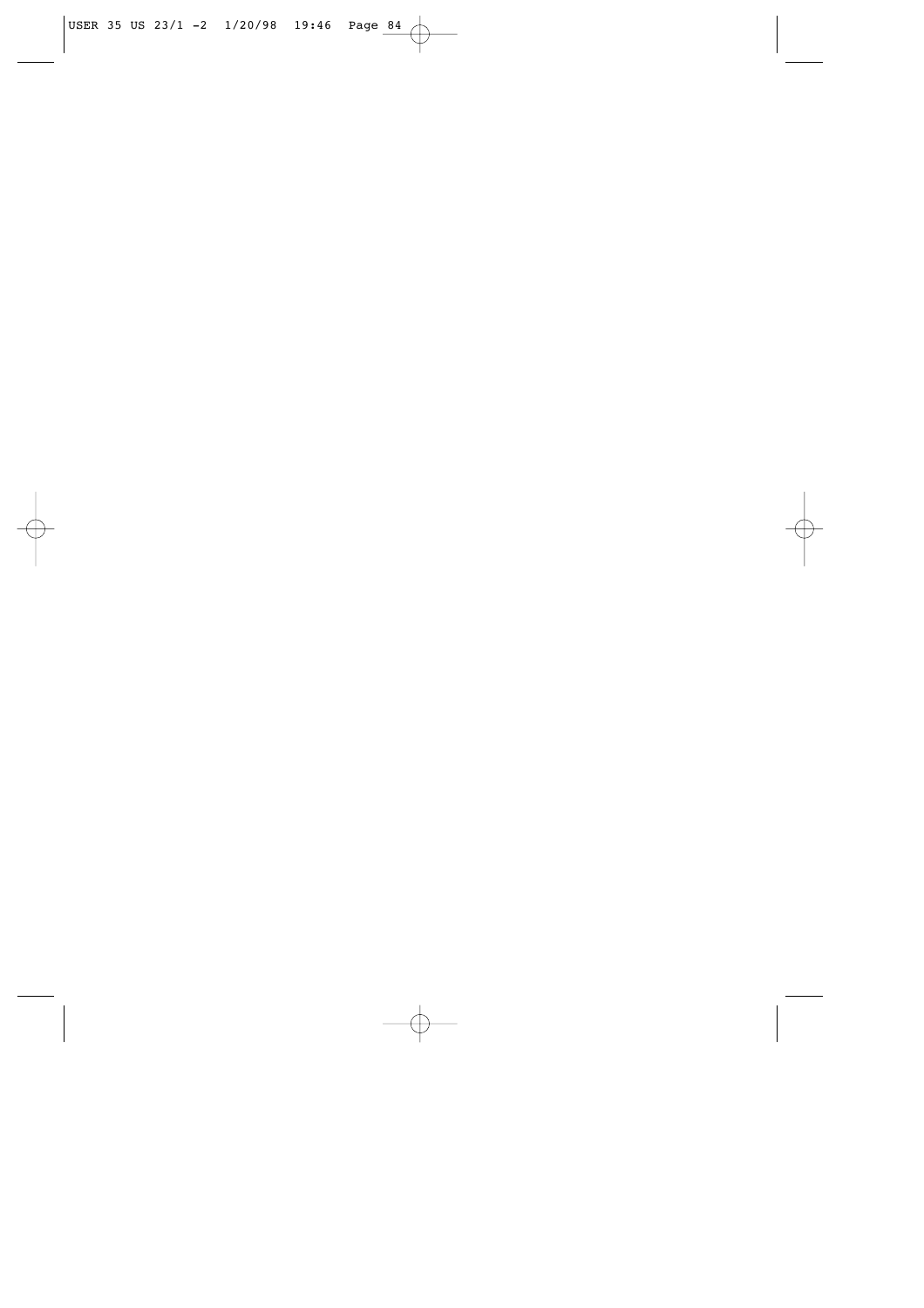### TECHNICAL SPECIFICATIONS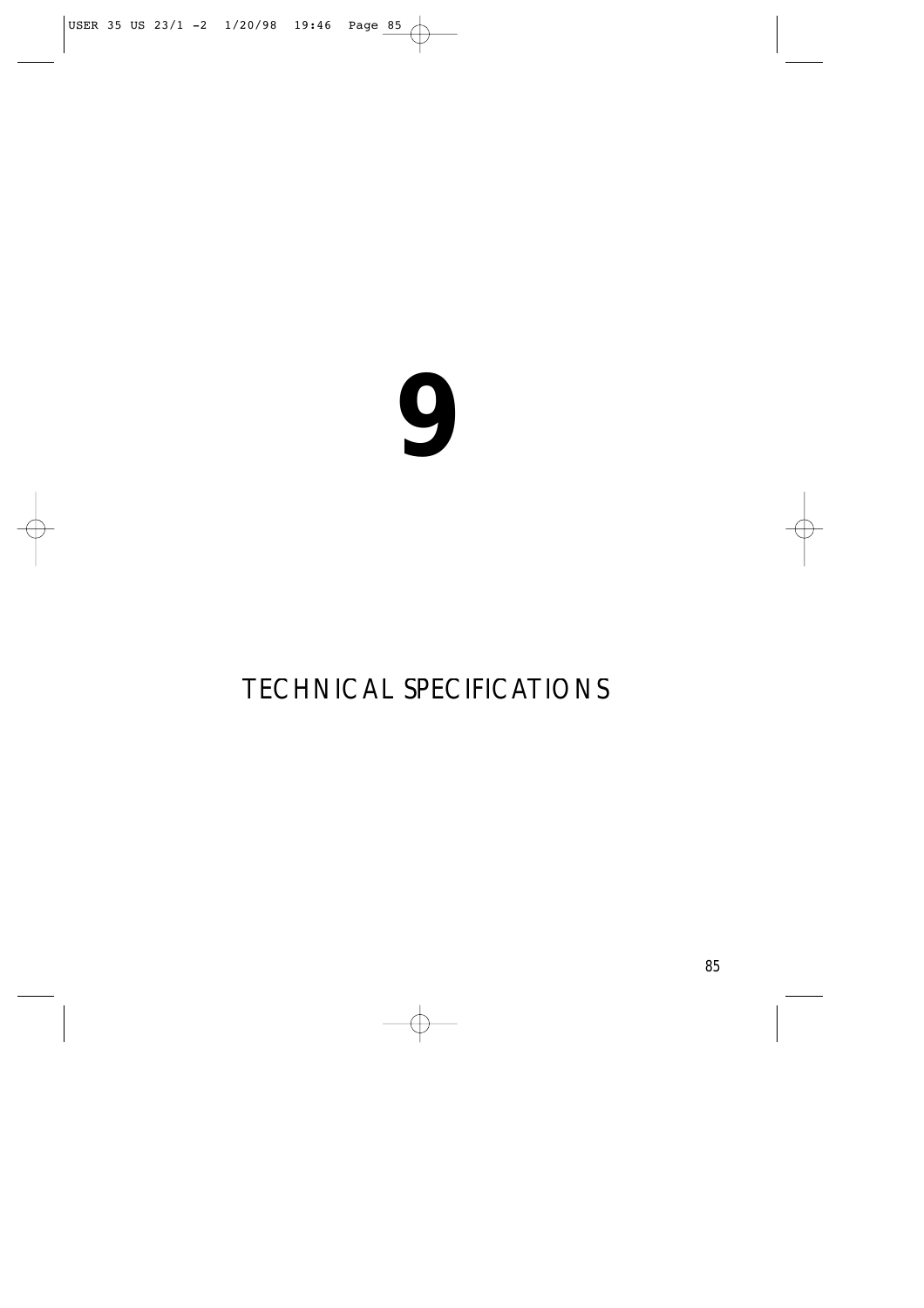### **9.1 TECHNICAL SPECIFICATIONS**

**Weight** 7kg (16 lbs) with 400' load and on-board battery. **Power** Brushless, high efficiency tri-phase motor; 1.4 amp. consumption with film at 25°C (77°F) under 12V power supply (10-15V).

**Temperature Range** -10°C (14°F) to +40°C (104°F)

**Noise Level** 4-Perf: 30 / 33 dB. 3-Perf: 27 / 30 dB

**Frame Rate** Sync speeds: 24, 25, 29.97, 30 fps. Built-in var crystal control to 2 to 40 fps in 0.001 increments.

**Steadiness** Co-planar claw movement for lateral and vertical steadiness to 1/2000th of image dimension.

**Viewing System** Interchangeable screens: 1.37, 1.66, 1.78, 1.85 aspect ratios.

**Camera Mounts** Interchangeable hard front: ArriPL, Panavision, Nikon.

**Shutter** Reflex mirror, user-convertible on option; 180° for 24 fps under 60 Hz lighting, 172.8° for 24 fps under 50 Hz, 150° for 25 fps under 60 Hz, 144° for NTSC monitoir.

**35 / Super 35** Quick centering of lens axis for either format. **Time Code** AatonCode man-readable figures and rugged SMPTE matrixes. 1/2 frame accuracy over 8 hours.

**Accessory Inputs** Amph9 (video sync), Lemo6 (power zoom), Lemo8 (speed controllers de vitesse), Lemo5 (SMPTE and RS232).

**Video Assist** Black & White - low power, high sensitivity, integrated CCD assist with manual iris. PAL or NTSC formats.

Color - high sensitivity, flicker-free, integrated CCD assist with timecode windows and Vitc insertion. PAL or NTSC formats.

**Magazine** Instant, 400', reading in feet or meters.

**LCD** Display Speed selection, remaining footage, ISO selection, battery voltage, full AatonCode readout via a single rotating jog.

**Operator Warning** Speed discrepancy, misloading, low battery indicator.

**Camera Shut-off** Automatic at end of roll.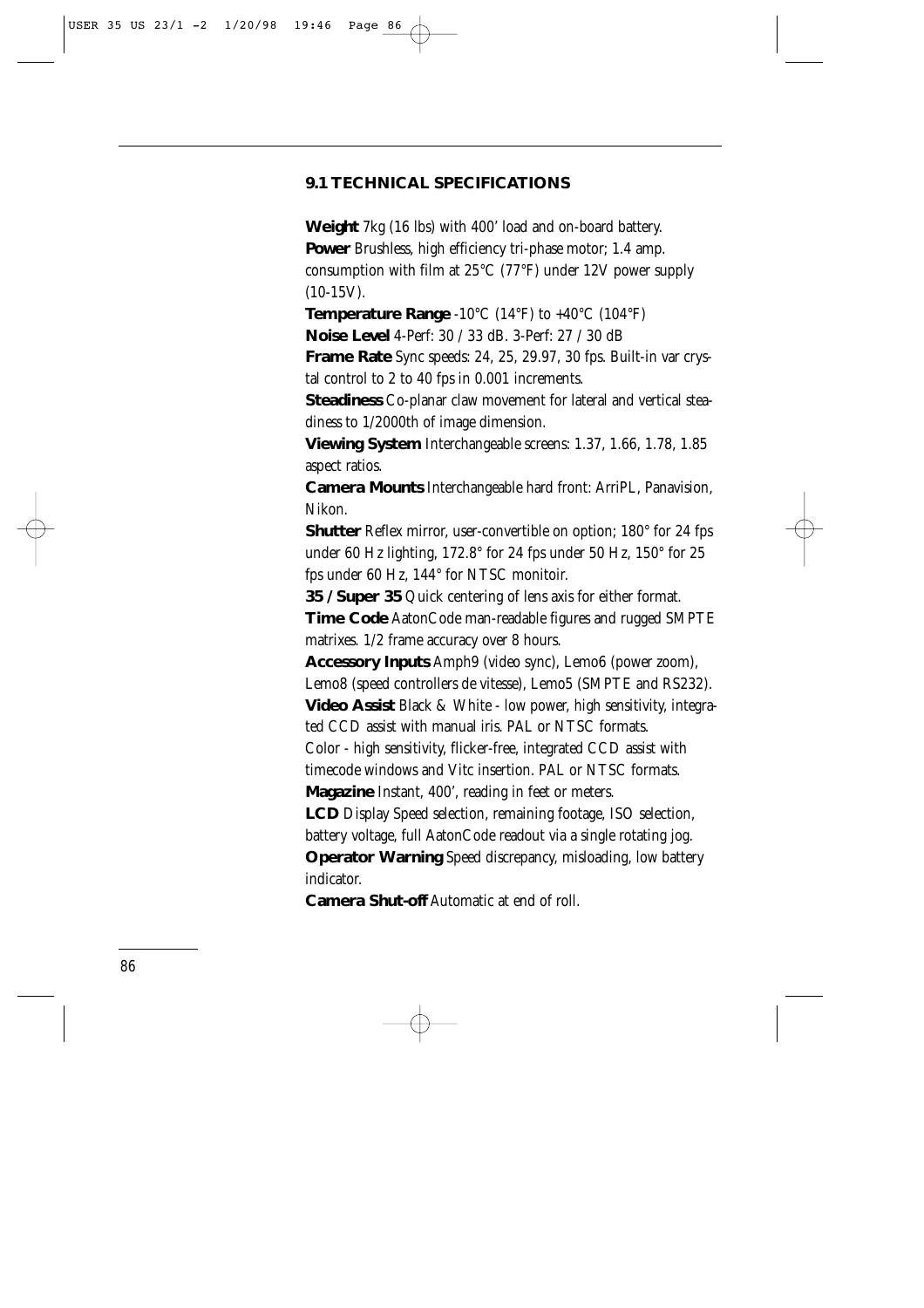### **9.2 CONNECTOR - PIN ATTRIBUTIONS**

| Type              | Fonctions                    | Diagram<br>2                                                                                                                                      | Localisation                                    | Pin Attributions                                                                                                 |
|-------------------|------------------------------|---------------------------------------------------------------------------------------------------------------------------------------------------|-------------------------------------------------|------------------------------------------------------------------------------------------------------------------|
| Lemo <sub>2</sub> | On/Off/Test                  | 1                                                                                                                                                 | Between the<br>two motors.<br>Looking down.     | 1 Ground<br>2 Start                                                                                              |
| Lemo5             | <b>TimeCode</b><br>Interface | $\,2$<br>3<br>5                                                                                                                                   | Under<br>jog wheel.                             | 1 Ground<br>2 Smpte In<br>3 ASCII In/Out<br>4 et 5l Not used                                                     |
| Lemo6             | Power Zoom                   | 1<br>6<br>$\sqrt{2}$<br>$\overline{5}$<br>4                                                                                                       | Above the right<br>motor.                       | 1-Batt<br>$4 + Batt$<br>6 Start<br>2, 3 & 5 Not used                                                             |
| Lemo <sub>8</sub> | Speed<br>Controllers         | $\mathbf{1}$<br>$\boldsymbol{2}$<br>8<br>O<br>$\mathbf{3}$<br>$\overline{7}$<br>6<br>4<br>$\overline{5}$<br>5<br>3<br>$\boldsymbol{2}$<br>-1<br>4 | Above and to<br>the right of<br>the left motor. | 1-Batt<br>2 TV Sync<br>3 ASCII In/Out<br>$4 +$ Batt<br>5 100 PFF Out<br>6 Start<br>7 100 PFF In<br>8 Ground      |
| Amph9             | Video Sync                   | $\boldsymbol{7}$<br>$\bf 8$<br>$6\phantom{1}6$<br>9                                                                                               | Above the<br>left motor.                        | 1-Batt<br>2 TV Sync<br>3 2400 Hz<br>4 ASCII In/Out<br>$5 +$ Batt<br>6-Batt<br>7 Strobe<br>8 Start<br>$9 + B$ att |
| XLR4              | Power In                     | 3<br>$\boldsymbol{2}$<br>$\mathbf{1}$<br>4                                                                                                        | Above the<br>jog wheel.                         | 1-Batt<br>$4 +$ Batt<br>2 et 3 Not used                                                                          |

 $\bullet$  pin  $\circ$  socket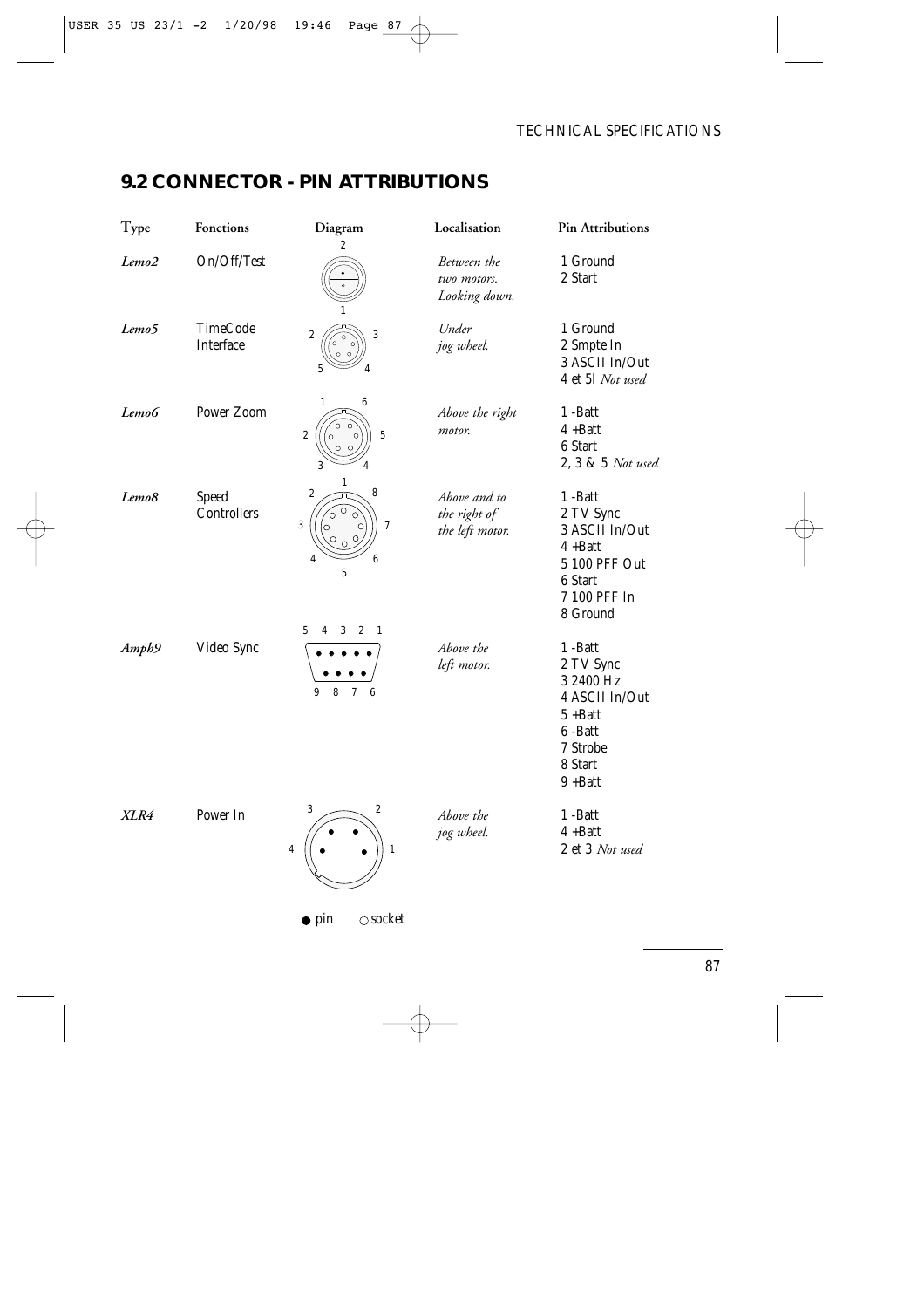













1.37 + 1.66 & 1.85 markings





ACAD+TVTRANS+ TV safe + 1.85



ACAD+TVTRANS+ TV safe



1.85 + SCOPE SUPER35



2.35 + SUPER35

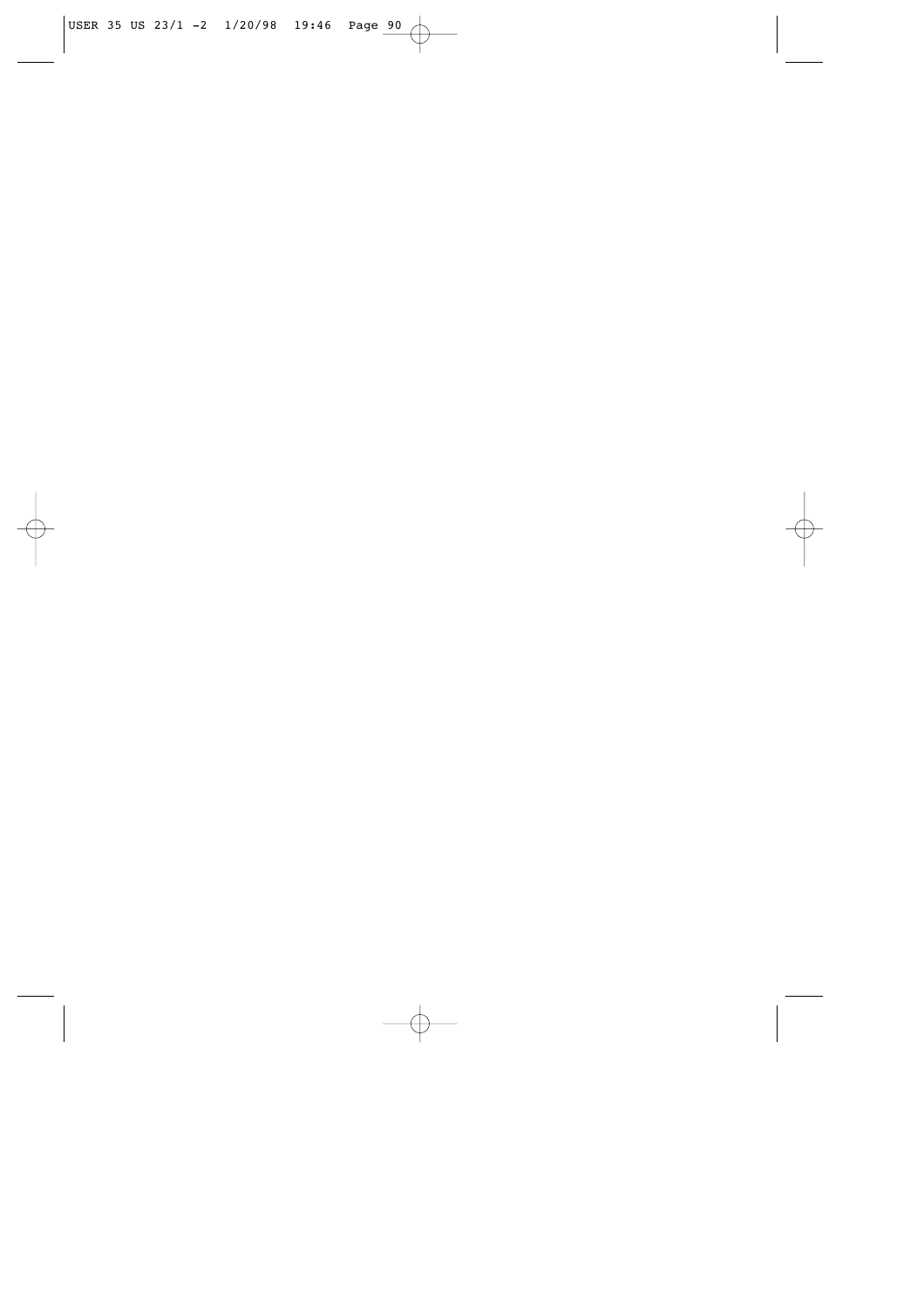### WORLDWIDE SUPPORT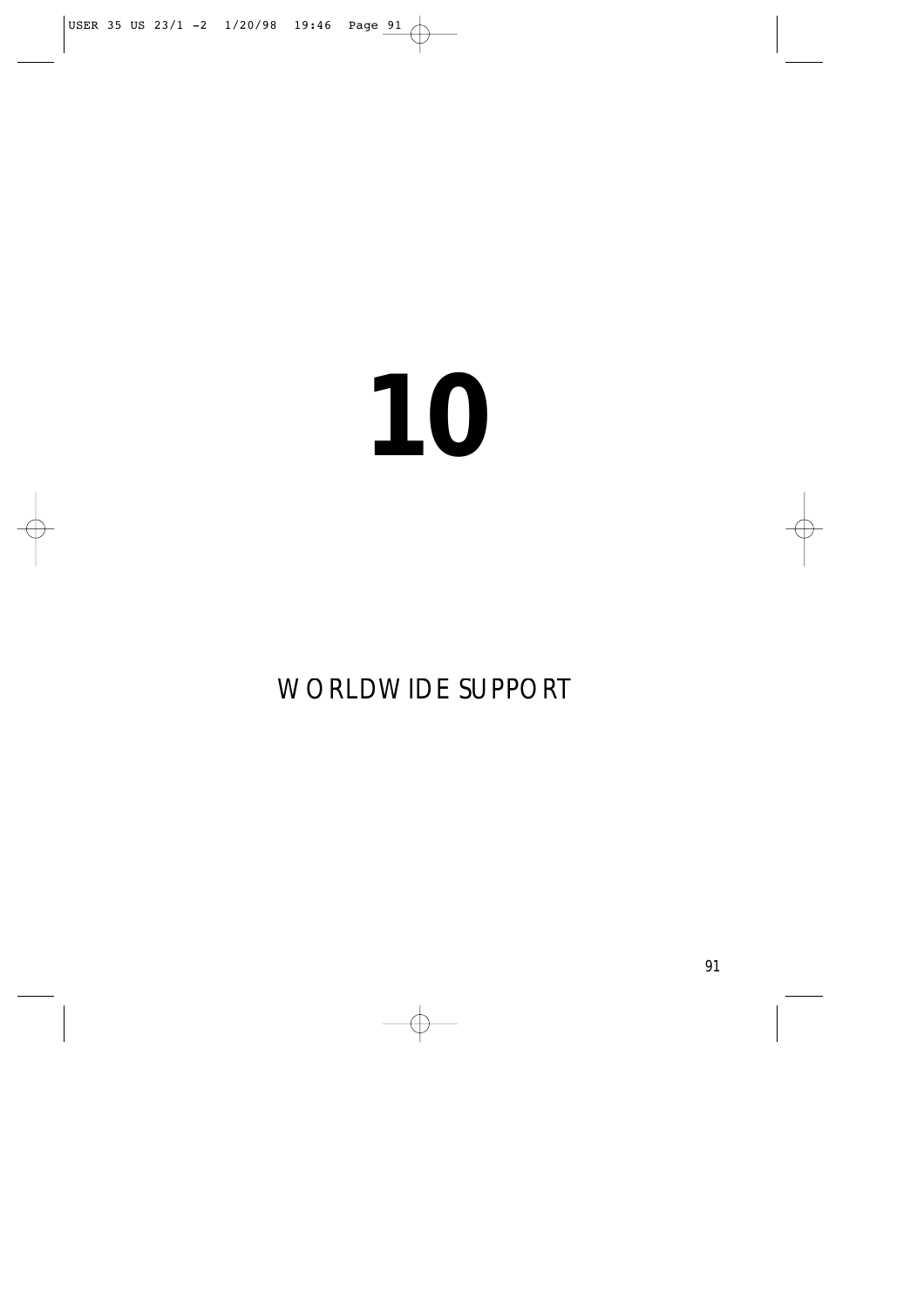### **Australia**

| <b>LEMAC FILM</b>            |                      |
|------------------------------|----------------------|
| 277 Highett Street           | Tel : 61 39 429 8588 |
| Victoria 3121 RICHMOND       | Fax : 61 39 428 3336 |
| <b>Contact: John Bowring</b> |                      |

### **Belgium**

| COLOR BY DEJONGHE      |                        |
|------------------------|------------------------|
| Diskmuidekaai 4        | $Tel = 32 5635 0710$   |
| B 8500 KORTRIJE        | Fax : $32\,5635\,0780$ |
| Contact: Dirk Dejonghe |                        |

### **Brazil**

| HAGA DE                 |                      |
|-------------------------|----------------------|
| Rua Sergipe 475 cj. 711 | Tel : $55112585752$  |
| Cep 01234-001 SAO PAULO | Fax : 55 11 258 5752 |
| Contact: Hugo Kovenski  |                      |

### **Canada**

| Cineasst                |                    |
|-------------------------|--------------------|
| 332 Dupont street       | Tel : $4169752565$ |
| M5R 1V9 Toronto Ontario | Fax : 416 975 0895 |
| Contact: Pierre Careau  |                    |

### **Denmark**

### ZIMMERMANNFILM & VIDEO TEKNIK

| H.C. Orstedsvej 11 B      | Tel : $45\,3325\,8525$ |
|---------------------------|------------------------|
| DK-1879 Frederiksberg C   | Fax : 45 3325 8523     |
| Contact: Peter Zimmermann |                        |

### **France**

| AATON S.A.               |                          |
|--------------------------|--------------------------|
| 2 rue de la Paix BP 3002 | Tel : 33 (0) 4 7642 9550 |
| 38001 Grenoble Cedex     | Fax : 33 (0) 4 7651 3491 |
| Contact: Danys Bruyère   |                          |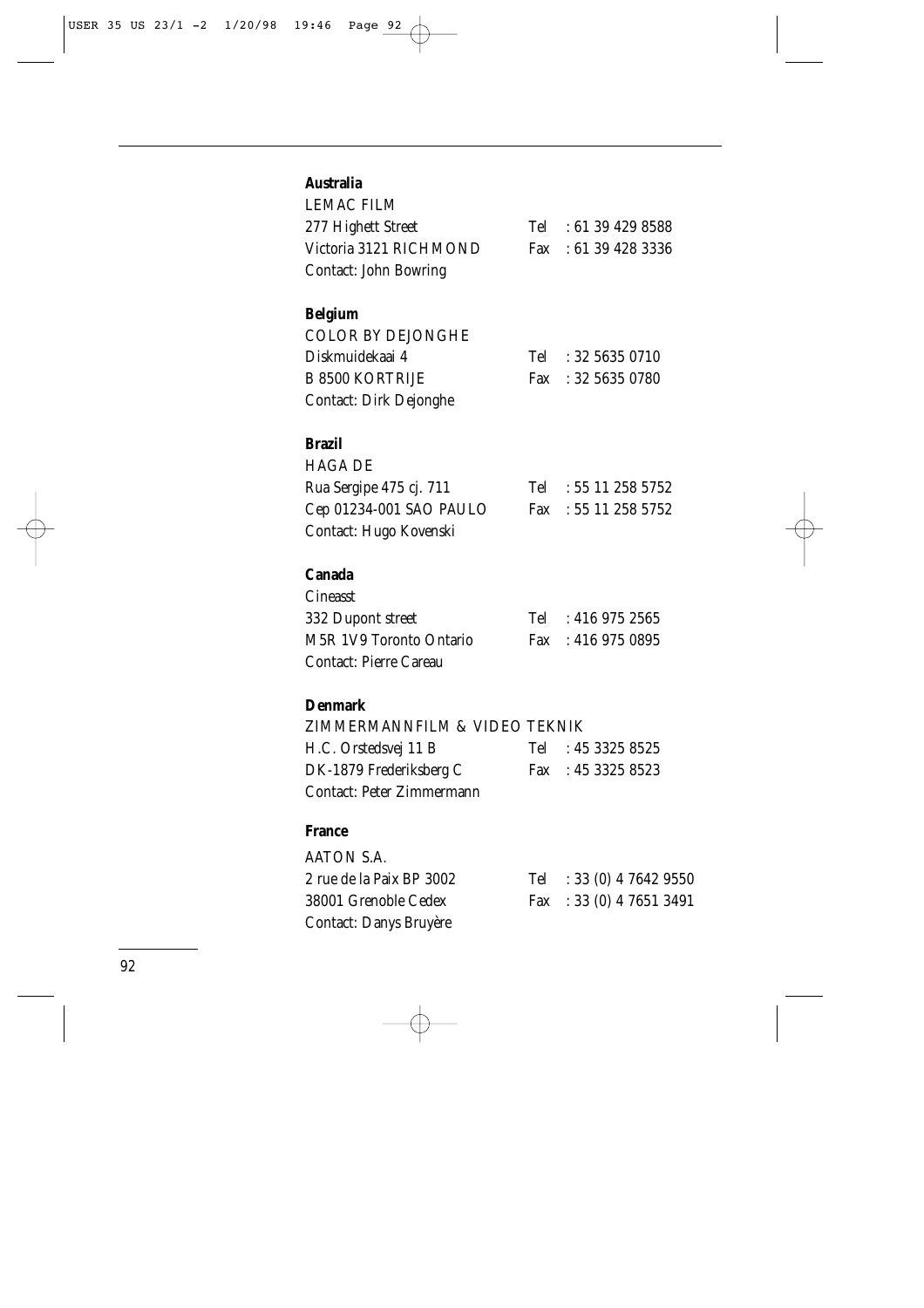### **Germany**

| <b>DEDO WEIGERT FILM</b>      |     |                   |
|-------------------------------|-----|-------------------|
| Karl-Weinmair Strasse 10      | Tel | : 49893561601     |
| 80807 Munich 40               | Fax | : 49 89 356 6086  |
| Contact: Victoria Johnson     |     |                   |
|                               |     |                   |
| <b>Great Britain</b>          |     |                   |
| <b>ICE FILM EQUIPMENT</b>     |     |                   |
| 156 Caledonian Road           | Tel | : 44 171 278 0908 |
| N1 9UU London                 | Fax | : 44 171 278 4552 |
| Contact: Peter Bryant         |     |                   |
|                               |     |                   |
| Greece                        |     |                   |
| <b>CHASSAPIS</b>              |     |                   |
| Olymbou St 55                 | Tel | : 3016821237      |
| <b>152 34 HALANDRI ATHEN</b>  | Fax | : 30 1 684 6584   |
| Contact: Stravos Chassapis    |     |                   |
|                               |     |                   |
| <b>Holland</b>                |     |                   |
| <b>HOLLAND EQUIPMENT</b>      |     |                   |
| Van Marwijk Kooystraat 14     | Tel | : 31206943575     |
| 1096 BR Amsterdam             | Fax | : 31 20 668 53 81 |
| Contact: Nico Van Den Boogard |     |                   |
|                               |     |                   |
| Japan                         |     |                   |
| <b>SUZUKI ENTERPRISE</b>      |     |                   |
| Dai Ichi Nichiya Bldg 2F      |     |                   |
| Hatagaya Shibuya-Ku           | Tel | : 81 353 50 8235  |
| 151 Tokyo                     | Fax | : 81 353 50 8237  |
| Contact: Sadaaki Suzuki       |     |                   |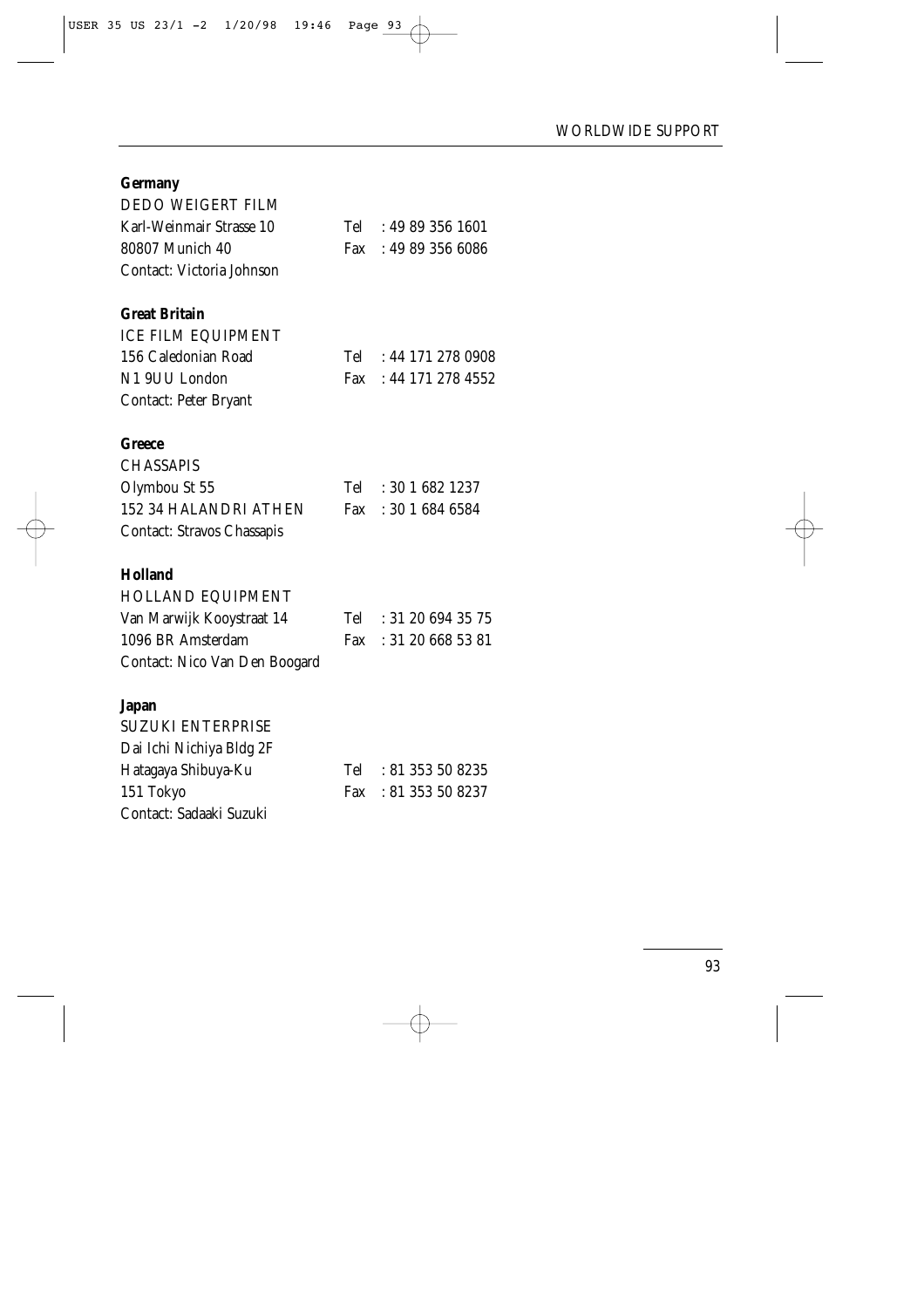### **Malaysia**

| TRANS ASIAN & AMERICAN FILMS & CINEMA |     |                        |
|---------------------------------------|-----|------------------------|
| 7, Tingkat Taman Ipoh - 10            |     | Tel : 605 545 7113     |
| 31400 Ipoh, Perak                     |     | Fax : 605 547 7873     |
| <b>Contact: Alexander Sange</b>       |     |                        |
| <b>Portugal</b>                       |     |                        |
| <b>ANIMATOGRAFO</b>                   |     |                        |
| Rua da Rosa 252                       | Tel | : 351 1347 4593        |
| 1250 LISBOA                           | Fax | : 351 1347 3252        |
| Contact: Antonio Cunha Telles         |     |                        |
| <b>Spain</b>                          |     |                        |
| <b>EPC</b>                            |     |                        |
| Nieremberg 29                         | Tel | : 34 1 519 4221        |
| 28002 MADRID                          | Fax | : 34 1 519 2198        |
| <b>Contact: Oscar Perez</b>           |     |                        |
| <b>Sweden</b>                         |     |                        |
| RE FILM SERVICE AB                    |     |                        |
| Strindbergsgatan 58                   |     | Tel : $4686622535$     |
| 115 53 STOCKHOLM                      | Fax | : 4686622503           |
| <b>Contact: Lars Wedberg</b>          |     |                        |
| <b>Switzerland</b>                    |     |                        |
| GH team                               |     |                        |
| 15 Chemin de la Rochette              | Tel | : 41227330638          |
| CH-1202 Geneva                        |     | Fax : 41 22 734 44 89  |
| Contact: Georges Hofer                |     |                        |
| <b>USA</b>                            |     |                        |
| AbelCine Tech / LA                    |     |                        |
| 4110 West Magnolia Blvd               |     | Tel : 1 (818) 972 9078 |
| Burbank, CA 91505                     | Fax | : 1(818) 972 2673      |
| Contact: Rich Abel                    |     |                        |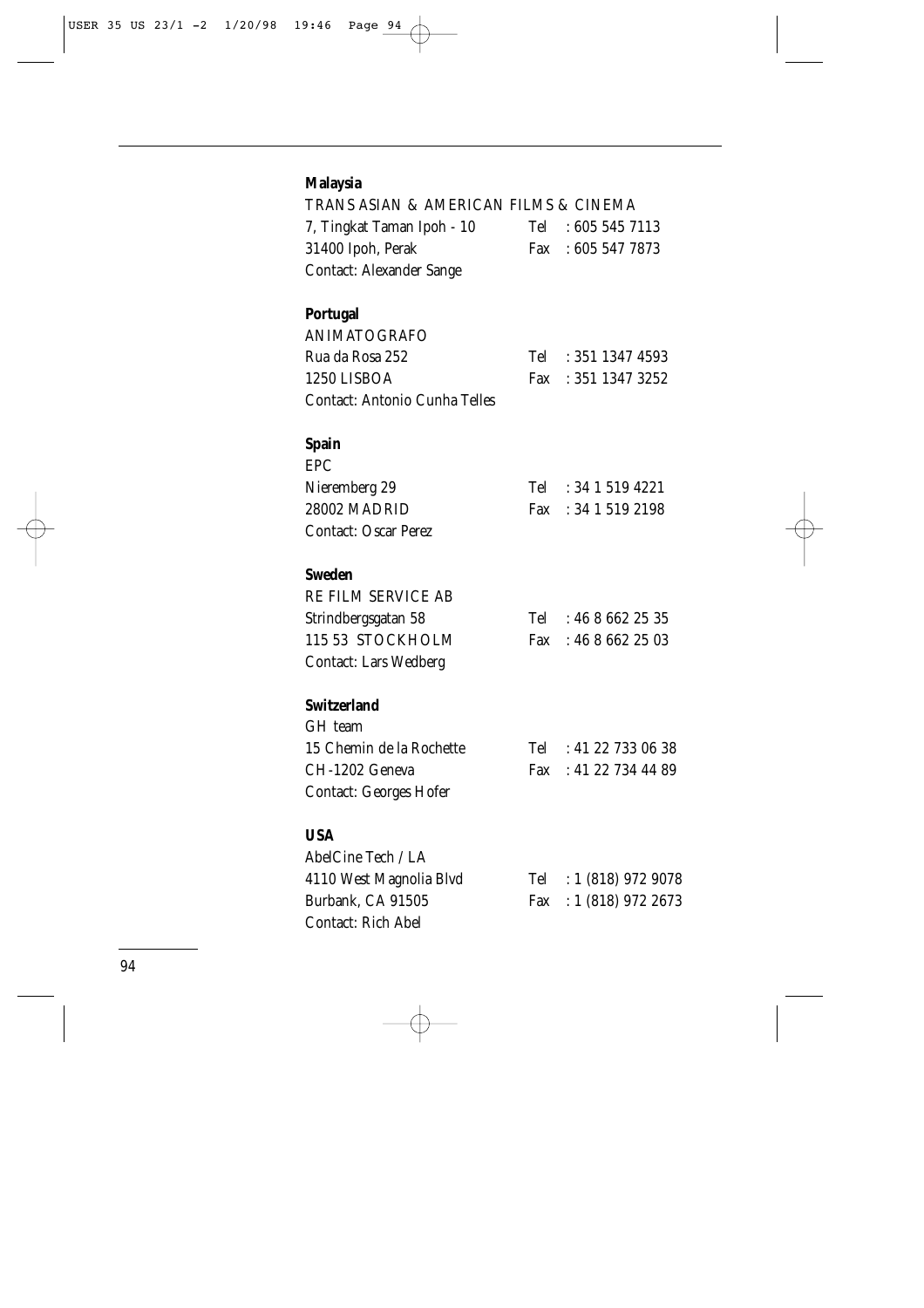AbelCine Tech / NY Contact: Peter Abel

66 Willow Avenue Tel : 1 718 273 8108 NY 10305 Staten Island Fax : 1 718 273 8137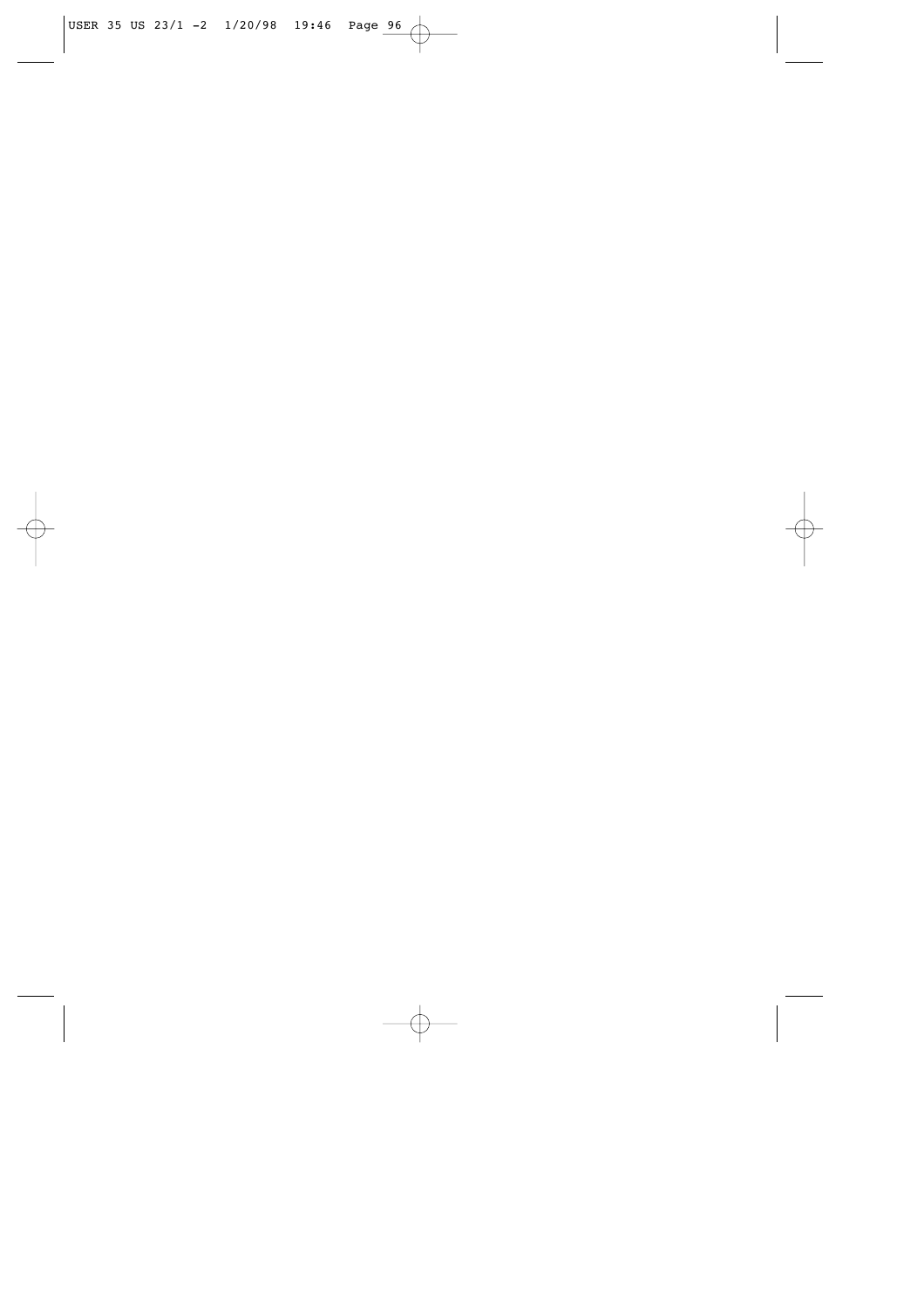### INDEX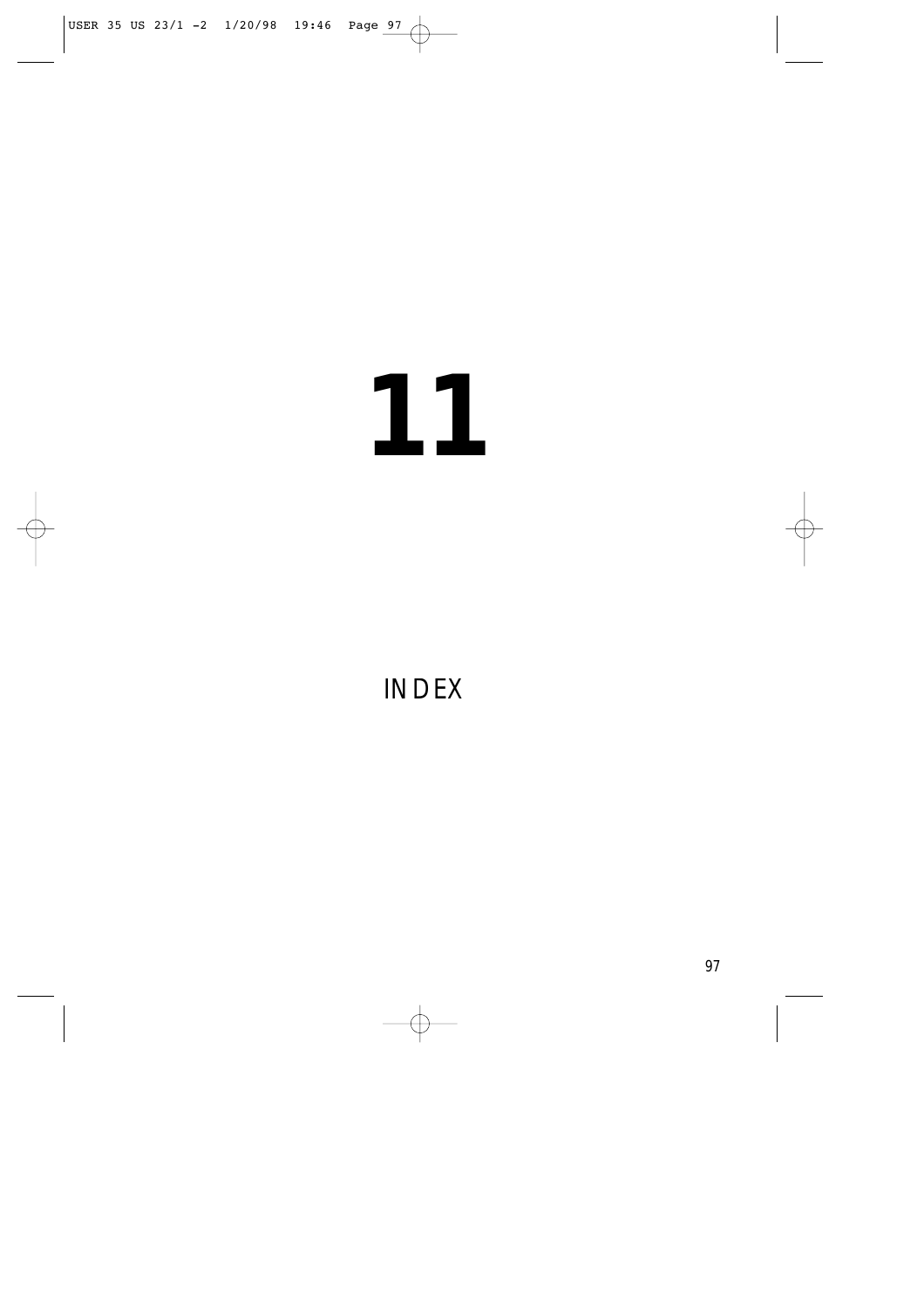3-Perf 2.6, 7, 7.1, 7.2, 9.1 AatonCode 1.2, 1.5, 2.7.2, 2.9.3, 2.9.4, 2.11.3, 8, 8.1, 8.3, 8.4, 8.5, 8.5.1, 8.5.2, 9.1 Amph9 1.4, 2.8.3, 2.11.2, 9.1, 9.2 Aperture opening 1.2, 2.2.8, 2.9.3, 3.2.2, 5.2.3 ArriPL 2.1.1, 9.1 ASA 1.2, 1.3, 2.9.4, 8.1, 8.4.1, 8.7.2 Battery 1.2, 1.3, 1.4, 2.3.2, 2.7, 2.7.1, 2.7.2, 2.7.3, 2.9.5, 2.9.12, 2.9.13, 2.10.4, 8.2, 8.4.1, 8.4.2, 8.6, 9.1 Carrying handle 1.3, 2.2.4, 2.2.5, 4.5, 4.5.2, 6.2.2 Claw 1.4, 2.3.1, 2.4, 2.4.1, 3.2.1, 4.7.1, 5.2.3, 9.1 Cleaning 2.2.8, 5, 8.7.1 Cold weather 4.7.1 Diopter set ring 1.1, 2.2.4 Empty 1.5, 3.3.1 Eyepiece 1.1, 1.4, 2.2.1, 2.2.2, 2.2.4, 2.2.5, 5.3.2, 5.3.3 Feet or meters 3.3.1, 9.1 Flicker 2.1.1, 2.11.3 Footage 1.2, 1.5, 2.9.2, 2.9.10, 2.9.11, 2.9.13, 3.3.1, 9.1 Friction adjusting ring 1.1, 2.2.3 Front rods 1.1, 4.11, 4.4 Gate plate 3.2.1 GMT1 8.6 Intervalometer 2.8.4, 4.2.3 Jog wheel 1.2, 2.81, 2.9, 2.94, 2.9.7, 9.2 Keycode 2.11, 8.1 Keylink 8.1 LCD Control Panel 1.2, 1.5, 2.8.1, 2.8.3, 2.9, 2.9.1, 2.9.3, 2.9.12 LEDs 5.2.3, 8.7.1 Lemo2 1.4, 2.8.3, 4.2, 4.2.1, 9.2 Lemo5 1.2, 2.9.3, 8.4.1, 8.4.2, 8.5.1 Lemo6 1.4, 2.8.3, 2.11.2, 4.21, 9.2 Lemo8 1.4, 2.8.3, 4.2.1 Lens 1.1, 2.1, 2.11, 2.12, 2.2.4, 2.2.9, 2.5.3, 4.12, 4.6, 5.1, 5.12, 6.1, 6.2.3, 9.1 Lo Batt 1.5, 2.10.4 Lo Spd 2.10.5 Loading the magazine 3.3, 3.3.2 Loop 1.5, 2.4.1, 2.8.3, 3.3.3 Mag release lever 1.4 Magazine 1.2, 1.3, 1.4, 1.5, 2.6, 2.6.1, 2.6.2, 2.9.6, 2.11.3, 3, 4.6, 4.7.1, 5.4, 8.7.2, 9.1

Magnetic wheel 1.2, 3.1, 3.3.3 Meters or feet 3.3.1, 9.1 Mirror Shutter 1.2, 2.2.8, 2.3, 5.3.1 Nikon 2.11, 2.5.5, 9.1 Noise 2.4.1, 2.8.2, 3.1, 3.3.1, 9.1 OriginCplus 2.9.3, 8.3, 8.4.1, 8.5, 8.5.1, 8.5.2, 8.6 Panavision 2.1.1, 2.5.5, 9.1 Picture plate 3.2.2 Pitch 1.2, 2.4.1 Power 2.7, 2.7.3, 2.8, 2.9.5, 2.11.2, 9.1 Pressure Plates 3.2, 5.4.2 Pulldown claw 1.4, 2.3.1, 2.4, 2.4.1, 3.2.1, 4.7.1, 5.2.3, 9.1 Run/Test switch 1.3, 1.4, 2.8.3, 2.9.4 Scratch 1.5 Set Mode 1.5, 2.92 Show Mode 1.5, 2.92 Spacer 2.5.2, 2.5.3, 4.2.3 Speed 1.5, 2.8.1, 2.8.2, 2.9.1, 2.9.7, 2.9.8, 2.9.9, 2.10.5, 2.11.3, 8.1, 9.1 Super35 6, 9.3 Tape measure stud 4.5.3 Technical Specifications, 9.1 Timecode 2.9.3, 2.9.4, 5.23, 8 Transport 3.1, 3.2, 4.6 Unadjust 1.5, 2.9.14 Video assist 2.11, 6.2.4, 9.1 Viewfinder 1.1, 2.2.1, 2.2.3, 2.2.4, 2.10, 5.3, 5.3.2, 6.2.2 Viewing screen 1.3, 2.2.7, 2.2.8, 2.2.9, 2.5.4, 2.11.3, 5.3.1, 6.2.1, 6.2.2, 6.2.3 Vitc lines 2.11.1, 8.1, 9.1 Warnings 1.5, 2.9.14, 5.2.3, 9.1 Weight 2.2.3, 9.1 Wooden Handgrip 1.1, 2.8.3, 4.2, 4.4 Worldwide Support 10 XLR4 1.2, 2.7.2, 2.7.3, 9.2